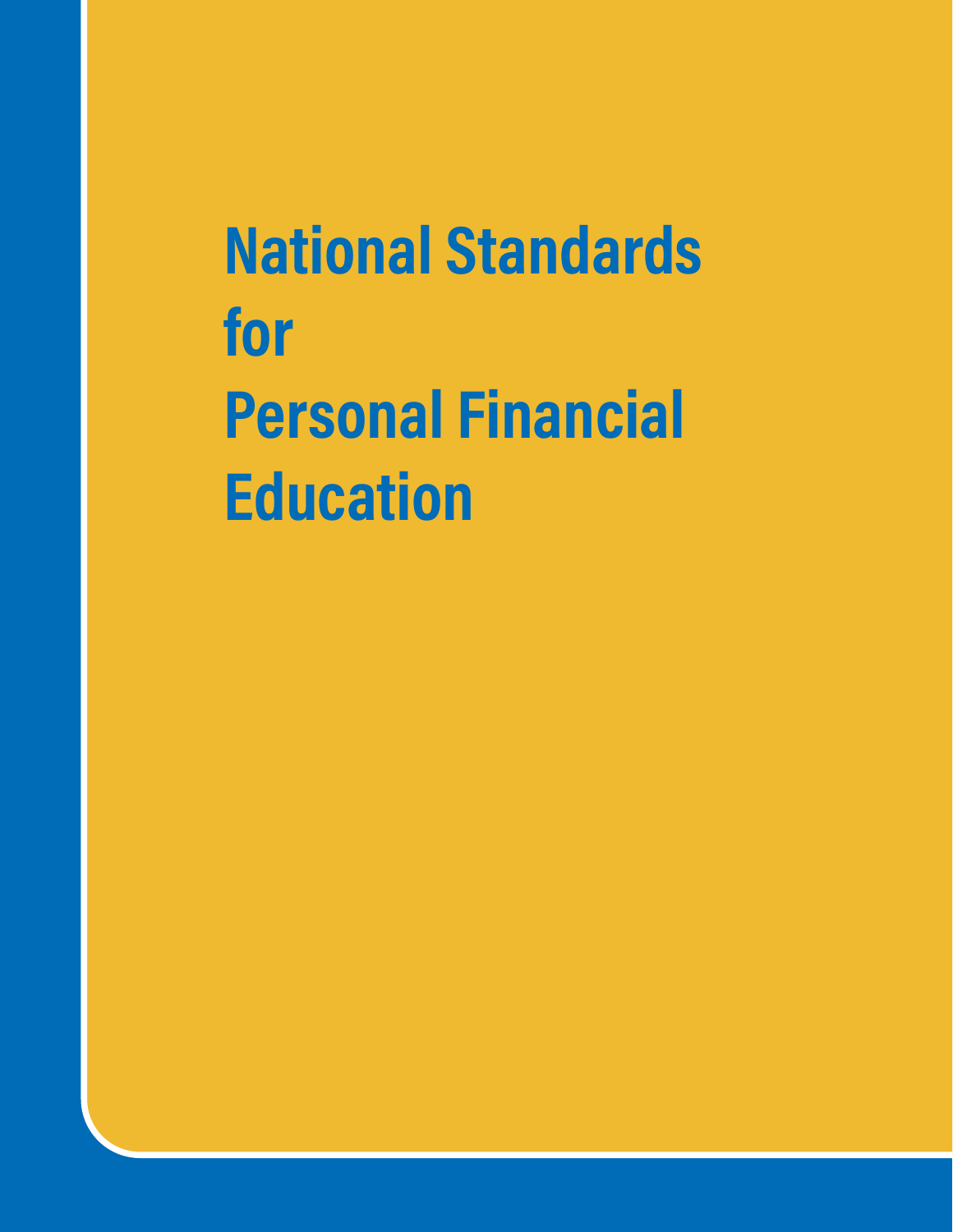# National Standards for Personal Financial Education

*Presented by*







This publication was made possible through funding provided by the Jackson Charitable Foundation.

Copyright © 2021, Council for Economic Education, 122 East 42 Street, Suite 1012, New York, NY 10168; and Jump\$tart Coalition for Personal Financial Literacy, 1001 Connecticut Ave. NW, Suite 640, Washington, D.C. 20036. All rights reserved. The Standards and Benchmarks in this document may be reproduced for noncommercial educational and research purposes. Notice of copyright must appear on all pages. Printed in the United States of America.

ISBN: 978-1-7348096-2-6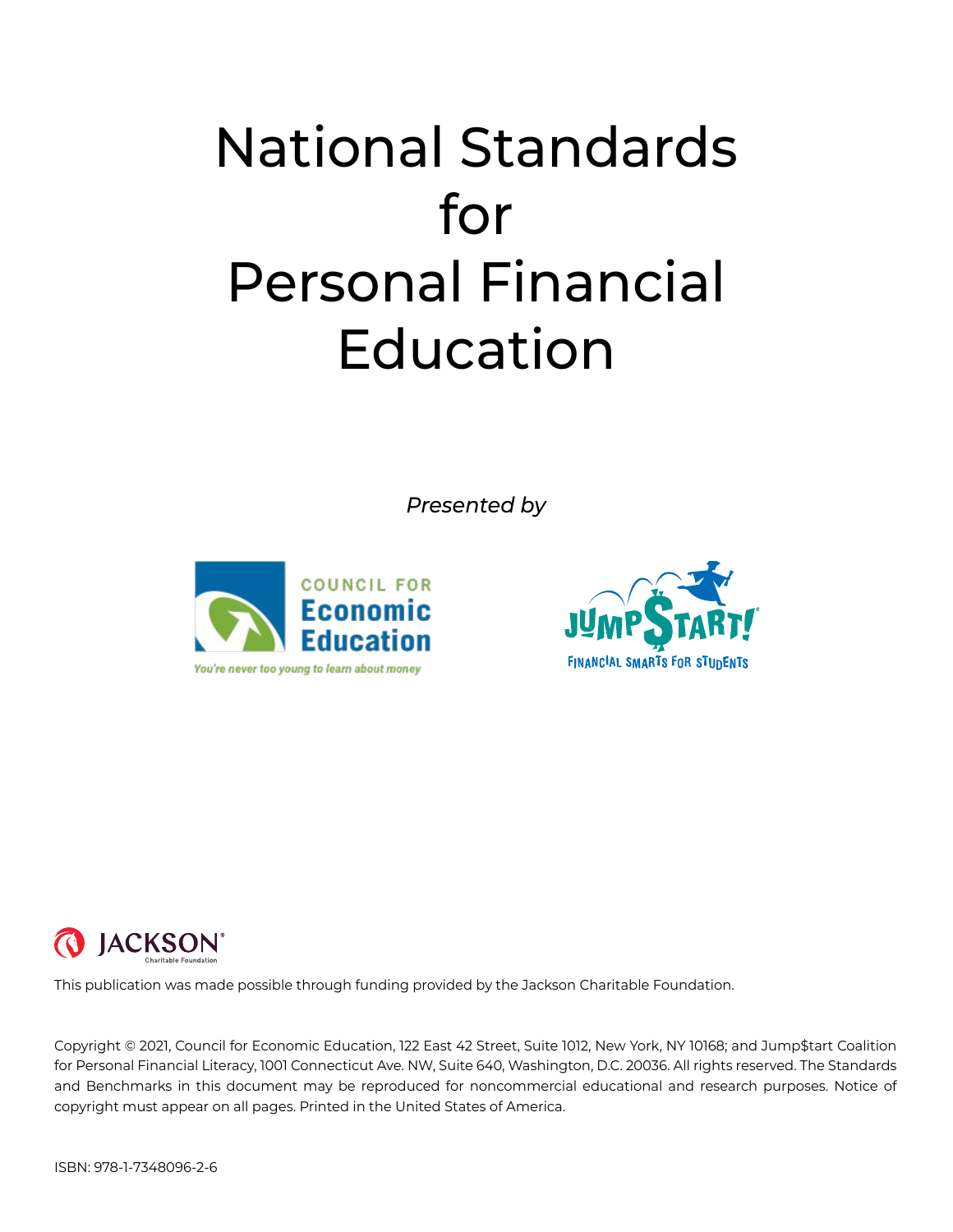## Contents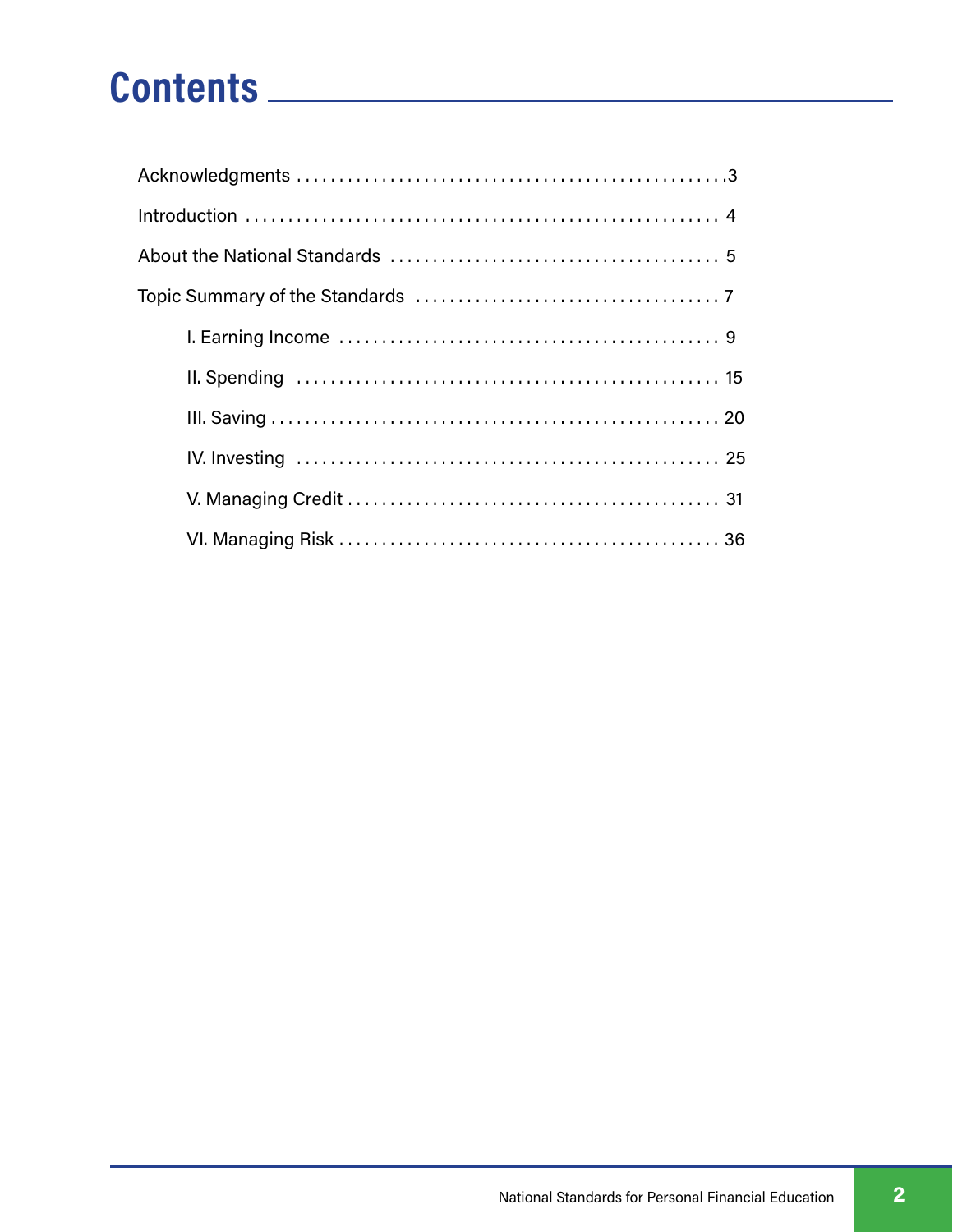## Acknowledgments

#### Steering Committee

Christopher Caltabiano, Council for Economic Education Billy J. Hensley, National Endowment for Financial Education Michael Staten, University of Arizona and Jump\$tart Coalition for Personal Financial Literacy

#### Project Director

Vickie Bajtelsmit, Colorado State University and Jump\$tart Coalition for Personal Financial Literacy

#### Writing Committee

Carlos Asarta, University of Delaware Rachel Bi, Utah Valley University Lori Myers, American Association of Family and Consumer Sciences Barbara O'Neill, Money Talk Financial Planning Jacqueline Collins, Mansfield High School, **Massachusetts** 

#### Educator Review Committee

Holly Bosley, Highland Elementary, Colorado Joel Chrisler, Sauk Prairie High School, Wisconsin Josh Dalton, University of Delaware Wade Haugen, Grafton Public Schools, North Dakota Rachel Heitin, E.L. Haynes Public Charter School and Tinkergarten, District of Columbia Renay Mercer, Talley Middle School, Delaware Tony Montgomery, City-As-School High School, New York Courtney Poquette, Winooski High School, Vermont

#### Expert Reviewers

Kari Arfstrom, National Association of State Treasurers Rhonda Ashburn, AFSA Education Foundation William Bosshardt, Florida Atlantic University Elizabeth Kiss, Kansas State University Meg Chapman, Junior Achievement Amy Marty Conrad, National Endowment for Financial Education Dubis Correal, Consumer Financial Protection Bureau Casey Cortese, Charles Schwab Foundation Jared Davidove, Intuit Dennis Duquette, Mass Mutual Foundation Jessica Endlich, Next Gen Personal Finance Rod Griffin, Experian Julie Heath, University of Cincinnati Hilary Hunt, Financial Education Consulting Rebecca Maxcy, University of Chicago Financial Education Initiative Tim Ranzetta, Next Gen Personal Finance Luke Reynolds, Federal Deposit Insurance **Corporation** Danielle Robinson, Jackson Charitable Foundation Mary Suiter, Federal Reserve Bank of St. Louis Carly Urban, University of Montana Gerri Walsh, FINRA Education Foundation Rebecca Wiggins, Association for Financial Counseling & Planning Education® (AFCPE®)

#### Equity Review

Great Lakes Equity Center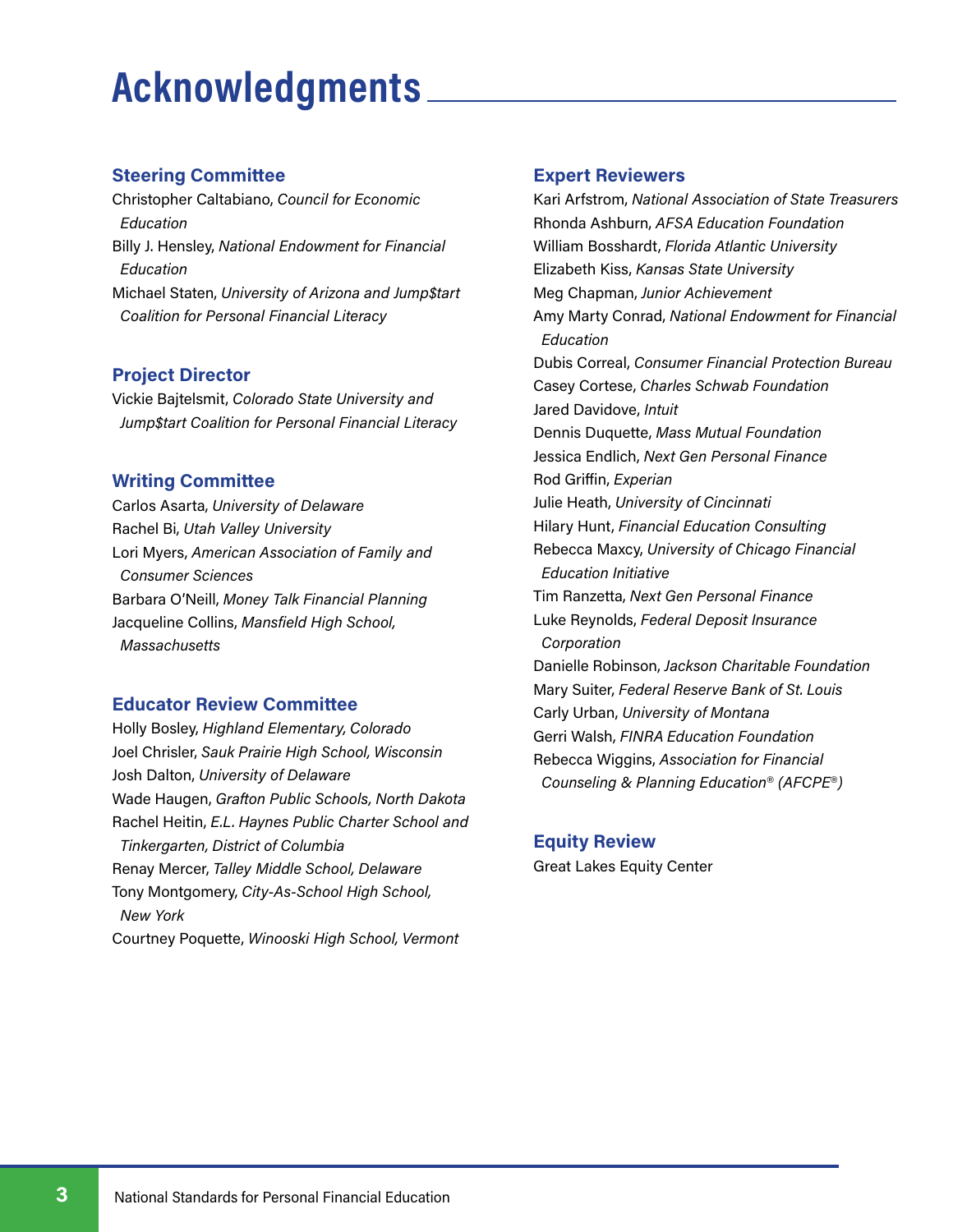## Introduction

The Council for Economic Education (CEE) and the Jump\$tart Coalition for Personal Financial Literacy (Jump\$tart) shared a vision: one set of national standards in personal finance education that would unite and guide the diverse financial literacy community, including educators in many subject areas, administrators, resource developers, researchers, supporters, and others. We are proud to present the National Standards for Personal Financial Education.

These national standards identify knowledge, skills, and decision-making abilities that young people should acquire during their K-12 education. They provide a framework for a complete personal finance curriculum that progresses through elementary, middle, and high school to prepare students for their lives as smart consumers.

While CEE and Jump\$tart believe that learning about money management should begin at home, we recognize that many children cannot get sufficient guidance from their families alone and that effective financial education in our nation's classrooms is our best opportunity to provide all students – regardless of background and circumstance – a wide-ranging financial education with practical applicability.

Research, such as the Global Financial Literacy Excellence Center's April 2020 working paper, Financial Education Affects Financial Knowledge and Downstream Behaviors, shows that financial education has a positive causal effect on financial knowledge and, importantly, financial behaviors. Jump\$tart's 2020 Student Impact Study demonstrates the effectiveness of financial education when teachers receive comprehensive professional development, with the greatest potential benefit among economically disadvantaged students and students of color.

Through hard work and an unwavering commitment, we are making progress. CEE's biennial Survey of the States shows that as of 2020, 45 states include personal finance in their education standards, 24 states require that a personal finance course be offered in high school, and six of those states require a dedicated course for high school graduation. We have a lot to be proud of, but there is still much more to do. We offer the National Standards for Personal Financial Education as a tool to help ensure that students receive a comprehensive financial education that, when coupled with financial access and opportunities, consumer protections, good products, ethical services, and fair public policies, will lead to a lifetime of financial well-being.

Together, CEE and Jump\$tart thank this project's Steering Committee for its wisdom and oversight; project lead, Dr. Vickie Bajtelsmit and the Writing Committee for their talent and tireless efforts; the Educator Review Committee for their practical insights; and to the diverse group of stakeholders who submitted comments that not only strengthened the final product, but helped to make it a truly collaborative endeavor. We thank the Jackson Charitable Foundation for its generous support and, finally, our own staff, contractors, and service providers who have made the National Standards for Personal Financial Education a reality.

Nan J. Morrison Laura Levine President and CFO President and CFO

Council for Economic Education Jump\$tart Coalition for Personal Financial Literacy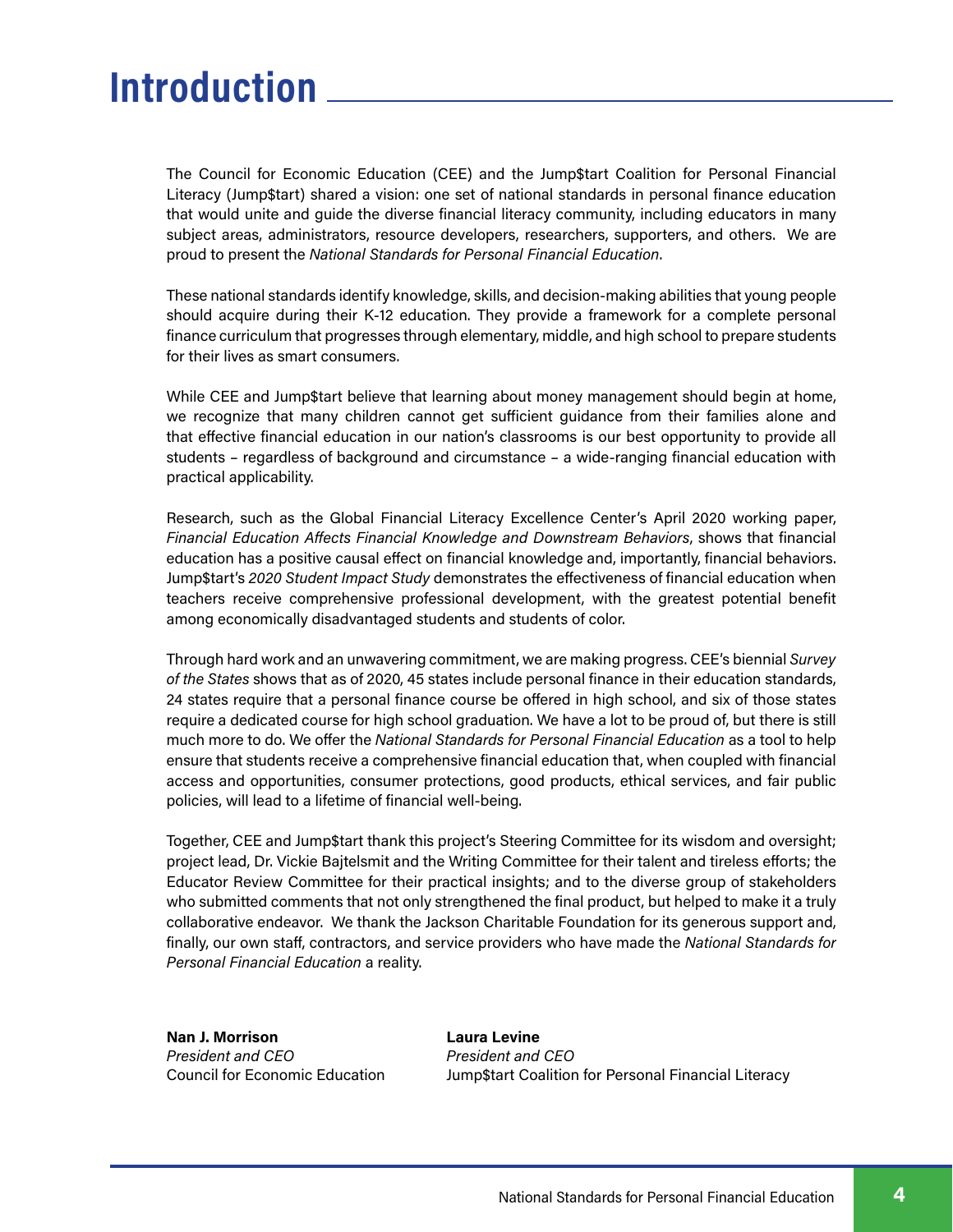## About the National Standards

The Writing Committee began with a draft based on the best elements of the National Standards for Financial Literacy (CEE, 2013) and the National Standards in K-12 Personal Finance Education (Jump\$tart, 2015). The Educator Review Committee, made up of experienced elementary, middle, and high school teachers, provided feedback and suggested missing topics, and weighed in on the age-appropriateness of the benchmarks and activities. After additional revisions, the draft was sent to a broad cross-section of experts for review and comment, and then the final draft underwent an equity and bias review by an independent consulting firm.

Educational resources and curriculum outlines that relied on the most recent national standards published by CEE and/or Jump\$tart will not require significant revisions to be consistent with the new standards. The content of this publication is substantially similar to both, with improvements in style and focus, updates for newer finance concepts and terminology, and increased attention to assessability and equity/inclusion issues.

The National Standards for Personal Financial Education is organized around six Topics, with Standards and Learning Outcomes expected by the end of the 4th, 8th, and 12th grades. The Topics are:

- I. Earning Income
- II. Spending
- III. Saving
- IV. Investing
- V. Managing Credit
- VI. Managing Risk

Topics need not be addressed in a particular order and Standards covered in earlier grade levels are not repeated unless there is an expectation for a higher level of learning or need to cover more advanced elements within the Topic.

Standards identify specific information that a student should understand at the completion of the given grade level. These Standards complete the phrase, "Students will know that..."

Each Standard includes two to four measurable Learning Outcomes, representing ways that students can demonstrate mastery of the Standard, including comprehension of the content as well as application to financial decision making. These Learning Outcomes complete the phrase, "Students will use this knowledge to..."

- **•** Numbering Conventions: The new standards are numbered using the six Topics. Each Standard is numbered by grade level. (Example: 4-1 to indicate the first Standard for 4th grade students.) Corresponding Learning Outcomes are lettered. (Example: 4-1a, 4-1b...)
- **•** Topics and Order: The six major Topics are similar to CEE's National Standards for Financial Literacy and not wholly different from Jump\$tart's National Standards in K-12 Personal Finance Education, except that Jump\$tart's Financial Decision-Making Category has been incorporated into all six Topics. The six Topics are numbered for simplicity and reference, but do not indicate the order in which they should be addressed in a resource or course.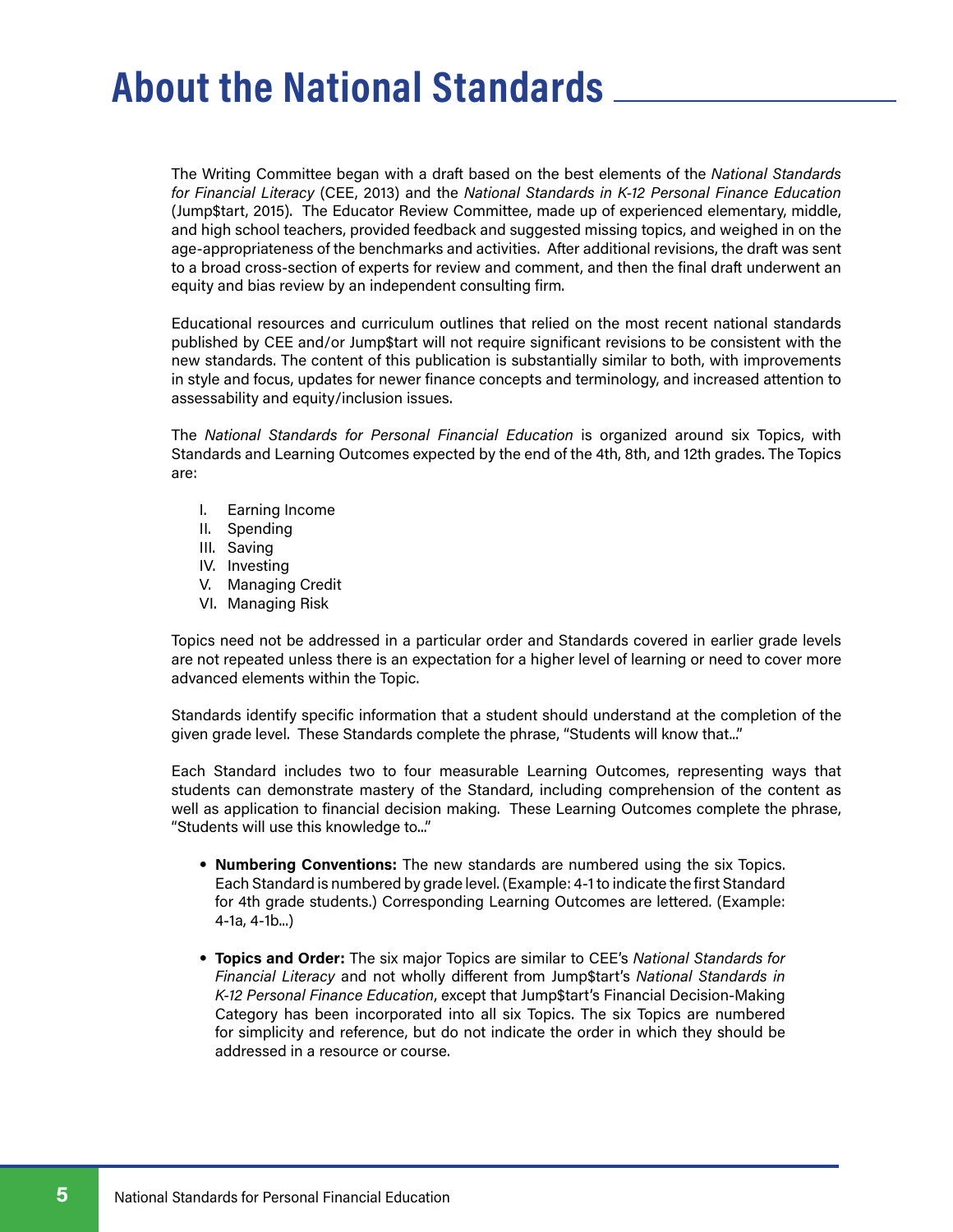- **•** Cumulative Grade Level Knowledge: The National Standards for Personal Financial Education specify the knowledge and decision-making skills that students should have by the time they finish their primary (4th grade), middle (8th grade), and high school (12th grade) levels. This organization does not assume that all learning will occur during the 4th, 8th, and 12th grade years but, rather, outlines the cumulative result of learning that may have taken place in previous years.
- **•** Decision-making Focus: Decision-making is integrated throughout the standards. Factual content is presented as Standards, while the Learning Outcomes include a progression of learning levels designed to encourage critical thinking and application of the knowledge content to specific age-appropriate decisions.
- **•** Updated Topics: The new standards include current topics such as behavioral finance, higher education financial planning, identity theft, financial technology, mobile payments, cryptocurrency, and alternative financial services that were not prevalent when earlier standards were published.
- **•** Avoidance of Definitions and Over-specificity: Effort was made to establish standards that focus on how the content would be used to make good financial decisions rather than standards that are merely terminology definitions. Similarly, the new standards focus on concepts and principles over specific products, laws, and regulations, which are subject to continual change.
- **•** Focus on Knowledge and Skills: The new standards are presented in terms of knowledge and decision-making skills rather than specific activities. Because there are many ways to teach each concept and the ideal method may differ based on the student audience, this allows teachers greater flexibility in materials, teaching methods, and lesson plans.
- **•** Assessability: Student assessment is critical to the educational process. Learning Outcomes were written with the objective of making them assessable.
- **•** Equity and Inclusion: Financial education is for all students and language used throughout the National Standards for Personal Financial Education is purposefully equitable and inclusive. Situations presented in these standards are intentionally free from bias.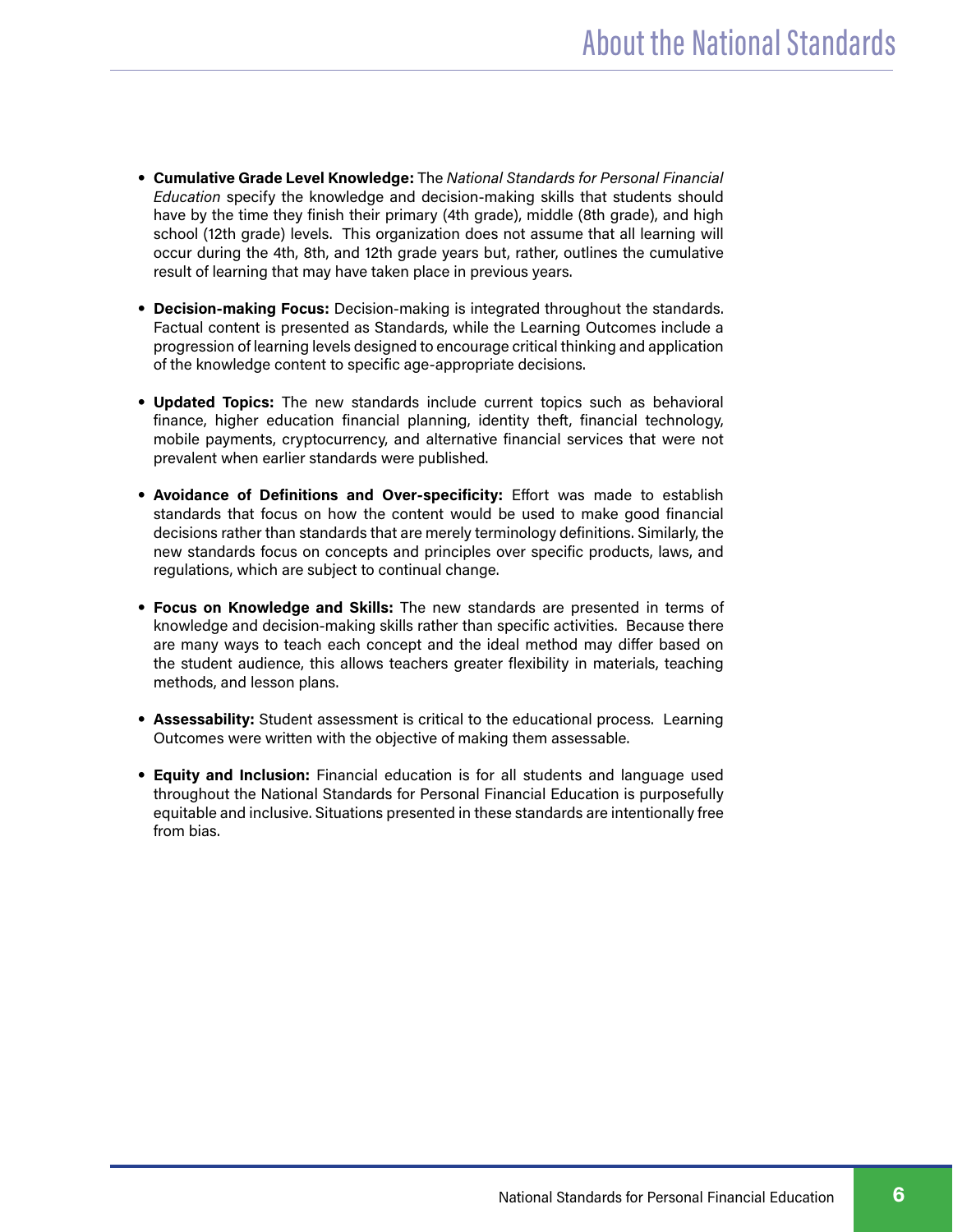## Topic Summary of the Standards

#### I. Earning Income

Most people earn wage and salary income in return for working, and they can also earn income from interest, dividends, rents, entrepreneurship, business profits, or increases in the value of investments. Employee compensation may also include access to employee benefits such as retirement plans and health insurance. Employers generally pay higher wages and salaries to more educated, skilled, and productive workers. The decision to invest in additional education or training can be made by weighing the benefit of increased income-earning and career potential against the opportunity costs in the form of time, effort, and money. Spendable income is lower than gross income due to taxes assessed on income by federal, state, and local governments.

#### II. Spending

A budget is a plan for allocating a person's spendable income to necessary and desired goods and services. When there is sufficient money in their budget, people may decide to give money to others, save, or invest to achieve future goals. People can often improve their financial wellbeing by making well-informed spending decisions, which includes critical evaluation of price, quality, product information, and method of payment. Individual spending decisions may be influenced by financial constraints, personal preferences, unique needs, peers, and advertising.

#### III. Saving

People who have sufficient income can choose to save some of it for future uses such as emergencies or later purchases. Savings decisions depend on individual preferences and circumstances. Funds needed for transactions, bill-paying, or purchases, are commonly held in federally insured checking or savings accounts at financial institutions because these accounts offer easy access to their money and low risk. Interest rates, fees, and other account features vary by type of account and among financial institutions, with higher rates resulting in greater compound interest earned by savers.

#### IV. Investing

People can choose to invest some of their money in financial assets to achieve long-term financial goals, such as buying a house, funding future education, or securing retirement income. Investors receive a return on their investment in the form of income and/or growth in value of their investment over time. People can more easily achieve their financial goals by investing steadily over many years, reinvesting dividends, and capital gains to compound their returns. Investors have many choices of investments that differ in expected rates of return and risk. Riskier investments tend to earn higher long-run rates of return than lower-risk investments. Investors select investments that are consistent with their risk tolerance, and they diversify across a number of different investment choices to reduce investment risk.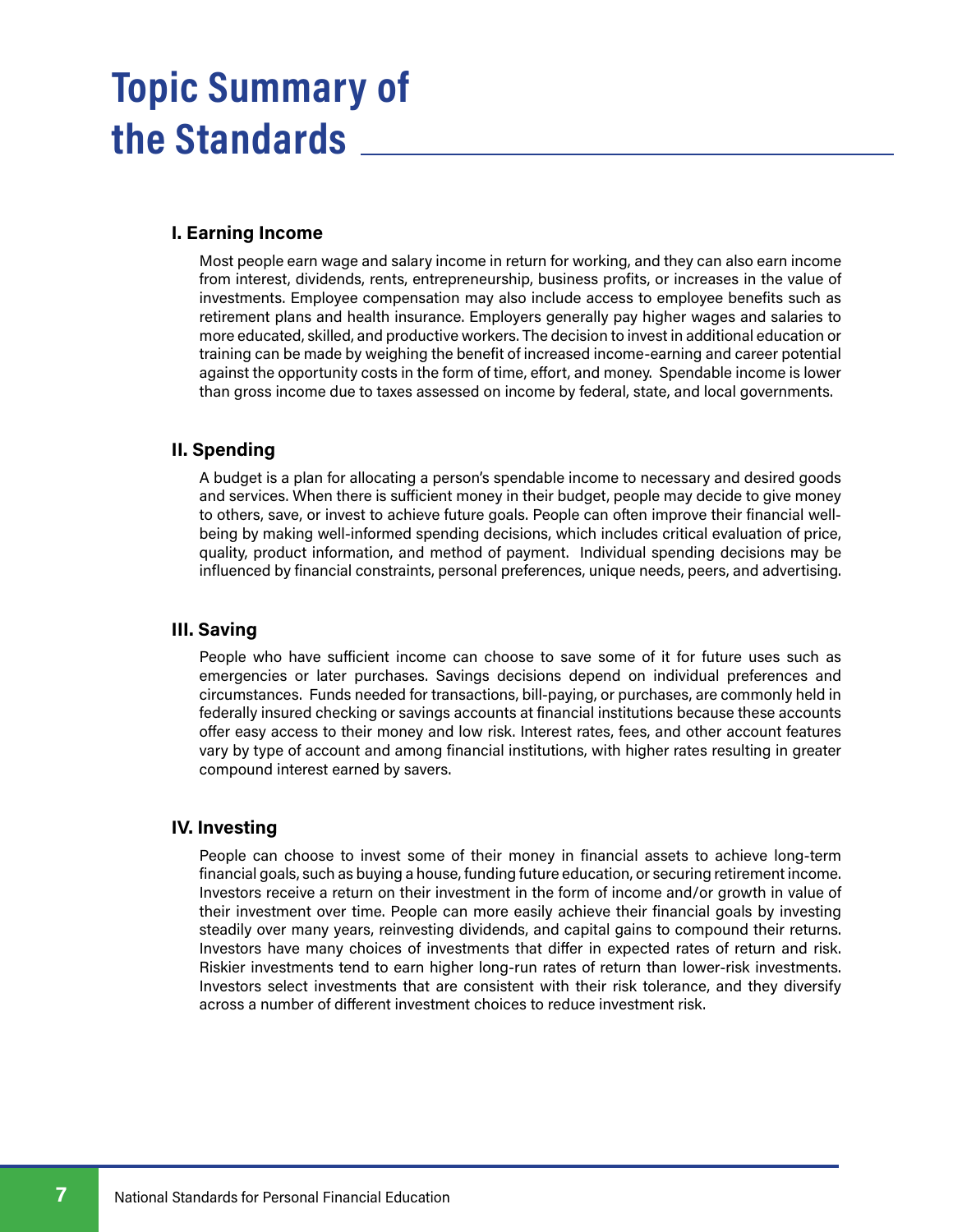#### V. Managing Credit

Credit allows people to purchase and enjoy goods and services today, while agreeing to pay for them in the future, usually with interest. There are many choices for borrowing money, and lenders charge higher interest and fees for riskier loans or riskier borrowers. Lenders evaluate creditworthiness of a borrower based on the type of credit, past credit history, and expected ability to repay the loan in the future. Credit reports compile information on a person's credit history, and lenders use credit scores to assess a potential borrower's creditworthiness. A low credit score can result in a lender denying credit to someone they perceive as having a low level of creditworthiness. Common types of credit include credit cards, auto loans, home mortgage loans, and student loans. The cost of post-secondary education can be financed through a combination of grants, scholarships, work-study, savings, and federal or private student loans.

#### VI. Managing Risk

People are exposed to personal risks that can result in lost income, assets, health, life, or identity. They can choose to manage those risks by accepting, reducing, or transferring them to others. When people transfer risk by buying insurance, they pay money now in return for the insurer covering some or all financial losses that may occur in the future. Common types of insurance include health insurance, life insurance, and homeowner's or renter's insurance. The cost of insurance is related to the size of the potential loss, the likelihood that the loss event will happen, and the risk characteristics of the asset or person being insured. Identity theft is a growing concern for consumers and businesses. Stolen personal information can result in financial losses and fraudulent credit charges. The risk of identity theft can be minimized by carefully guarding personal financial information.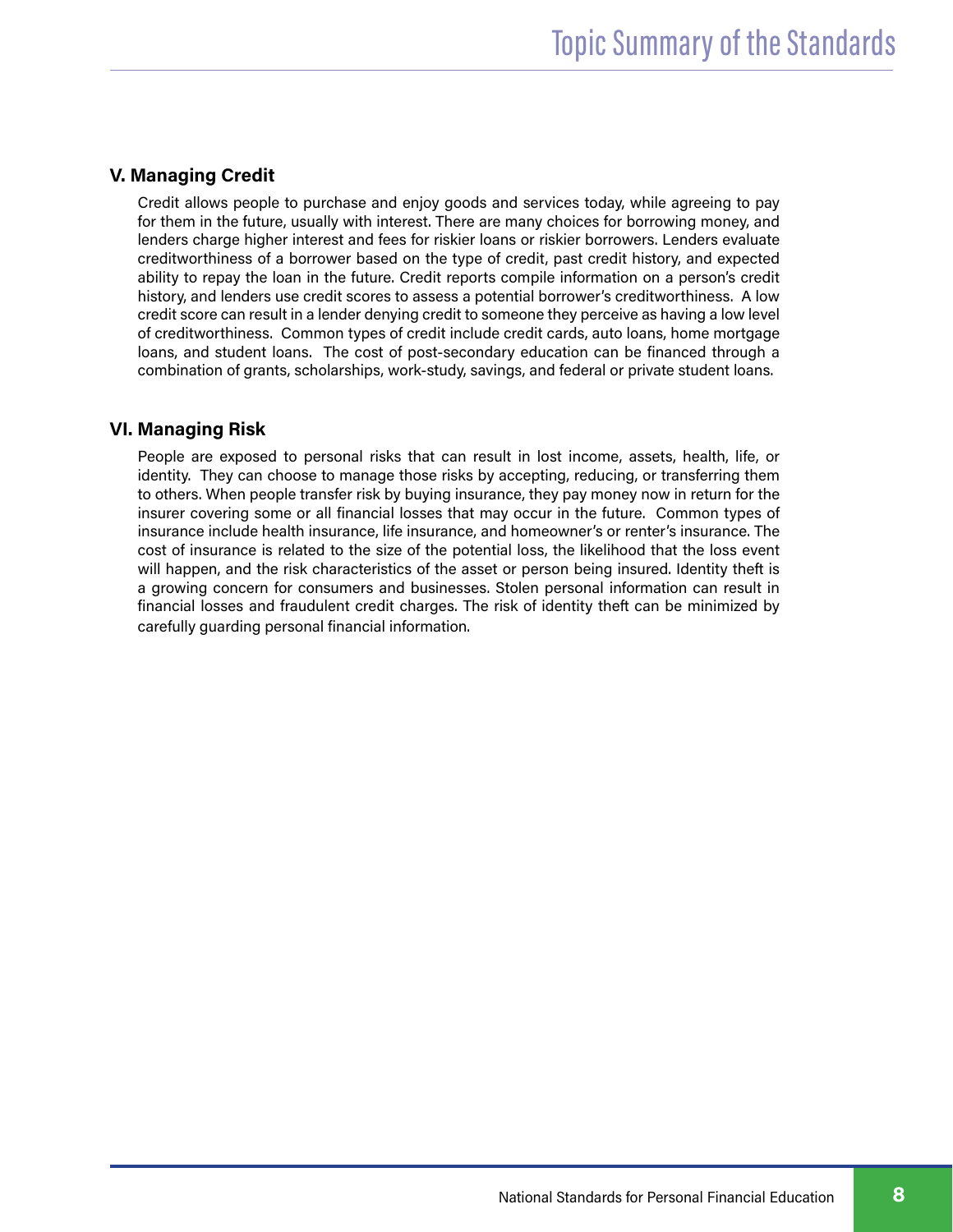## The National Standards for Personal Financial Education

## I. Earning Income

Most people earn wage and salary income in return for working, and they can also earn income from interest, dividends, rents, entrepreneurship, business profits, or increases in the value of investments. Employee compensation may also include access to employee benefits such as retirement plans and health insurance. Employers generally pay higher wages and salaries to more educated, skilled, and productive workers. The decision to invest in additional education or training can be made by weighing the benefit of increased income-earning and career potential against the opportunity costs in the form of time, effort, and money. Spendable income is lower than gross income due to taxes assessed on income by federal, state, and local governments.

#### Concept Progression

This topic focuses on income earned or received by people and the various taxes that are assessed on income. The 4th grade standards focus on the different ways that people earn income, methods of payment, and how income is taxed by government to pay for community services. In 8th grade, these concepts are further developed by having students consider the benefits and opportunity costs of investments in education and skills, and the types of taxes on earnings. Students also are introduced to the benefits and costs of entrepreneurship at the 8th grade level. By the 12th grade, students explore each of these concepts in more depth. The emphasis is on making career decisions by better understanding career paths, wage and salary compensation versus employee benefits, factors to consider in deciding whether to invest in additional education/training, and the effect of market conditions and technological advances on labor market opportunities.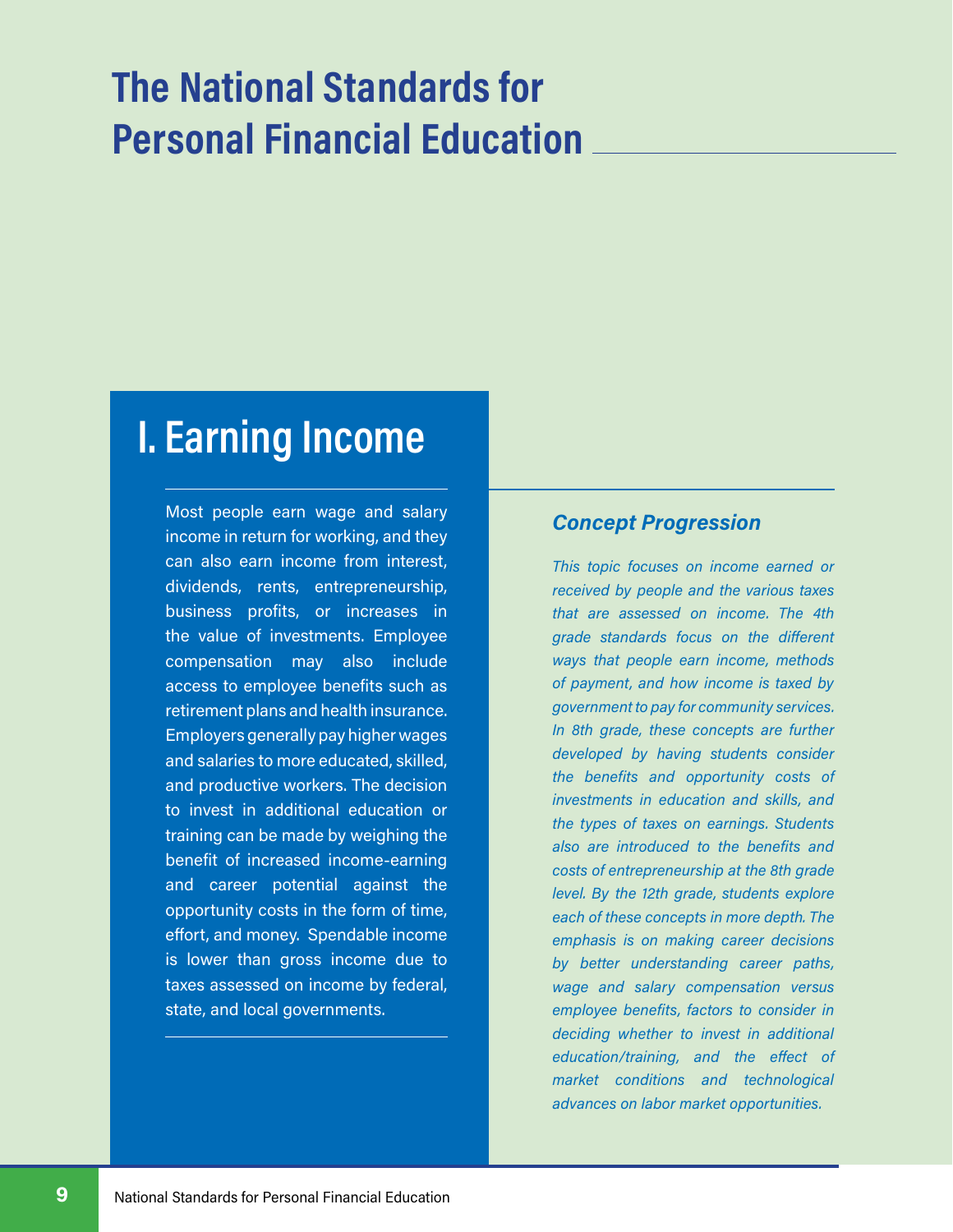|                                     | <b>Standard</b><br><b>Students will know that</b>                                                                        | <b>Learning Outcomes</b><br>Students will use this knowledge to                                                                                                                                                                                                                                                                                       |
|-------------------------------------|--------------------------------------------------------------------------------------------------------------------------|-------------------------------------------------------------------------------------------------------------------------------------------------------------------------------------------------------------------------------------------------------------------------------------------------------------------------------------------------------|
| <b>Earning</b><br><b>Income 4-1</b> | People have different job<br>choices depending on their<br>knowledge, skills, interests,<br>and experience.              | 4-1a. List different types of jobs.<br>4-1b. Discuss the types of knowledge, skills, interests, and<br>experience required for different types of jobs.                                                                                                                                                                                               |
| <b>Earning</b><br><b>Income 4-2</b> | People may be able to<br>improve their ability to<br>earn income by gaining<br>new knowledge, skills, and<br>experience. | 4-2a. Give examples of how an individual's knowledge, skills,<br>and experience could affect their ability to earn income.<br>4-2b. Brainstorm ways to improve one's ability to earn income.                                                                                                                                                          |
| <b>Earning</b><br><b>Income 4-3</b> | There are different ways<br>to be paid for labor,<br>including wages, salaries,<br>commissions, and tips.                | 4-3a. Explain why employers pay people for their labor.<br>4-3b. Describe the difference between wages, salaries,<br>commissions, and tips.<br>4-3c. Compare how the following individuals are typically paid:<br>food server, teacher, and realtor.                                                                                                  |
| <b>Earning</b><br><b>Income 4-4</b> | People can earn income by<br>starting a new business as an<br>entrepreneur or by owning a<br>business.                   | 4-4a. List several businesses they would be interested in<br>owning as an entrepreneur.<br>4-4b. Name several famous entrepreneurs and their<br>businesses, and hypothesize why they succeeded or<br>failed.<br>4-4c. Estimate how much income could be earned from a<br>business operated by children (such as a lawn service or<br>lemonade stand). |
| <b>Earning</b><br>Income 4-5        | People can earn income by<br>lending money or by renting<br>their property to others.                                    | 4-5a. List several examples of ways in which people can<br>earn income by lending their money or by renting their<br>property to others.<br>4-5b. Identify different types of property that can be used<br>by owners to earn rental income (such as apartments,<br>automobiles, or tools).                                                            |
| <b>Earning</b><br>Income 4-6        | Income can be received as<br>gifts or as an allowance for<br>which no specified work may<br>be required.                 | 4-6a. Explain the possible reasons for gifting money to others.<br>4-6b. Discuss the pros and cons of families/caregivers paying<br>their children a weekly allowance.                                                                                                                                                                                |
| <b>Earning</b><br><b>Income 4-7</b> | Most income is taxed by<br>the government to pay for<br>government-provided goods<br>and services.                       | 4-7a. Describe examples of government-provided goods and<br>services that are paid for with taxes.<br>4-7b. Explain why citizens are required to contribute to the cost<br>of fire protection, police, public libraries, and schools.                                                                                                                 |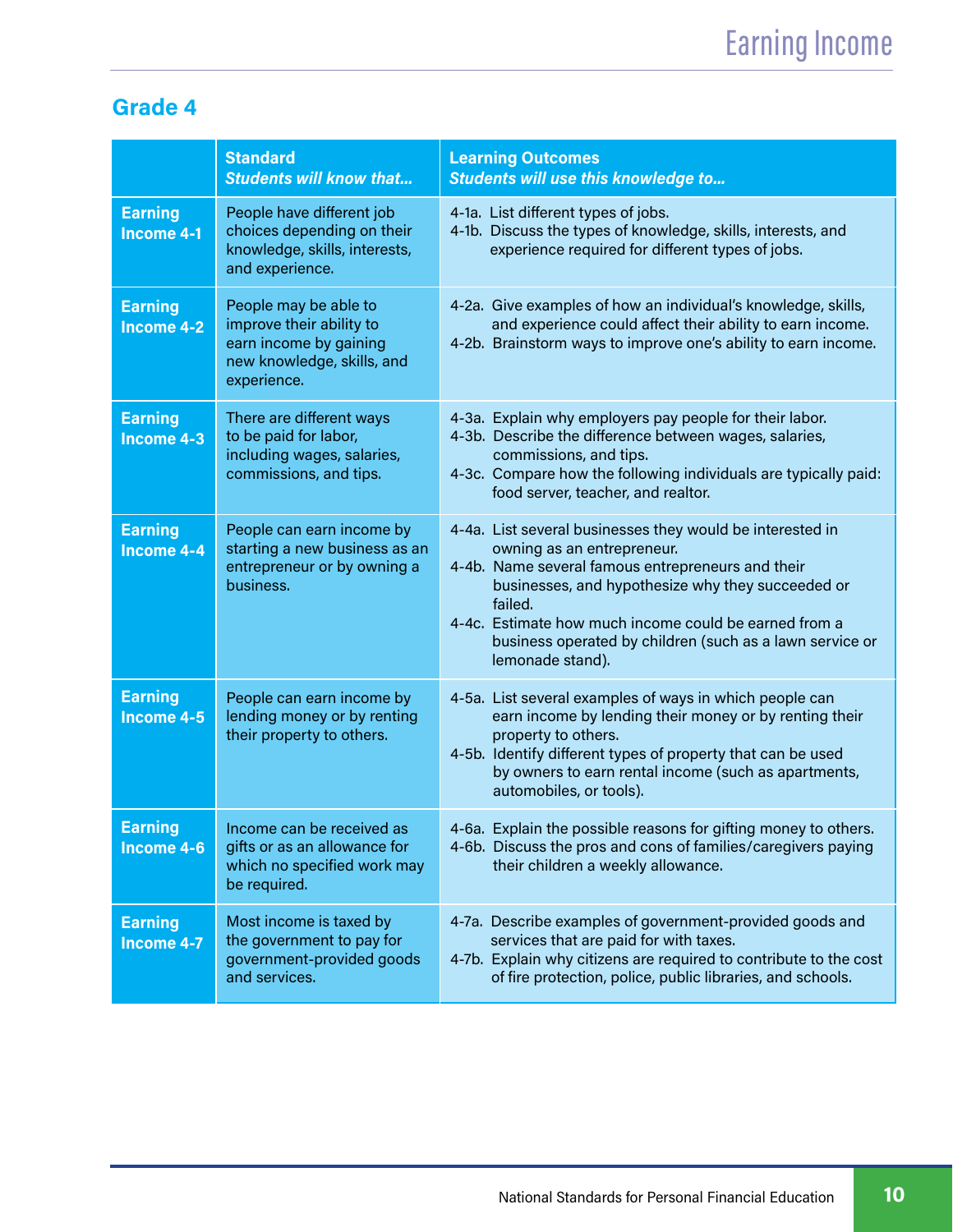|                              | <b>Standard</b><br><b>Students will know that</b>                                                                                                                   | <b>Learning Outcomes</b><br>Students will use this knowledge to                                                                                                                                                                                                                                                                                                                                                                                                                                                                                                                    |
|------------------------------|---------------------------------------------------------------------------------------------------------------------------------------------------------------------|------------------------------------------------------------------------------------------------------------------------------------------------------------------------------------------------------------------------------------------------------------------------------------------------------------------------------------------------------------------------------------------------------------------------------------------------------------------------------------------------------------------------------------------------------------------------------------|
| <b>Earning</b><br>Income 8-1 | Careers are based on<br>working at jobs in the same<br>occupation or profession for<br>many years. Careers vary in<br>their education and training<br>requirements. | 8-1a. Discuss the advantages and disadvantages of working in<br>the same occupation or profession for many years.<br>8-1b. Compare the education and training requirements for at<br>least two careers.<br>8-1c. Interview a person who is in a career of interest and<br>create a timeline that shows the progression of their<br>education, training, and job experiences.                                                                                                                                                                                                       |
| <b>Earning</b><br>Income 8-2 | People make many decisions<br>over a lifetime about their<br>education, jobs, and careers<br>that affect their incomes and<br>opportunities.                        | 8-2a. Compare the education and training requirements,<br>income potential, and primary duties of at least two jobs<br>available to high school students.<br>8-2b. Conduct research on a specific career field. Describe the<br>education, job, or career decisions individuals in this field<br>might make over their lifetime and explain how this could<br>affect their income potential and opportunities.<br>8-2c. Assess personal skills and interests and match them to<br>various career options.                                                                          |
| <b>Earning</b><br>Income 8-3 | Getting more education,<br>training, and experience can<br>increase a person's human<br>capital, productivity, and<br>income-earning potential.                     | 8-3a. Investigate training opportunities that can increase a<br>person's ability to obtain higher paid employment during<br>high school.<br>8-3b. Explain why adults with a college education may earn<br>more than adults with no education beyond high school.<br>8-3c. Discuss how specific skills training can improve a young<br>person's human capital, productivity, and income-earning<br>potential.<br>8-3d. Gather data on the average wage or salary for different<br>jobs and explain how they differ by the level of education,<br>job skill, or years of experience. |
| <b>Earning</b><br>Income 8-4 | Education, training, and<br>development of job skills<br>have opportunity costs in<br>the form of time, effort, and<br>money.                                       | 8-4a. Describe the opportunity costs of attending a training<br>course on babysitting, lifeguarding, or first aid.<br>8-4b. Compare the costs of post-secondary education with the<br>potential increase in income for a career of choice.<br>8-4c. Explain why families/caregivers might choose to help pay<br>for education and training of younger family members.                                                                                                                                                                                                              |
| <b>Earning</b><br>Income 8-5 | Net income (take-home pay)<br>is the amount left from wages<br>and salaries after taxes and<br>payroll deductions.                                                  | 8-5a. Differentiate between gross and net income.<br>8-5b. Identify common types of payroll deductions.<br>8-5c. Explain how taxes impact take-home pay.                                                                                                                                                                                                                                                                                                                                                                                                                           |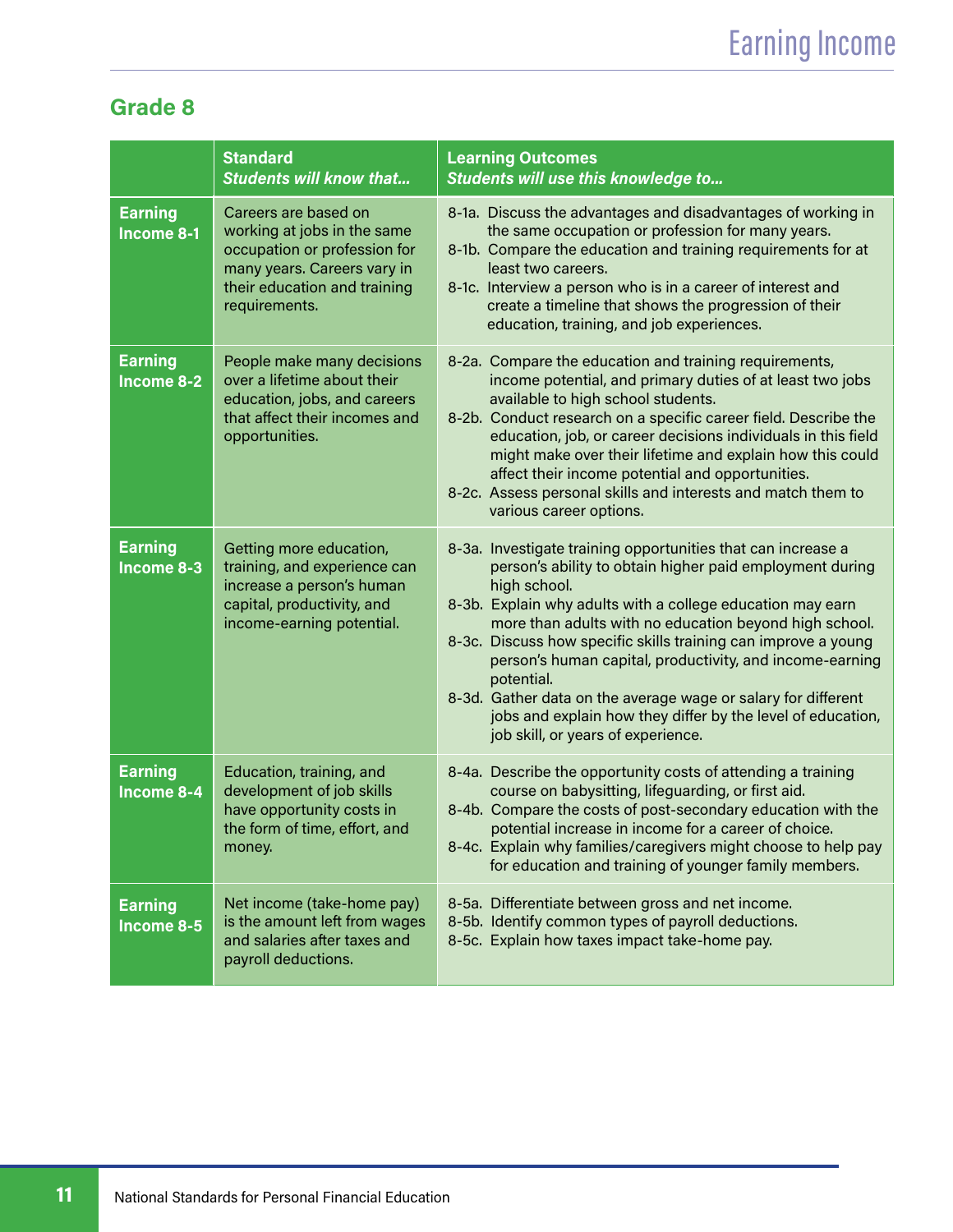### Grade 8 (cont'd)

|                                     | <b>Standard</b><br><b>Students will know that</b>                                                                                                                                                   | <b>Learning Outcomes</b><br>Students will use this knowledge to                                                                                                                                                                                                                                                                                                                                                                                                                                                                       |
|-------------------------------------|-----------------------------------------------------------------------------------------------------------------------------------------------------------------------------------------------------|---------------------------------------------------------------------------------------------------------------------------------------------------------------------------------------------------------------------------------------------------------------------------------------------------------------------------------------------------------------------------------------------------------------------------------------------------------------------------------------------------------------------------------------|
| <b>Earning</b><br>Income 8-6        | Social Security is a federal<br>government program that<br>taxes workers and employers<br>to provide retirement,<br>disability, and survivor<br>income benefits for workers<br>or their dependents. | 8-6a. Identify the different groups of people who qualify for<br>Social Security benefits.<br>8-6b. Research the Social Security tax rate for someone who<br>is self-employed vs. someone who is working for an<br>employer.<br>8-6c. Given information on a worker's income and today's<br>Social Security tax rates, calculate what the worker and<br>the worker's employer will pay in Social Security taxes.<br>8-6d. Investigate Social Security benefits for people of different<br>income levels at their full retirement age. |
| <b>Earning</b><br><b>Income 8-7</b> | People are required to pay<br>taxes on most types of<br>income, including wages,<br>salaries, commissions, tips,<br>earnings on investments, and<br>self-employment income.                         | 8-7a. Illustrate the relationship between income level and<br>income tax paid.<br>8-7b. Describe how taxes are paid on tip income.<br>8-7c. Research the consequences of failing to pay income<br>taxes.                                                                                                                                                                                                                                                                                                                              |
| <b>Earning</b><br>Income 8-8        | The government provides<br>income support and<br>assistance for people who<br>qualify based on low income<br>or other criteria.                                                                     | 8-8a. Explain the financial situation addressed by Medicaid and<br>SNAP (Supplemental Nutrition Assistance Program).<br>8-8b. Give several examples of personal circumstances that<br>qualify for government income support or assistance.                                                                                                                                                                                                                                                                                            |
| <b>Earning</b><br>Income 8-9        | Entrepreneurs gain<br>satisfaction from working<br>for themselves and expect<br>to earn profits that will<br>compensate for the risks<br>associated with new<br>business ventures.                  | Investigate the motivating factors to being self-employed<br>$8-9a.$<br>or working as an independent contractor in the "gig"<br>economy.<br>Discuss why starting a new business could be riskier<br>$8-9b.$<br>than other career choices.<br>8-9c. Research common reasons for new business failures.                                                                                                                                                                                                                                 |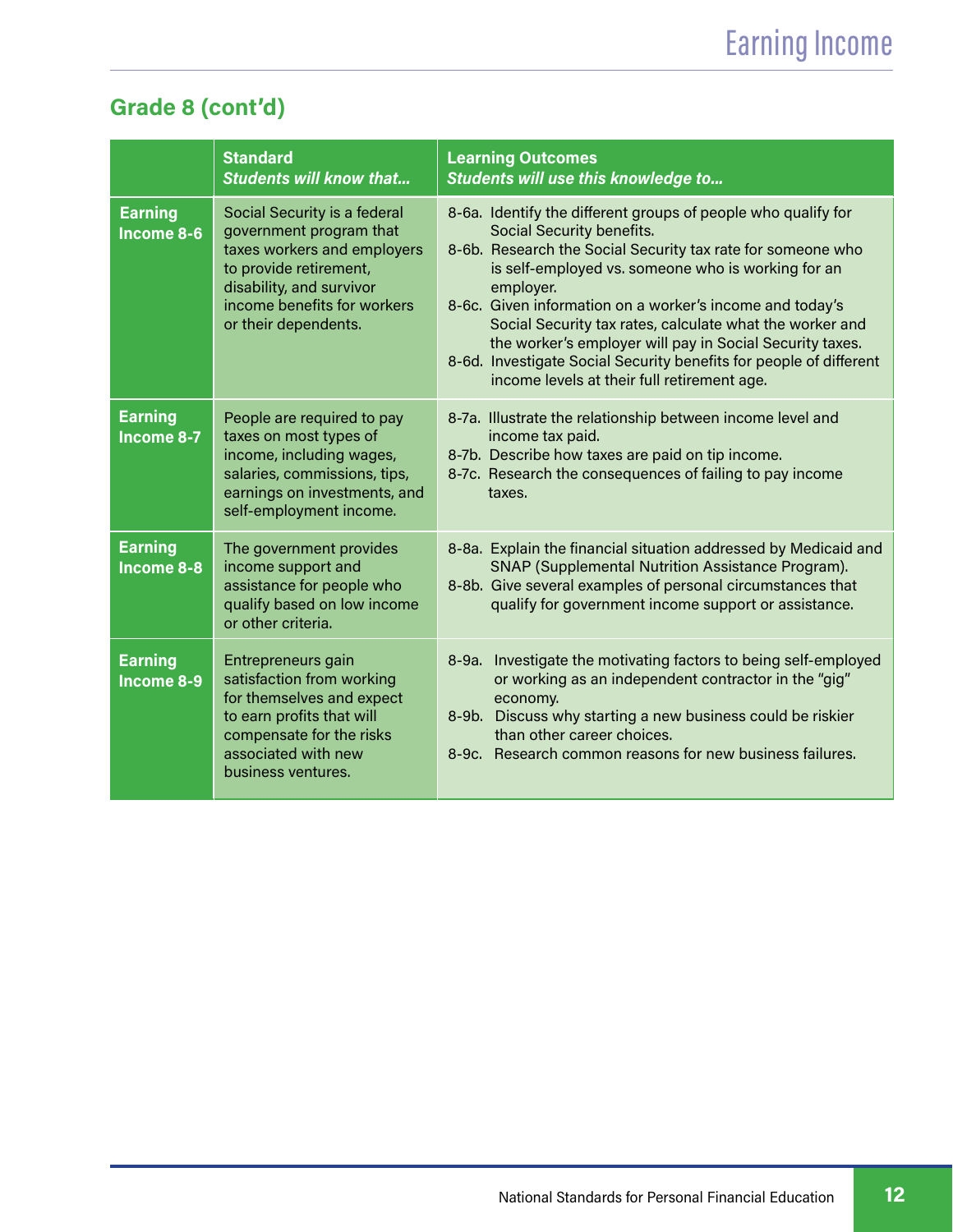|                                | <b>Standard</b><br><b>Students will know that</b>                                                                                                                                                                                                                                    | <b>Learning Outcomes</b><br>Students will use this knowledge to                                                                                                                                                                                                                                                                                                                                                                                                                                                                                                                            |
|--------------------------------|--------------------------------------------------------------------------------------------------------------------------------------------------------------------------------------------------------------------------------------------------------------------------------------|--------------------------------------------------------------------------------------------------------------------------------------------------------------------------------------------------------------------------------------------------------------------------------------------------------------------------------------------------------------------------------------------------------------------------------------------------------------------------------------------------------------------------------------------------------------------------------------------|
| <b>Earning</b><br>Income 12-1  | Compensation for a job<br>or career can be in the<br>form of wages, salaries,<br>commissions, tips, or<br>bonuses, and may also<br>include contributions to<br>employee benefits, such as<br>health insurance, retirement<br>savings plans, and education<br>reimbursement programs. | 12-1a. Research potential income and employee benefit<br>packages that are likely to be offered to new employees<br>by various companies, government agencies, or not-for-<br>profit organizations.<br>12-1b. Explain why people should evaluate employee benefits in<br>addition to wages and salaries when choosing between<br>job and career opportunities.<br>12-1c. Differentiate between contributory and non-contributory<br>employee benefits.<br>12-1d. Examine the benefits of participating in employer-<br>sponsored retirement savings plans and healthcare<br>savings plans. |
| <b>Earning</b><br>$Income12-2$ | In addition to wages and paid<br>benefits, employees may<br>also value intangible (non-<br>cash) benefits, such as good<br>working conditions, flexible<br>work hours, telecommuting<br>privileges, and career<br>advancement potential.                                             | 12-2a. Give examples of intangible job benefits.<br>12-2b. Describe how intangible benefits can affect a worker's<br>career choices and income.<br>12-2c. Evaluate the tradeoffs between income and non-income<br>factors when making career or job choices.                                                                                                                                                                                                                                                                                                                               |
| <b>Earning</b><br>Income 12-3  | People vary in their<br>opportunity and willingness<br>to incur the present costs<br>of additional training and<br>education in exchange for<br>future benefits, such as<br>earning potential.                                                                                       | 12-3a. Evaluate the costs and benefits of investing in additional<br>education or training.<br>12-3b. Explain how differences in people's life circumstances<br>can affect their opportunity and willingness to further<br>their education or training.<br>12-3c. Compare earnings and unemployment rates by level of<br>education and training.                                                                                                                                                                                                                                           |
| <b>Earning</b><br>Income 12-4  | <b>Employers generally pay</b><br>higher wages or salaries to<br>more educated, skilled, and<br>productive workers than to<br>less educated, skilled, and<br>productive workers.                                                                                                     | 12-4a. Identify different types of jobs and careers where wages<br>and salaries depend on a worker's productivity and skills.<br>12-4b. Explain why wages or salaries vary among employees in<br>different types of jobs and among workers in the same<br>jobs.<br>12-4c. Discuss possible explanations for the persistence of race<br>and gender pay gaps.                                                                                                                                                                                                                                |
| <b>Earning</b><br>Income 12-5  | Changes in economic<br>conditions, technology, or<br>the labor market can cause<br>changes in income, career<br>opportunities, or employment<br>status.                                                                                                                              | 12-5a. Discuss how economic and labor market conditions can<br>affect income, career opportunities, and employment<br>status.<br>12-5b. Evaluate the impact of technological advances on<br>employment and income.<br>12-5c. Discuss the effects of an economic downturn on<br>employment opportunities for people with different<br>characteristics, such as education, experience,<br>employment type, ethnicity, and gender.                                                                                                                                                            |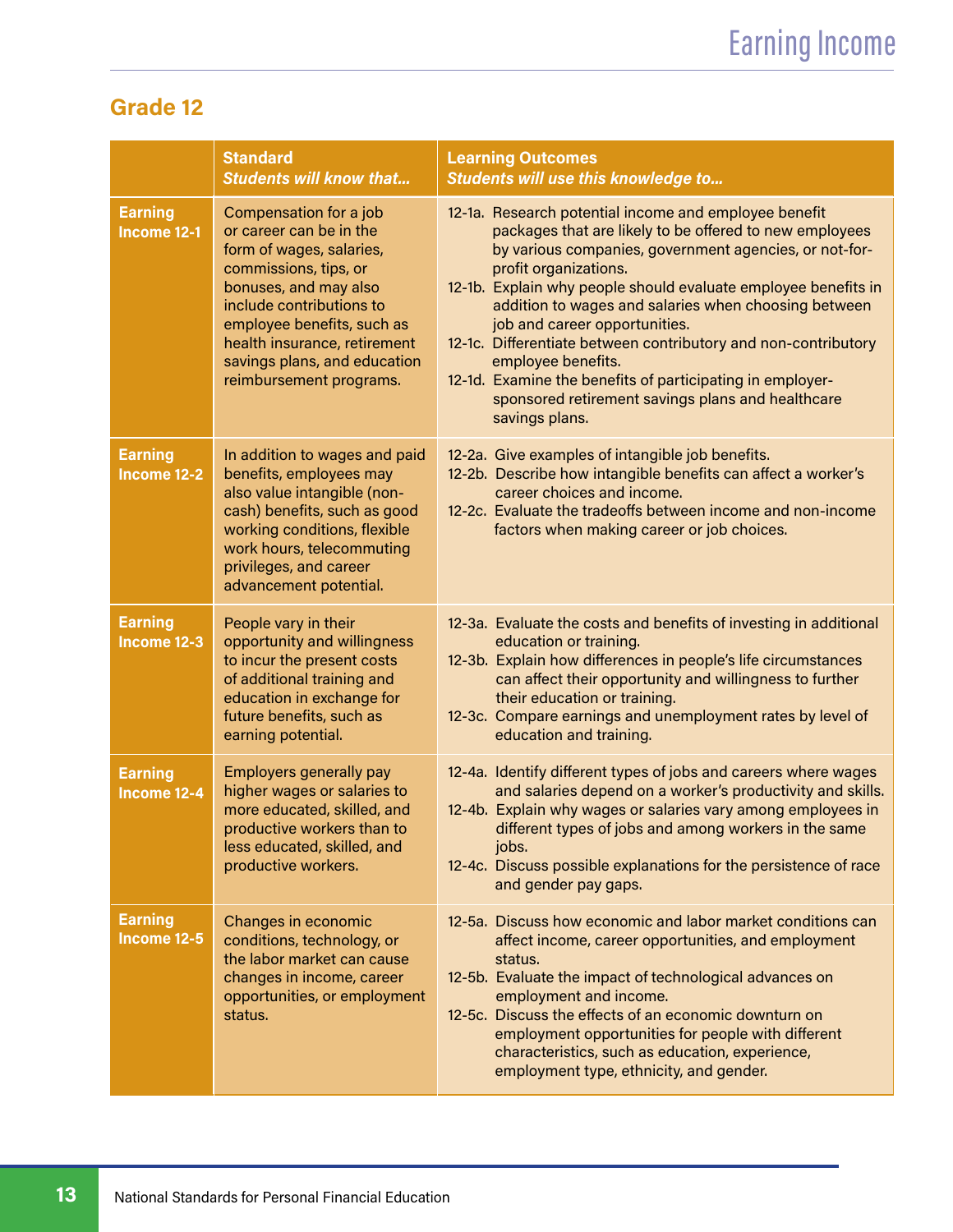### Grade 12 (cont'd)

|                                       | <b>Standard</b><br><b>Students will know that</b>                                                                                                                                                                               | <b>Learning Outcomes</b><br>Students will use this knowledge to                                                                                                                                                                                                                                                                                                                                                                                                                                                                              |
|---------------------------------------|---------------------------------------------------------------------------------------------------------------------------------------------------------------------------------------------------------------------------------|----------------------------------------------------------------------------------------------------------------------------------------------------------------------------------------------------------------------------------------------------------------------------------------------------------------------------------------------------------------------------------------------------------------------------------------------------------------------------------------------------------------------------------------------|
| <b>Earning</b><br>Income 12-6         | Federal, state, and local taxes<br>fund government-provided<br>goods, services, and transfer<br>payments to individuals.<br>The major types of taxes are<br>income taxes, payroll taxes,<br>property taxes, and sales<br>taxes. | 12-6a. Calculate the amount of taxes a person is likely to pay<br>when given information or data about the person's<br>sources of income and amount of spending.<br>12-6b. Identify which level(s) of government typically receive(s)<br>the tax revenue for income taxes, payroll taxes, property<br>taxes, and sales taxes.<br>12-6c. Describe the benefits they receive, or may receive in the<br>future, from government-collected tax revenue.                                                                                          |
| <b>Earning</b><br>Income 12-7         | The type and amount of taxes<br>people pay depend on their<br>sources of income, amount<br>of income, and amount and<br>type of spending.                                                                                       | 12-7a. Investigate the federal and state tax rates applicable to<br>different sources of income.<br>12-7b. Compare sales tax rates paid on different types of goods<br>in their state and for online purchases.<br>12-7c. Differentiate between gross, net, and taxable income.<br>12-7d. Explain why some income is reported on an IRS Form<br>W-2 and some is reported on an IRS Form 1099, and how<br>that could affect their taxes.                                                                                                      |
| <b>Earning</b><br><b>Income 12-8</b>  | Interest, dividends, and<br>capital appreciation (gains)<br>are examples of unearned<br>income derived from financial<br>investments. Capital gains<br>are subject to different tax<br>rates than earned income.                | 12-8a. Explain the difference between earned and unearned<br>income.<br>12-8b. Compare the tax rates assessed on earned income,<br>interest income, and capital gains income.                                                                                                                                                                                                                                                                                                                                                                |
| <b>Earning</b><br>Income 12-9         | Tax deductions and credits<br>reduce income tax liability.                                                                                                                                                                      | 12-9a. Complete IRS Form W-4.<br>12-9b. Explain the difference between a tax credit and a tax<br>deduction.<br>12-9c. Identify several examples of tax credits, determining<br>whether they are refundable or non-refundable, and the<br>groups of people who benefit most from each type.                                                                                                                                                                                                                                                   |
| <b>Earning</b><br><b>Income 12-10</b> | <b>Retirement income</b><br>typically comes from some<br>combination of continued<br>employment earnings,<br>Social Security, employer-<br>sponsored retirement plans,<br>and personal investments.                             | 12-10a. Identify different potential sources of retirement income.<br>12-10b. Describe the importance of having multiple sources of<br>income in retirement, such as Social Security, employer-<br>sponsored retirement plans, and personal investments.<br>12-10c. Explain the importance of participating in employer-<br>sponsored retirement plans, when available, and<br>contributing enough to qualify for the maximum<br>employer match.<br>12-10d. Report the average benefit paid to a retiree living on<br>Social Security today. |
| <b>Earning</b><br><b>Income 12-11</b> | Owning a small business can<br>be a person's primary career<br>or can supplement income<br>from other sources.                                                                                                                  | 12-11a. Evaluate the benefits and costs of gig employment, such<br>as driving for a cab or delivery service.<br>12-11b. Discuss the pros and cons of small business ownership<br>as their primary source of income.                                                                                                                                                                                                                                                                                                                          |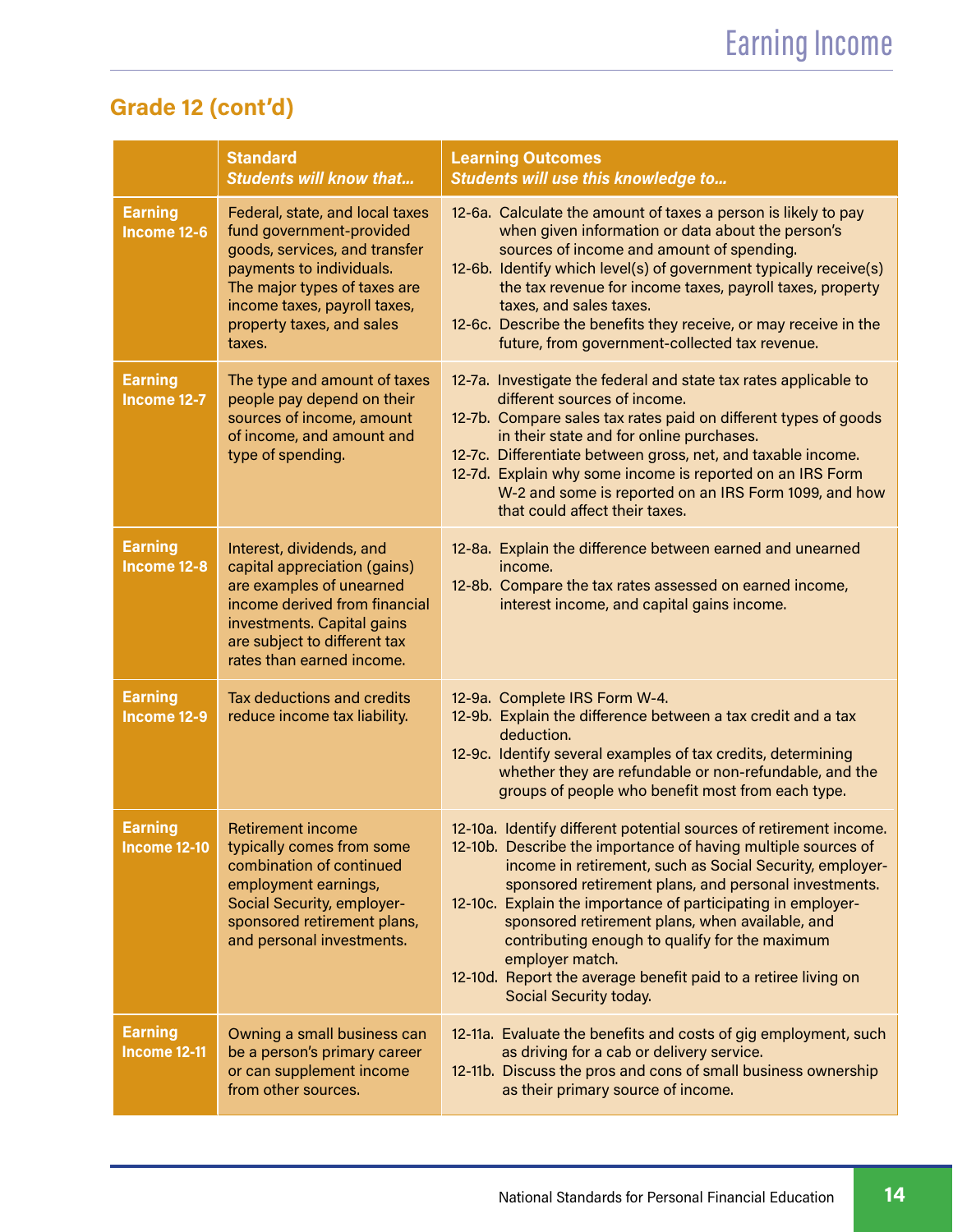## II. SPENDING

A budget is a plan for allocating a person's spendable income to necessary and desired goods and services. When there is sufficient money in their budget, people may decide to give money to others, save, or invest to achieve future goals. People can often improve their financial well-being by making well-informed spending decisions, which includes critical evaluation of price, quality, product information, and method of payment. Individual spending decisions may be influenced by financial constraints, personal preferences, unique needs, peers, and advertising.

#### Concept Progression

This topic concerns choices that people make to allocate their scarce resources to necessary and desired goods and services. The 4th grade standards introduce the concepts of scarcity, preferences, and trade-offs that people make in their spending decisions. Behavioral factors that influence spending, such as peer pressure and advertising, are also identified. These concepts are expanded upon at later grade levels. At the 8th grade level, students learn about the basics of budgeting and planning, and consider the factors that go into making informed consumer decisions. By the 12th grade, students are prepared to make spending decisions consistent with their budget, and with critical consideration of product pricing, quality, and features. Standards related to charitable giving and consumer protection are also included at the 12th grade level.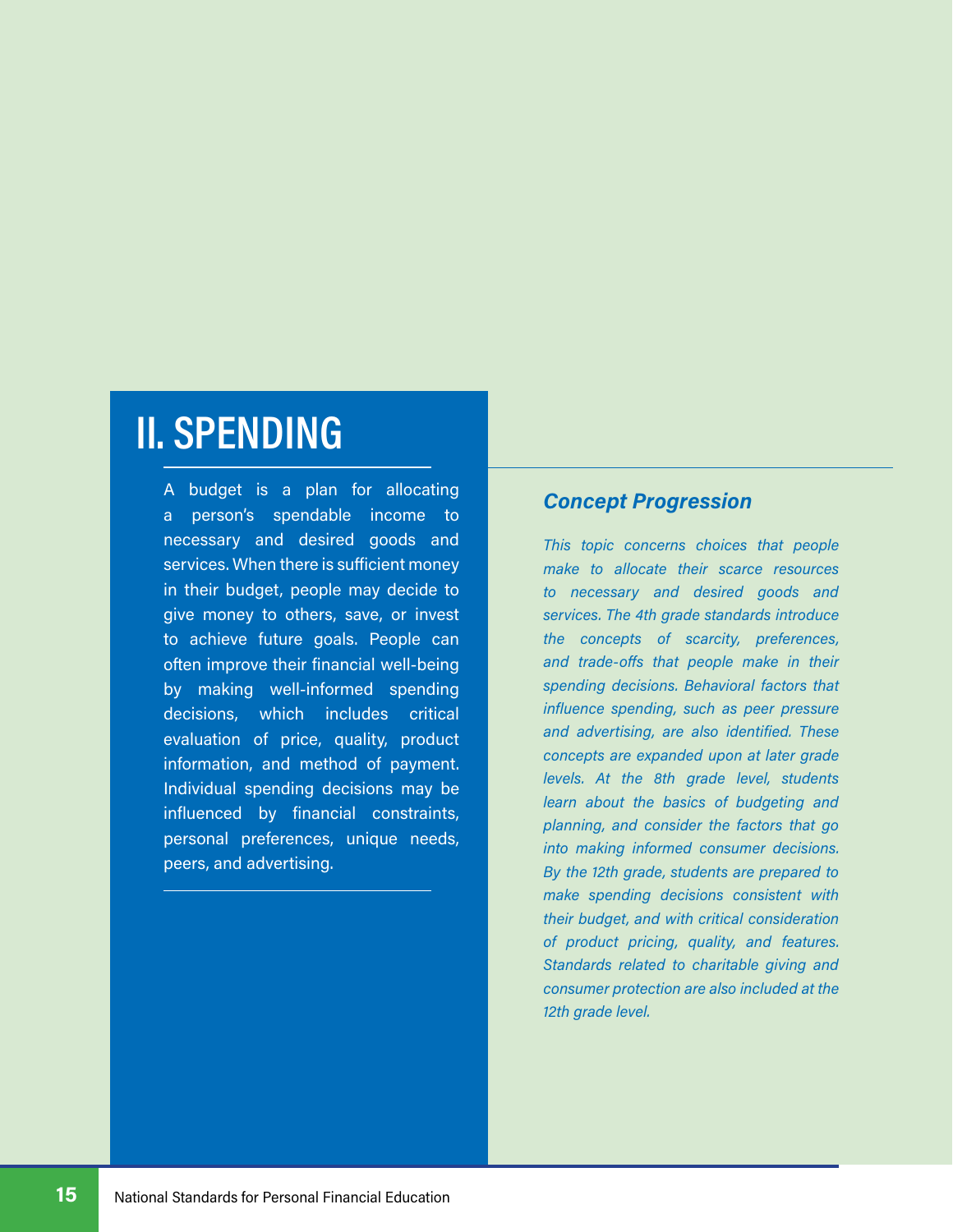|                            | <b>Standard</b><br><b>Students will know that</b>                                                                                                                       | <b>Learning Outcomes</b><br>Students will use this knowledge to                                                                                                                                                                                                                                 |
|----------------------------|-------------------------------------------------------------------------------------------------------------------------------------------------------------------------|-------------------------------------------------------------------------------------------------------------------------------------------------------------------------------------------------------------------------------------------------------------------------------------------------|
| <b>Spending</b><br>$4 - 1$ | People differ in their<br>preferences, priorities,<br>and resources available<br>for consuming goods and<br>services.                                                   | 4-1a. Give examples of differences in people's preferences that<br>can influence their spending on goods and services.<br>4-1b. Brainstorm a personal list of goals for consumption of<br>goods and services.<br>4-1c. Prioritize future spending, taking resource limitations into<br>account. |
| <b>Spending</b><br>$4 - 2$ | Money can be spent to<br>increase one's own or<br>another individual's personal<br>satisfaction or to share the<br>cost of goods and services.                          | 4-2a. Describe ways that people in a community share the cost<br>of services available to everyone.<br>4-2b. Analyze how people differ in their values and attitudes<br>about spending money.<br>4-2c. Identify ways you spend your money to increase personal<br>satisfaction.                 |
| <b>Spending</b><br>$4 - 3$ | When people make a<br>decision to use money for a<br>particular purpose, they incur<br>an opportunity cost in that<br>they cannot use the money<br>for another purpose. | 4-3a. Define the concept of opportunity cost.<br>4-3b. Provide examples of financial choices that have<br>opportunity costs.                                                                                                                                                                    |
| <b>Spending</b><br>4-4     | Purchasing decisions have<br>costs and benefits that can<br>be different for different<br>people.                                                                       | 4-4a. Compare the costs and benefits of purchasing an item for<br>people with different characteristics (e.g. age, income).<br>4-4b. Explain the costs and benefits of trading goods and<br>services between family members and friends.                                                        |
| <b>Spending</b><br>$4 - 5$ | Price, spending choices of<br>others, peer pressure, and<br>advertising about a product<br>or service can influence<br>purchase decisions.                              | 4-5a. Explain how peer pressure can affect purchasing<br>decisions.<br>4-5b. Share examples of how price, spending choices of others,<br>peer pressure, or advertising influence a purchase<br>decision.<br>4-5c. Identify reliable sources of information when comparing<br>products.          |
| <b>Spending</b><br>$4 - 6$ | Payment methods for making<br>purchases include cash,<br>checks, debit cards, and<br>credit cards.                                                                      | 4-6a. Explain the similarities between paying for purchases<br>with cash, checks, and debit cards.<br>4-6b. Compare the effects of using debit versus credit cards to<br>make purchases.                                                                                                        |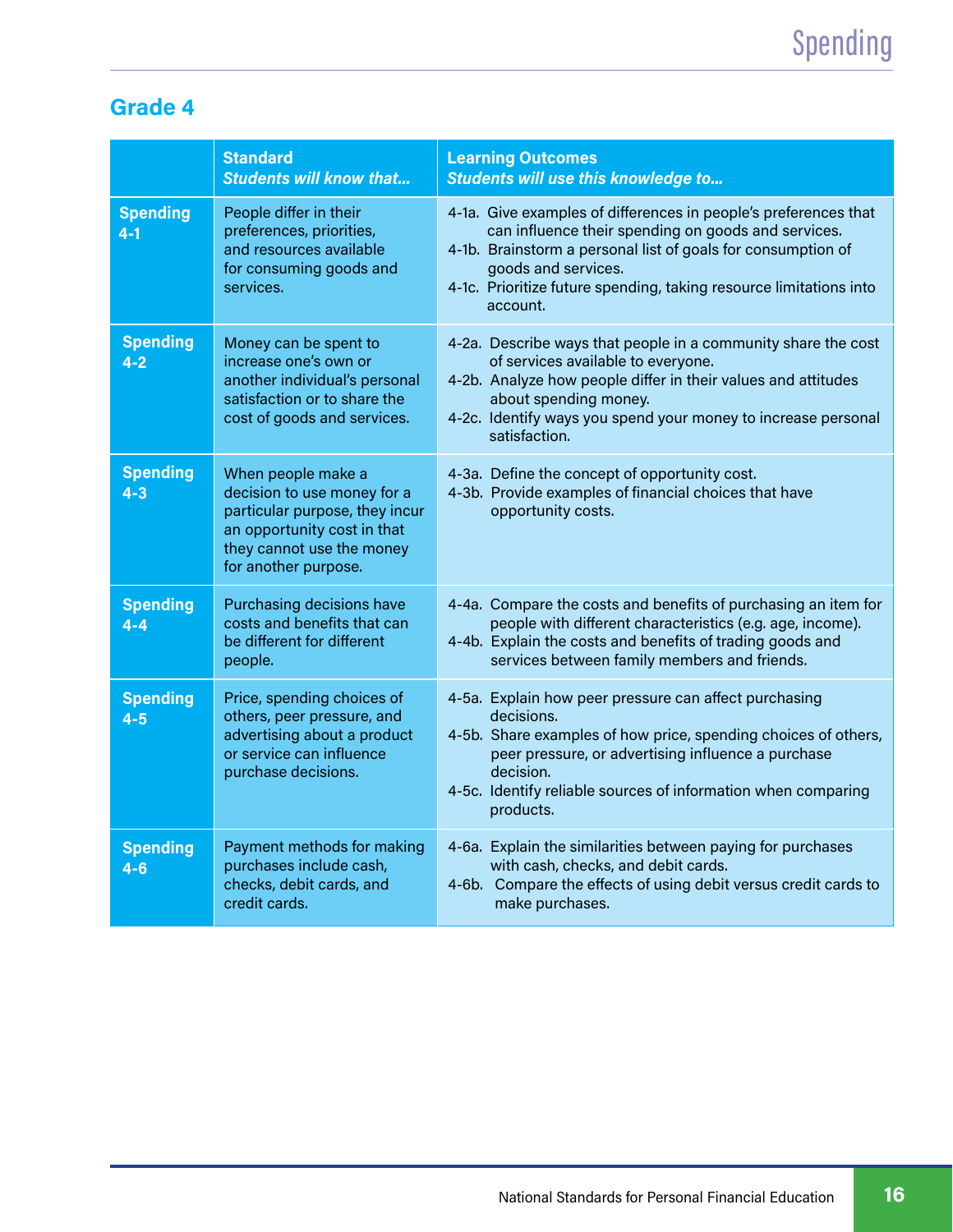|                                      | <b>Standard</b><br><b>Students will know that</b>                                                                                                                                                               | <b>Learning Outcomes</b><br>Students will use this knowledge to                                                                                                                                                                                                                                                                                                                                                                                                |
|--------------------------------------|-----------------------------------------------------------------------------------------------------------------------------------------------------------------------------------------------------------------|----------------------------------------------------------------------------------------------------------------------------------------------------------------------------------------------------------------------------------------------------------------------------------------------------------------------------------------------------------------------------------------------------------------------------------------------------------------|
| <b>Spending</b><br>$\overline{8}$ -1 | Creating a budget can help<br>people make informed<br>choices about spending,<br>saving, and managing money<br>in order to achieve financial<br>goals.                                                          | 8-1a. Identify personal goals for spending and saving.<br>8-1b. Create a budget that includes expenses and savings out<br>of a given amount of income.<br>8-1c. Explain why people with identical incomes make different<br>choices for spending, saving, and managing money.<br>8-1d. Discuss the budgeting challenges faced by people living<br>on minimum wage.                                                                                             |
| <b>Spending</b><br>$8 - 2$           | Making an informed purchase<br>decision requires a consumer<br>to critically evaluate price,<br>product claims, and quality<br>information from a variety of<br>sources.                                        | 8-2a. Select an item and gather information from the<br>manufacturer's website, retail websites, and consumer<br>review websites.<br>8-2b. Explain the types of information most helpful in making a<br>purchase decision.<br>8-2c. Identify misleading or deceptive information about<br>consumer goods or services found in online and print<br>sources.<br>8-2d. Discuss ways to verify a claim expressed in advertising<br>for an age-appropriate product. |
| <b>Spending</b><br>$8 - 3$           | When evaluating information<br>about goods and services, a<br>consumer can better assess<br>the quality and usefulness<br>of the information by<br>understanding the incentives<br>of the information provider. | 8-3a. Evaluate information about goods and services based on<br>reliability and accuracy of the source.<br>8-3b. Assess strengths and weaknesses of various online and<br>printed sources of product information.<br>8-3c. Identify sources of product information that are less<br>useful for buying decisions due to incentive conflicts of<br>the information provider.                                                                                     |
| <b>Spending</b><br>$8 - 4$           | Consumers weigh the costs<br>and benefits of different<br>payment methods to<br>determine the best option<br>for purchasing goods and<br>services.                                                              | 8-4a. Explain the difference between a debit card and a credit<br>card.<br>8-4b. Explain how various payment methods are used to<br>purchase goods and services.<br>8-4c. Summarize the advantages, disadvantages, risks, and<br>protections of various payment methods.<br>8-4d. Choose and justify a preferred payment method for<br>purchases of at least three different types of goods and<br>services.                                                   |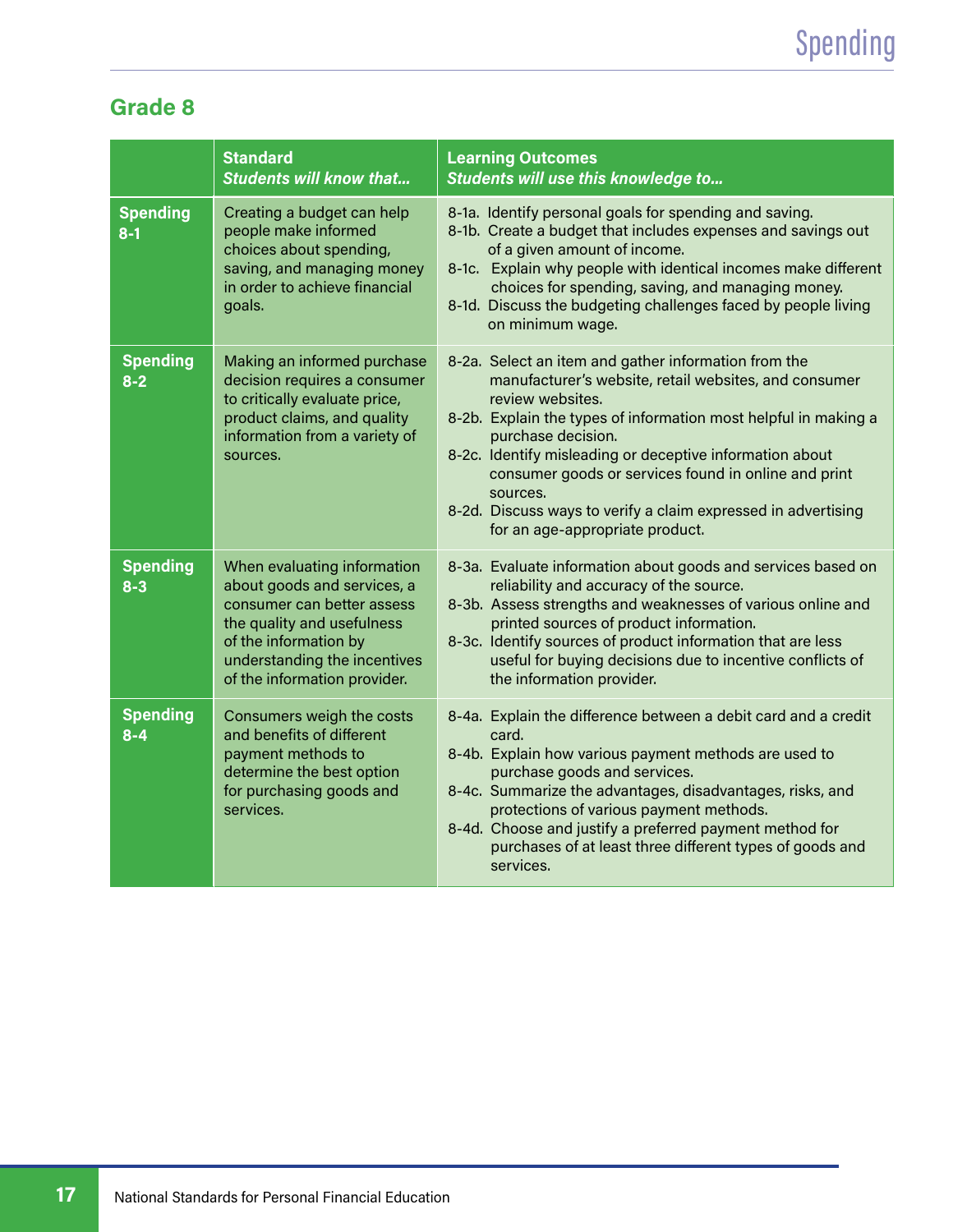|                             | <b>Standard</b><br><b>Students will know that</b>                                                                                                                                                                                    | <b>Learning Outcomes</b><br>Students will use this knowledge to                                                                                                                                                                                                                                                                                                                                                   |
|-----------------------------|--------------------------------------------------------------------------------------------------------------------------------------------------------------------------------------------------------------------------------------|-------------------------------------------------------------------------------------------------------------------------------------------------------------------------------------------------------------------------------------------------------------------------------------------------------------------------------------------------------------------------------------------------------------------|
| <b>Spending</b><br>$12 - 1$ | A budget helps people<br>achieve their financial<br>goals by allocating income<br>to necessary and desired<br>spending, saving, and<br>philanthropy.                                                                                 | 12-1a. Identify their short-term and long-term financial goals.<br>12-1b. Develop a budget to allocate current income to<br>necessary and desired spending, including estimates for<br>both fixed and variable expenses.<br>12-1c. Explain methods for adjusting a budget for unexpected<br>expenses or emergencies.<br>12-1d. Evaluate the advantages of using budgeting tools, such<br>as spreadsheets or apps. |
| <b>Spending</b><br>$12 - 2$ | <b>Consumer decisions are</b><br>influenced by the price of<br>products or services, the<br>price of alternatives, the<br>consumer's budget and<br>preferences, and potential<br>impact on the environment,<br>society, and economy. | 12-2a. Select a product or service and describe the various<br>factors that may influence a consumer's purchase<br>decision.<br>12-2b. Describe a process for making an informed consumer<br>decision.<br>12-2c. List the positive and negative effects of a recent<br>consumer decision on the environment, society, and the<br>economy.                                                                         |
| <b>Spending</b><br>$12 - 3$ | When purchasing a good<br>that is expected to be used<br>for a long time, consumers<br>consider the product's<br>durability, maintenance costs,<br>and various product features.                                                     | 12-3a. Explain the factors to evaluate when buying a durable<br>good.<br>12-3b. Analyze the cost and features of three competing<br>products or services.<br>12-3c. Compare product choices based on their impacts on the<br>environment or society.                                                                                                                                                              |
| <b>Spending</b><br>$12 - 4$ | Consumers may be<br>influenced by how prices<br>of goods and services are<br>advertised, and whether<br>prices are fixed or negotiable.                                                                                              | 12-4a. List different ways retailers advertise the prices of their<br>products.<br>12-4b. Describe how inflation affects purchase decisions and<br>the price of goods and services.<br>12-4c. Summarize how negotiation affects consumer decisions<br>and the price of goods and services.                                                                                                                        |
| <b>Spending</b><br>$12 - 5$ | <b>Consumers incur costs</b><br>and realize benefits when<br>searching for information<br>related to the purchase of<br>goods and services.                                                                                          | 12-5a. Explain how pre-purchase research encourages<br>consumers to avoid impulse buying.<br>12-5b. Brainstorm consumer research strategies and resources<br>to use when making purchase decisions.<br>12-5c. Analyze social media marketing and advertising<br>techniques designed to encourage spending.                                                                                                        |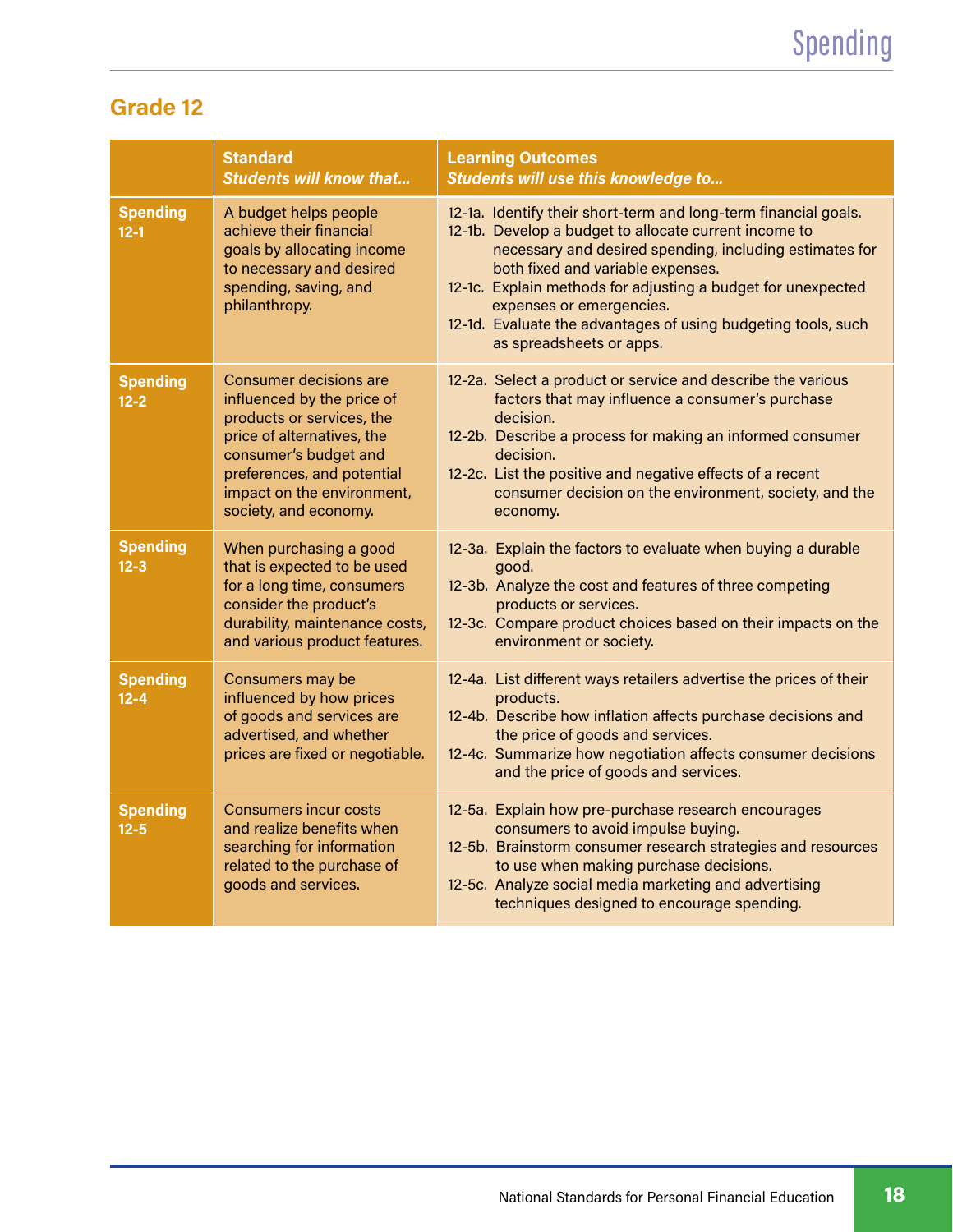### Grade 12 (cont'd)

|                             | <b>Standard</b><br><b>Students will know that</b>                                                                                                                                                                                                                                                       | <b>Learning Outcomes</b><br>Students will use this knowledge to                                                                                                                                                                                                                                                                                                                                                                                                                                                           |
|-----------------------------|---------------------------------------------------------------------------------------------------------------------------------------------------------------------------------------------------------------------------------------------------------------------------------------------------------|---------------------------------------------------------------------------------------------------------------------------------------------------------------------------------------------------------------------------------------------------------------------------------------------------------------------------------------------------------------------------------------------------------------------------------------------------------------------------------------------------------------------------|
| <b>Spending</b><br>$12 - 6$ | <b>Housing decisions depend</b><br>on individual preferences,<br>circumstances, and costs,<br>and can impact personal<br>satisfaction and financial<br>well-being.                                                                                                                                      | 12-6a. Identify financial and personal reasons that younger<br>adults often choose to rent a home instead of buying.<br>12-6b. Compare the short-term and long-term costs and<br>benefits of renting versus buying a home in their city of<br>residence.<br>12-6c. Define key rental contract terminology, including lease<br>term, security deposit, grace period, and eviction.                                                                                                                                         |
| <b>Spending</b><br>$12 - 7$ | People donate money, items,<br>or time to charitable and non-<br>profit organizations because<br>they value the services<br>provided by the organization<br>and/or gain satisfaction from<br>giving.                                                                                                    | 12-7a. Discuss the motivations for and benefits of donating<br>money, items, or time.<br>12-7b. Develop a list of charitable organizations and provide a<br>possible reason that a donor might want to give money<br>to each organization.<br>12-7c. Identify specific steps one should take when researching<br>charitable and other not-for-profit organizations.                                                                                                                                                       |
| <b>Spending</b><br>$12 - 8$ | Federal and state laws,<br>regulations, and consumer<br>protection agencies (e.g.,<br><b>Federal Trade Commission,</b><br><b>Consumer Affairs office,</b><br>and Consumer Financial<br>Protection Bureau) can help<br>individuals avoid unsafe<br>products, unfair practices,<br>and marketplace fraud. | 12-8a. Describe the roles and responsibilities of government<br>agencies that help protect consumers from fraud.<br>12-8b. Identify state and federal consumer protection laws<br>based on the issues they address and the safeguards<br>they provide.<br>12-8c. Investigate common types of consumer fraud and unfair<br>or deceptive business practices, including online scams,<br>phone solicitations, and redlining.<br>12-8d. Make recommendations for sources of help for<br>consumers who have experienced fraud. |
| <b>Spending</b><br>$12 - 9$ | Having an organized system<br>for keeping track of spending,<br>saving, and investing makes<br>it easier to make financial<br>decisions.                                                                                                                                                                | 12-9a. Explain how having a system for financial record-keeping<br>can make it easier to make financial decisions.<br>12-9b. Develop a system for keeping track of spending, saving,<br>and investing.<br>12-9c. Research financial technology options for financial<br>record-keeping.                                                                                                                                                                                                                                   |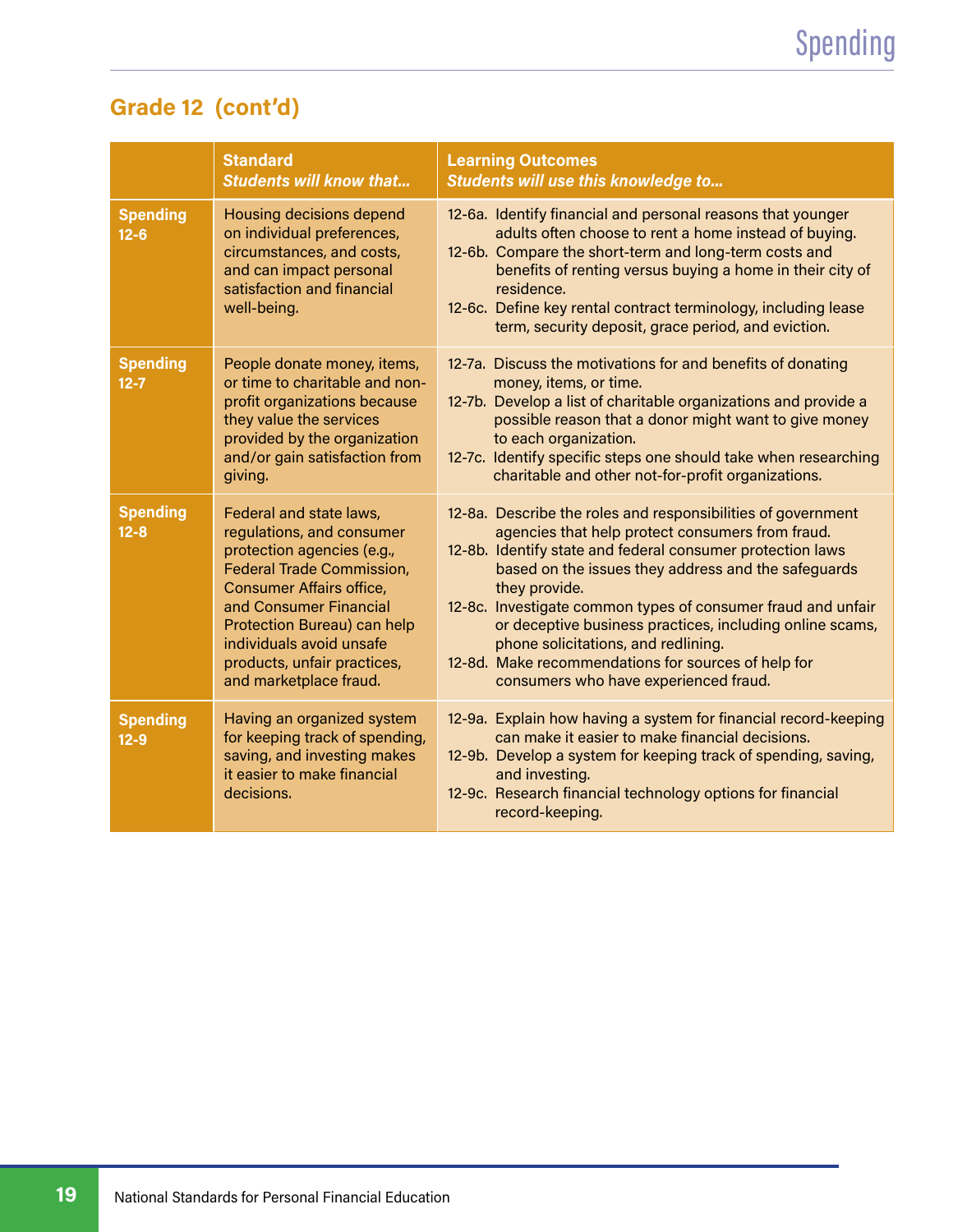## III. Saving

People who have sufficient income can choose to save some of it for future uses such as emergencies or later purchases. Savings decisions depend on individual preferences and circumstances. Funds needed for transactions, bill-paying, or purchases, are commonly held in federally insured checking or savings accounts at financial institutions because these accounts offer easy access to their money and low risk. Interest rates, fees, and other account features vary by type of account and among financial institutions, with higher rates resulting in greater compound interest earned by savers.

#### Concept Progression

Because there are obvious overlaps between the Saving and Investing topics, these two are designed to work together. The Saving standards focus on how people save money, where they save money, and why they save money. Saving plans and choices that are most appropriate for short-term goals and emergency funds are covered in this topic, whereas longer-term and riskier investment choices are covered in the Investing topic. At the 4th grade level, students learn that saving is a choice between current and future spending, people differ in their attitudes about saving, and that savers can earn interest on savings. Students in 8th grade consider saving decisions in the context of personal circumstances and goals. The mathematics of compound interest, the role of financial institutions as intermediaries between savers and borrowers, and the advantages of federal deposit insurance are also addressed. At the 12th grade level, students are introduced to more complex concepts and decisions, such as the erosion of savings from inflation, real versus nominal interest rates, the role of markets in determining interest rates, the choice of savings account type, financial regulation, tax incentives for saving, and behavioral factors that can affect saving decisions.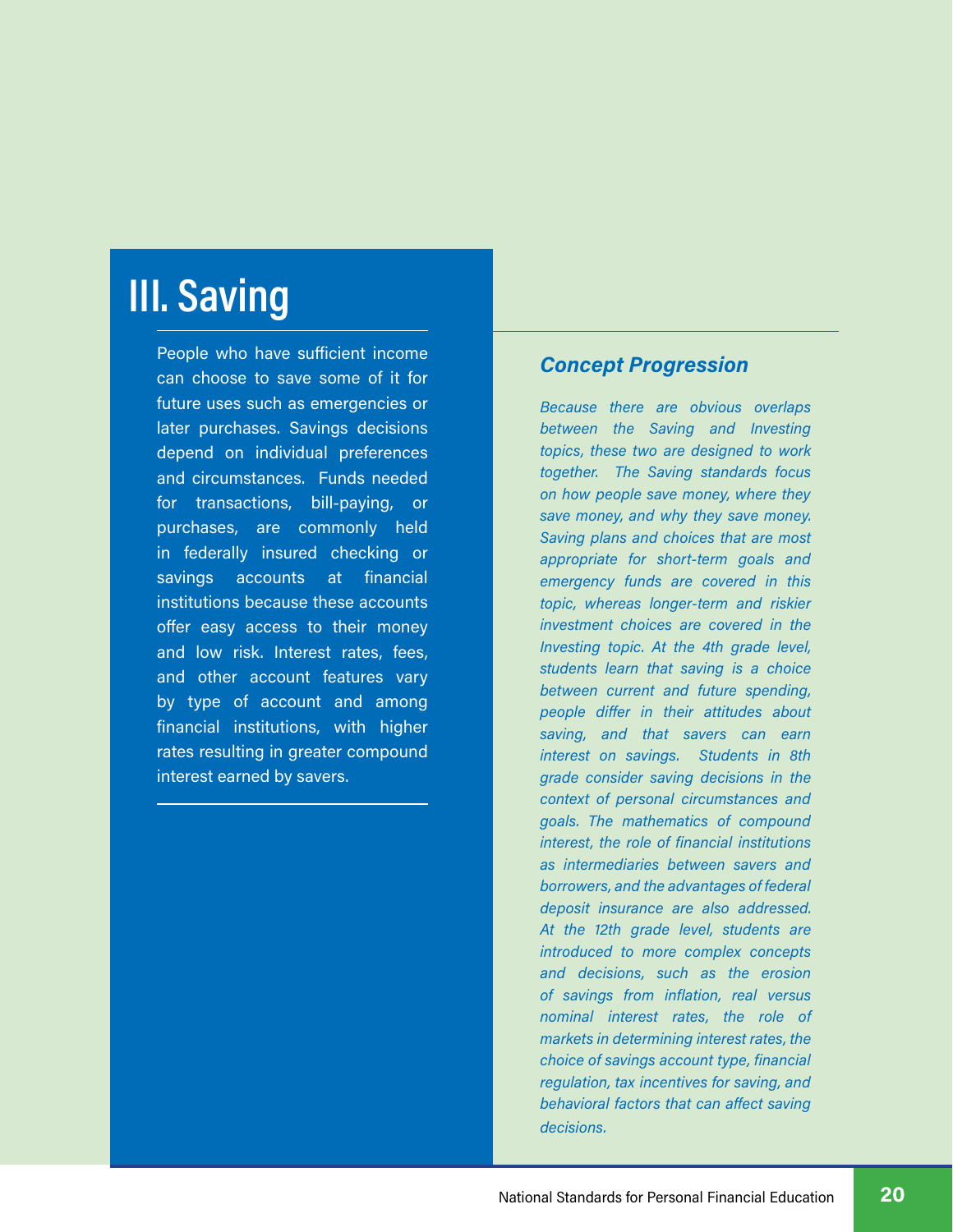|                          | <b>Standard</b><br><b>Students will know that</b>                                                                                            | <b>Learning Outcomes</b><br>Students will use this knowledge to                                                                                                                                                                                                                                                                                                                                                              |
|--------------------------|----------------------------------------------------------------------------------------------------------------------------------------------|------------------------------------------------------------------------------------------------------------------------------------------------------------------------------------------------------------------------------------------------------------------------------------------------------------------------------------------------------------------------------------------------------------------------------|
| <b>Saving</b><br>$4 - 1$ | When people save money,<br>they are choosing not to<br>spend money today to be<br>able to buy something in the<br>future.                    | 4-1a. Explain why it is often harder to save than to spend<br>money.<br>4-1b. Give an example of buying something now versus saving<br>money for the future and explain how they would make<br>that decision.<br>4-1c. Find an example of an advertisement (in a newspaper,<br>magazine, on TV, social media, or online) that is designed<br>to influence people to spend money right away instead of<br>saving their money. |
| <b>Saving</b><br>$4 - 2$ | A savings plan is a plan for<br>setting aside money to pay<br>for a future need, goal, or<br>emergency.                                      | 4-2a. Map out a savings plan designed to achieve a future<br>purchase objective.<br>4-2b. Give an example to illustrate the importance of having<br>some money set aside for emergencies.<br>4-2c. Describe ways that people can decrease expenses to save<br>more of their money.                                                                                                                                           |
| <b>Saving</b><br>$4 - 3$ | People differ in their values<br>and attitudes about saving.                                                                                 | 4-3a. Discuss how life circumstances and experiences can<br>cause people to differ in their values and attitudes about<br>saving and their ability to save.<br>4-3b. Explain how a person's friends and family can influence<br>their values and attitudes about saving.                                                                                                                                                     |
| <b>Saving</b><br>$4 - 4$ | Safety and ease of access<br>are factors to consider when<br>deciding where to keep<br>savings.                                              | 4-4a. Describe the advantages of saving money in an account<br>at a financial institution rather than keeping the money at<br>home.<br>4.4b. Identify safe places for people to keep their money.                                                                                                                                                                                                                            |
| <b>Saving</b><br>$4 - 5$ | <b>Financial institutions often</b><br>pay interest on deposit<br>accounts to attract customers<br>to deposit money in their<br>institution. | 4.5a. Explain why financial institutions, such as banks and<br>credit unions, pay interest to depositors.<br>4-5b. Compare the interest rates on savings accounts at two<br>financial institutions.                                                                                                                                                                                                                          |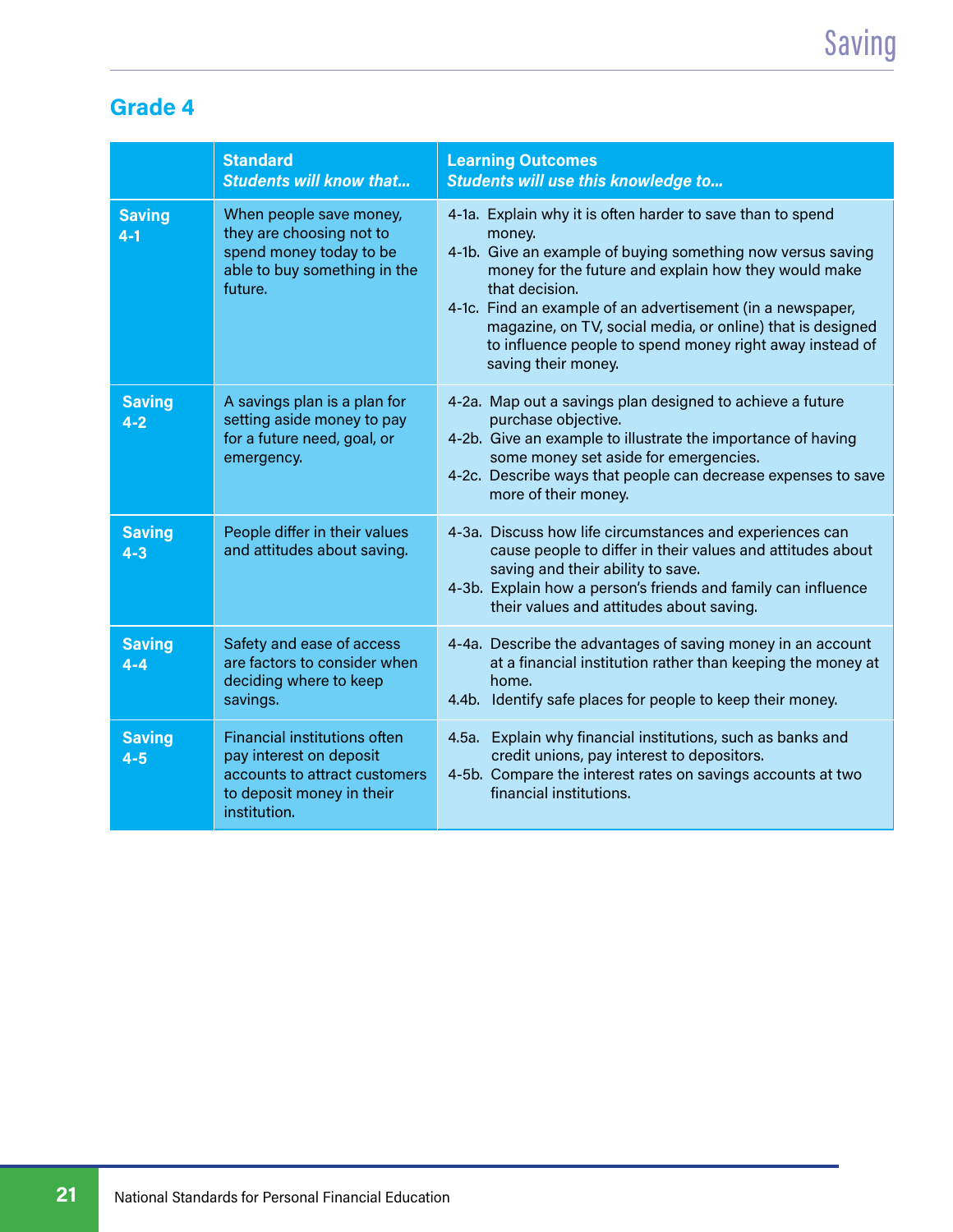|                          | <b>Standard</b><br><b>Students will know that</b>                                                                                                                                               | <b>Learning Outcomes</b><br>Students will use this knowledge to                                                                                                                                                                                                                                                                                                                                               |
|--------------------------|-------------------------------------------------------------------------------------------------------------------------------------------------------------------------------------------------|---------------------------------------------------------------------------------------------------------------------------------------------------------------------------------------------------------------------------------------------------------------------------------------------------------------------------------------------------------------------------------------------------------------|
| <b>Saving</b><br>$8 - 1$ | People save money for many<br>different purposes, including<br>large purchases such as cars<br>and homes, education costs,<br>retirement, and emergencies.                                      | 8-1a. Identify the most common reasons that people save<br>money for the future.<br>8-1b. Create a savings plan that will allow someone to make a<br>large purchase in one year, 5 years, and 10 years.                                                                                                                                                                                                       |
| <b>Saving</b><br>$8 - 2$ | Savings decisions depend<br>on individual preferences<br>and circumstances, and can<br>impact personal satisfaction<br>and financial well-being.                                                | 8-2a. Compare personal attitudes toward saving to those of a<br>friend or relative.<br>8-2b. Explain how a person's personality type might affect their<br>willingness to save or to stick to a savings plan.<br>8-2c. Identify life situations that can make it difficult for a<br>person to save or to stick to a savings plan.<br>8-2d. Discuss how savings decisions can affect financial well-<br>being. |
| <b>Saving</b><br>$8 - 3$ | <b>Financial institutions pay</b><br>interest to depositors and<br>loan out the money to<br>borrowers who pay interest<br>on their loans.                                                       | 8-3a. Compare and contrast different types of financial<br>institutions and their products and services.<br>8-3b. Compare the interest rate paid by a financial institution<br>on savings accounts to the interest charged by the same<br>institution on loans.<br>8-3c. Explain how financial institutions get the money to pay<br>interest to their customers who deposit money in savings<br>accounts.     |
| <b>Saving</b><br>$8 - 4$ | Interest earned on savings is<br>the interest rate multiplied by<br>the balance in the account,<br>which includes the original<br>amount saved (principal) and<br>previously earned interest.   | 8-4a. Differentiate between principal and interest.<br>8-4b. Demonstrate how earning a higher interest rate on money<br>in a savings account will help a person to reach their<br>savings goal sooner.<br>8-4c. Use the Rule of 72 to approximate how many years it will<br>take for savings to double in value at different rates of<br>interest.                                                            |
| <b>Saving</b><br>$8 - 5$ | Compound interest is<br>interest on both the original<br>principal and previously<br>earned interest, as compared<br>to simple interest which is<br>only interest on the original<br>principal. | 8-5a. Explain the benefit of compound interest as compared<br>with simple interest.<br>8-5b. Demonstrate how annual interest earned increases over<br>time when both the original principal and earned interest<br>are left in a savings account.                                                                                                                                                             |
| <b>Saving</b><br>$8 - 6$ | Checking and saving deposit<br>accounts in many financial<br>institutions are insured up to<br>certain limits by the federal<br>government.                                                     | 8-6a. Explain the importance of federal deposit insurance.<br>8-6b. Compare Federal Deposit Insurance Corporation (FDIC)<br>and National Credit Union Administration (NCUA)<br>insurance coverage limits for checking and savings<br>accounts offered at financial institutions.<br>8-6c. Identify types of accounts that do not offer deposit<br>insurance.                                                  |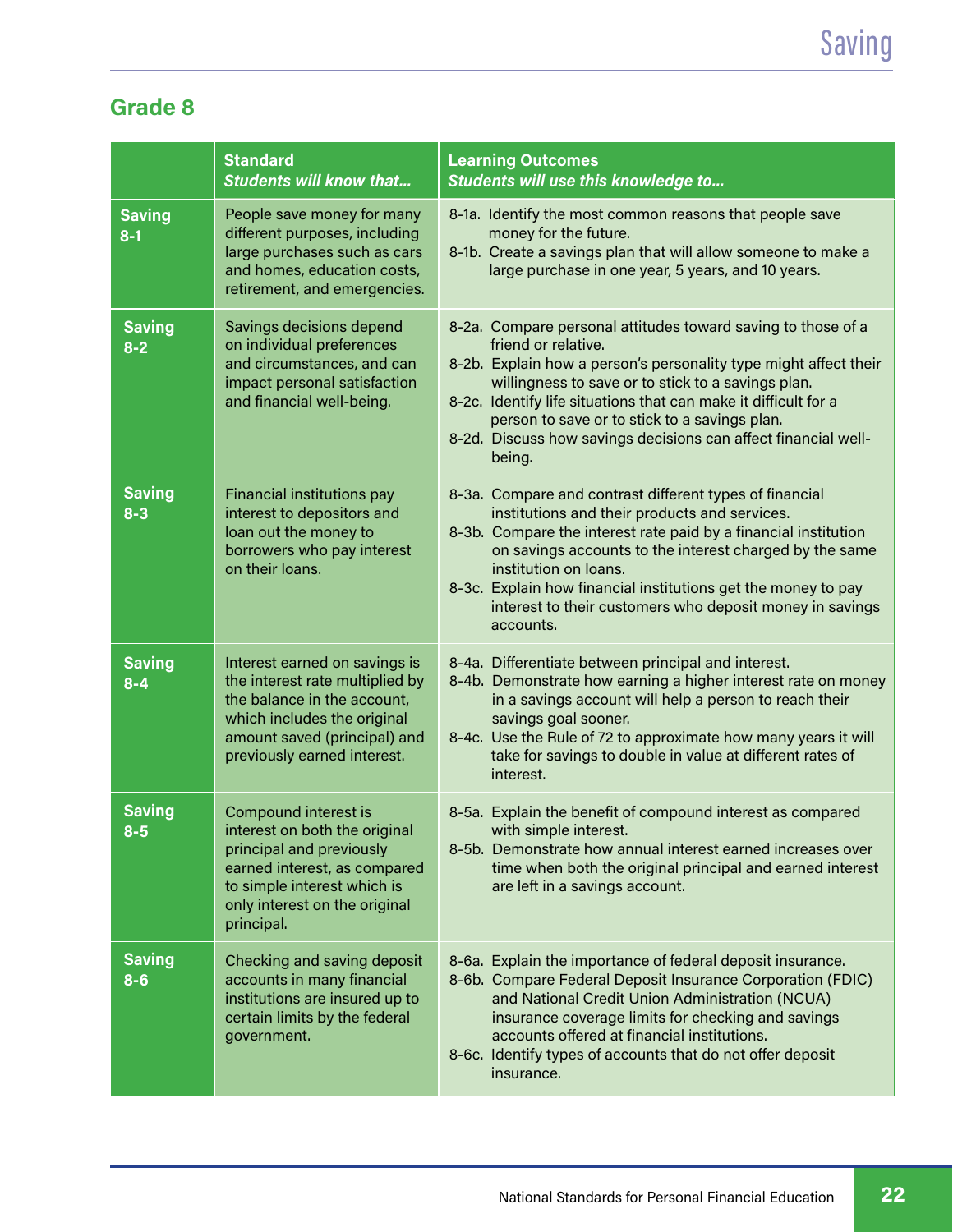|                           | <b>Standard</b><br><b>Students will know that</b>                                                                                                                                                                                                                              | <b>Learning Outcomes</b><br>Students will use this knowledge to                                                                                                                                                                                                                                                                                                                                                                                    |
|---------------------------|--------------------------------------------------------------------------------------------------------------------------------------------------------------------------------------------------------------------------------------------------------------------------------|----------------------------------------------------------------------------------------------------------------------------------------------------------------------------------------------------------------------------------------------------------------------------------------------------------------------------------------------------------------------------------------------------------------------------------------------------|
| <b>Saving</b><br>$12 - 1$ | <b>Financial institutions offer</b><br>several types of savings<br>accounts, including regular<br>savings, money market<br>accounts, and certificates of<br>deposit (CDs), that differ in<br>minimum deposits, rates, and<br>deposit insurance coverage.                       | 12-1a. Compare the features of regular savings accounts, money<br>market accounts, and CDs.<br>12-1b. Explain why CDs typically pay higher interest rates than<br>regular savings accounts or interest-bearing checking<br>accounts.                                                                                                                                                                                                               |
| <b>Saving</b><br>$12 - 2$ | Deposit account interest<br>rates and fees vary between<br>financial institutions and<br>depend on market conditions<br>and competition.                                                                                                                                       | 12-2a. Select a preferred location for a savings account based<br>on comparison of interest rates and fees at different<br>types of financial institutions.<br>12.2b. Explain why an increase in the number of people who<br>want to borrow money might result in banks paying<br>higher rates on deposits.<br>12-2c. Discuss types of market conditions that could result<br>in financial institutions paying lower rates on savings<br>accounts. |
| <b>Saving</b><br>$12 - 3$ | Unless offered by insured<br>financial institutions, mobile<br>payment accounts and<br>cryptocurrency accounts<br>are not federally insured and<br>usually do not pay interest to<br>depositors.                                                                               | 12-3a. Research mobile payment account alternatives.<br>12-3b. Compare and contrast the features of mobile payment<br>accounts, cryptocurrency accounts, and checking/<br>savings accounts.<br>12-3c. Explain why storing money in a mobile payment account<br>can reduce the ability to grow savings.                                                                                                                                             |
| <b>Saving</b><br>$12 - 4$ | Inflation can erode the value<br>of savings if the interest rate<br>earned on a savings account<br>is less than the inflation rate.                                                                                                                                            | 12-4a. Explain why savers typically earn a higher nominal rate<br>of interest when inflation is high.<br>12-4b. Illustrate how inflation can reduce the purchasing power<br>of savings over time if the nominal interest rate is lower<br>than the inflation rate.<br>12-4c. Investigate how federal I bonds provide inflation<br>protection for savers.                                                                                           |
| <b>Saving</b><br>$12 - 5$ | Government agencies such<br>as the Federal Reserve, the<br>FDIC, and the NCUA, along<br>with their counterparts in<br>state government, supervise<br>and regulate financial<br>institutions to improve<br>financial solvency, legal<br>compliance, and consumer<br>protection. | 12-5a. Investigate the areas of financial institution operations<br>that are subject to state and/or federal regulation and<br>supervision.<br>12-5b. Identify the state agency responsible for regulating<br>financial institutions where they live.<br>12-5c. Explain the importance of solvency regulation for<br>financial institutions.                                                                                                       |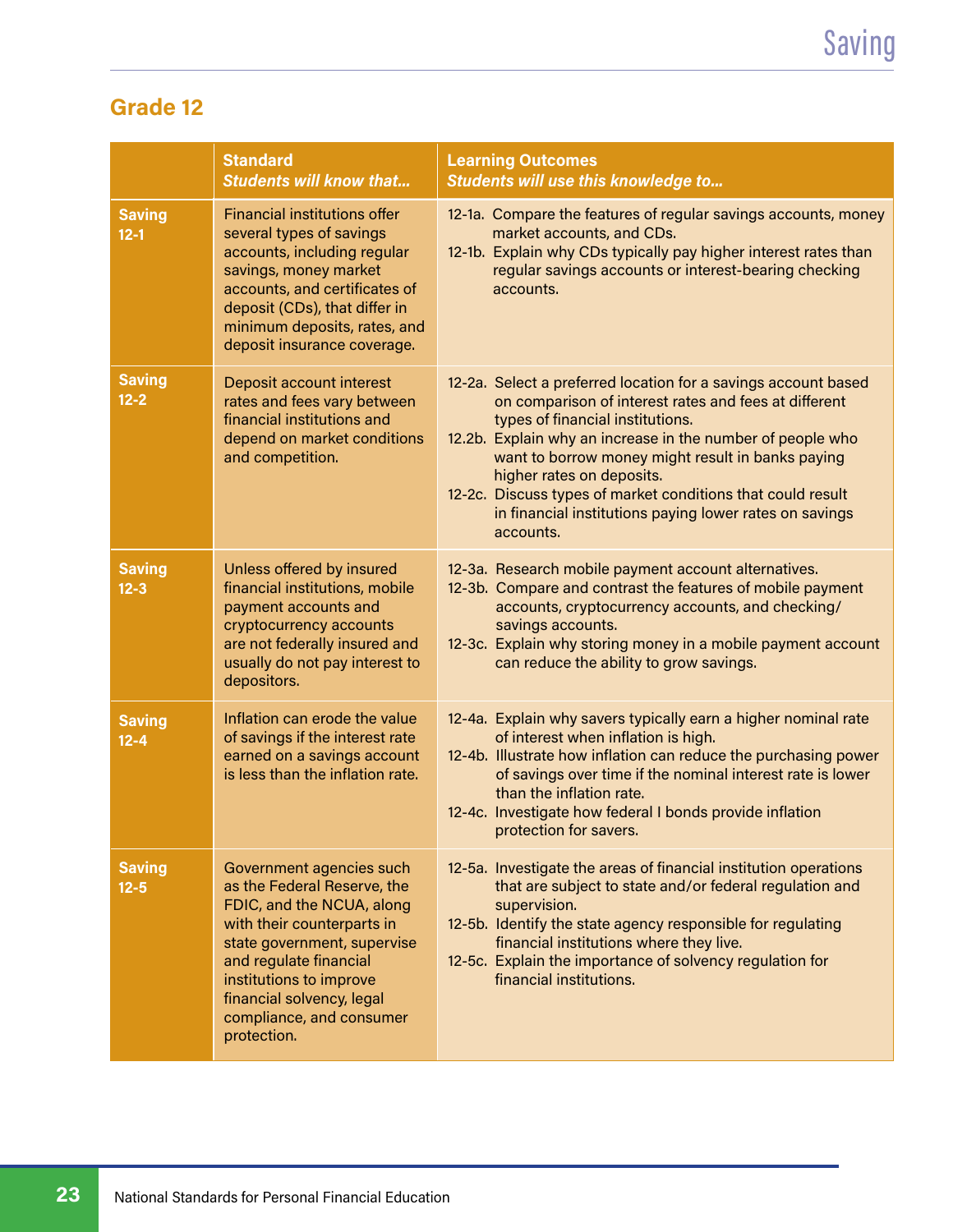### Grade 12 (cont'd)

|                           | <b>Standard</b><br><b>Students will know that</b>                                                                                                                                                                           | <b>Learning Outcomes</b><br>Students will use this knowledge to                                                                                                                                                                                                                                                                                                                                                                                                                                                                                                    |
|---------------------------|-----------------------------------------------------------------------------------------------------------------------------------------------------------------------------------------------------------------------------|--------------------------------------------------------------------------------------------------------------------------------------------------------------------------------------------------------------------------------------------------------------------------------------------------------------------------------------------------------------------------------------------------------------------------------------------------------------------------------------------------------------------------------------------------------------------|
| <b>Saving</b><br>$12 - 6$ | Tax policies that allow people<br>to save pretax earnings or<br>to reduce or defer taxes<br>on interest earned provide<br>incentives for people to save.                                                                    | 12-6a. Explain how traditional IRAs (individual retirement<br>accounts), Roth IRAs, and education savings accounts<br>provide incentives for people to save.<br>12-6b. Compare the tax advantages of traditional and Roth<br>IRA <sub>s</sub> .<br>12-6c. Compare the tax advantages of different types of<br>education savings accounts.                                                                                                                                                                                                                          |
| <b>Saving</b><br>$12 - 7$ | <b>Employer defined</b><br>contribution retirement plans<br>and health savings accounts<br>can provide incentives for<br>employees to save.                                                                                 | 12-7a. Explain how an employer match of employee<br>contributions to its retirement plan provides an incentive<br>for employees to save.<br>12-7b. Compare the impact of employee "opt in" versus "opt<br>out" of employer retirement plans and explain why it<br>makes a difference.<br>12-7c. Describe the pros and cons of saving through an<br>employer retirement plan as compared to saving outside<br>of an employer plan.<br>12-7d. Explain the benefits of saving money in a health savings<br>account for individuals with high-deductible health plans. |
| <b>Saving</b><br>$12 - 8$ | People can reduce the<br>potential for future financial<br>strife with a partner or<br>spouse by sharing personal<br>financial information, goals,<br>and values prior to combining<br>finances.                            | 12-8a. Assess the value of sharing financial goals and personal<br>financial information with a partner before combining<br>finances.<br>12-8b. Discuss how personal financial decisions can affect<br>other people.                                                                                                                                                                                                                                                                                                                                               |
| <b>Saving</b><br>$12 - 9$ | There are many strategies<br>that can help people manage<br>psychological, emotional, and<br>external obstacles to saving,<br>including automated savings<br>plans, employer matches,<br>and avoiding personal<br>triggers. | 12-9a. Explain how external influences (e.g. peers, family, or<br>social media) can impact personal savings decisions.<br>12-9b. Identify strategies to manage psychological and<br>emotional obstacles to saving.<br>12-9c. Discuss strategies for avoiding personal triggers that<br>result in deviating from a savings plan.<br>12-9d. Explain how the saving strategy "pay yourself first" can<br>help people achieve their saving goals.                                                                                                                      |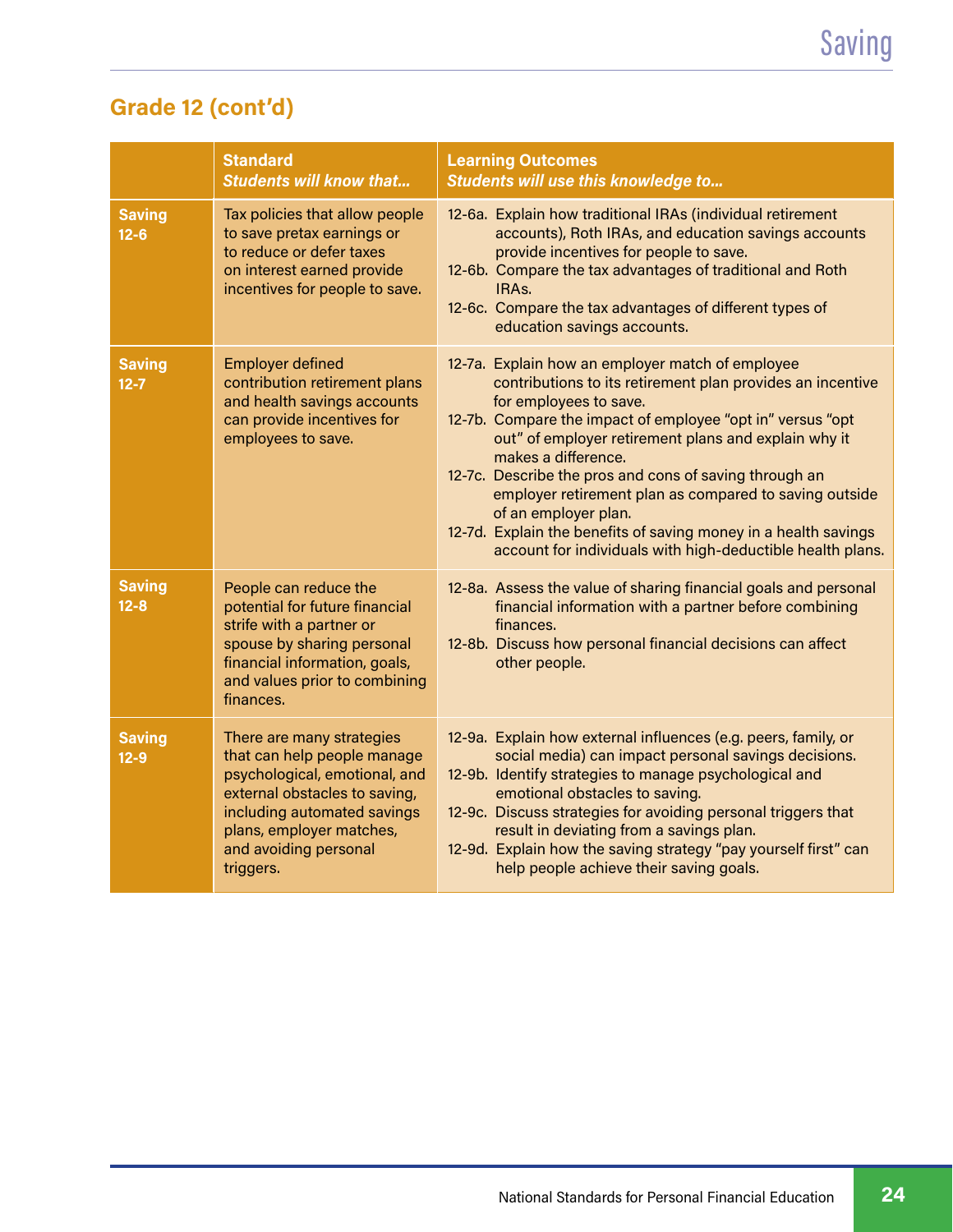## IV. INVESTING

People can choose to invest some of their money in financial assets to achieve long-term financial goals, such as buying a house, funding future education, or securing retirement income. Investors receive a return on their investment in the form of income and/or growth in value of their investment over time. People can more easily achieve their financial goals by investing steadily over many years, reinvesting dividends, and capital gains to compound their returns. Investors have many choices of investments that differ in expected rates of return and risk. Riskier investments tend to earn higher long-run rates of return than lower-risk investments. Investors select investments that are consistent with their risk tolerance, and they diversify across a number of different investment choices to reduce investment risk.

#### Concept Progression

Because there are obvious overlaps between the Saving and Investing topics, these two are designed to work together. The concepts of rate of return, compound interest, and developing a plan to set aside funds for future goals are all introduced in the Saving topic, but also apply to the Investing topic. Whereas the Saving standards focus on budgeting to save for short-term goals and emergencies, with funds held in low-risk deposit accounts, the Investing standards focus on funds set aside for future long-term goals, invested in riskier financial assets with the expectation of increasing future wealth or income. Because investing is a more advanced concept, the standards at the 4th grade level only cover the basic distinction between investing in riskier assets to achieve long-term future goals versus safer savings account choices for shortterm goals and emergency funds. At the 8th grade level, students are introduced to the variety of possible financial investments, types of income earned from them, their relative riskiness, and the benefits and mathematics of earning compound interest over longer periods of time. These concepts are expanded on in the 12th grade standards, and high school students also learn more advanced investment concepts, including the effect of individual risk tolerance and behavioral biases on investment choices, factors influencing market prices of financial assets, the benefits of portfolio diversification, how financial markets are regulated, and the benefits of financial technology.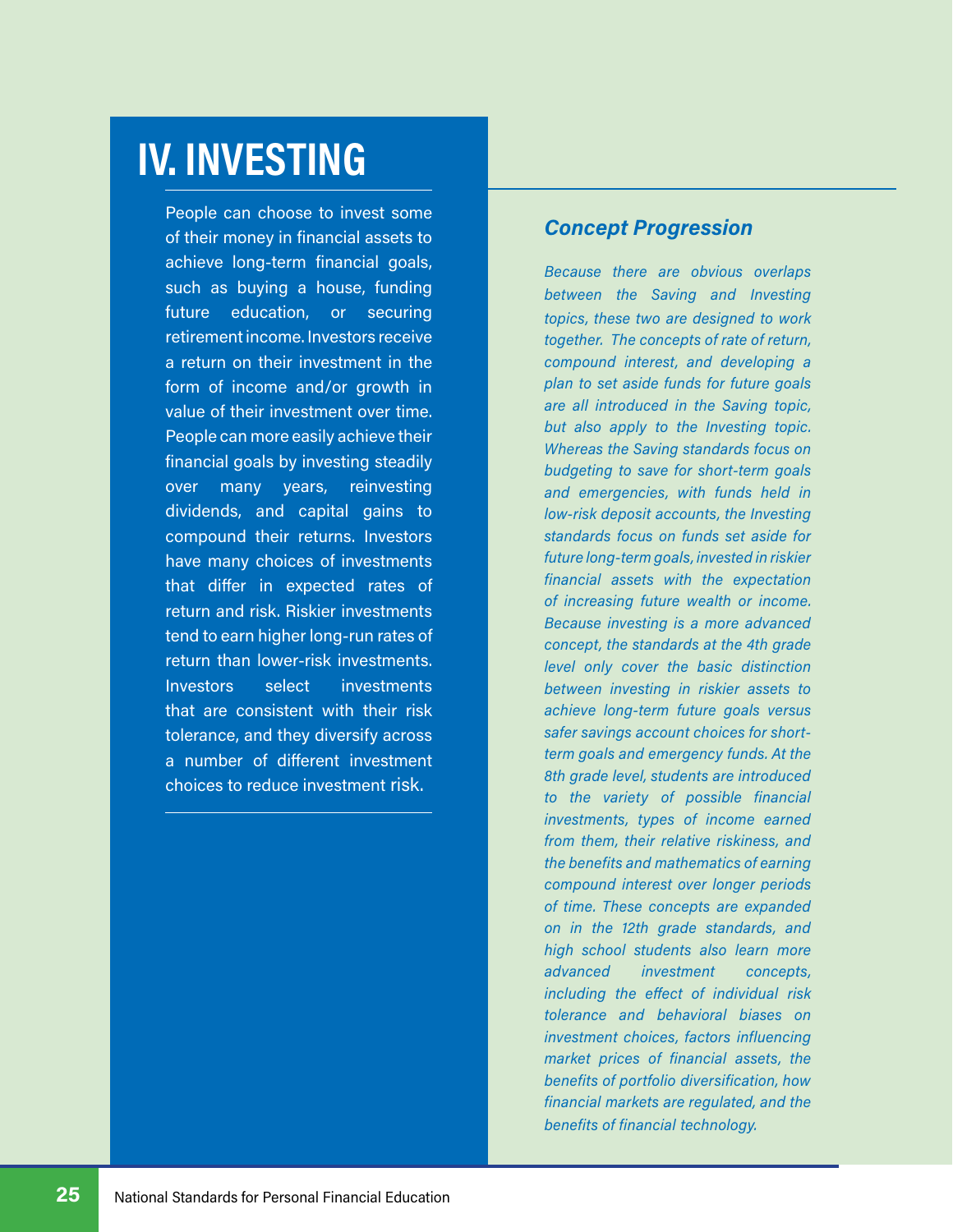|                             | <b>Standard</b><br><b>Students will know that</b>                                                                                                                                                                                                                | <b>Learning Outcomes</b><br><b>Students will use this knowledge to</b>                                                                                                                         |
|-----------------------------|------------------------------------------------------------------------------------------------------------------------------------------------------------------------------------------------------------------------------------------------------------------|------------------------------------------------------------------------------------------------------------------------------------------------------------------------------------------------|
| <b>Investing</b><br>$4 - 1$ | People invest their money<br>so that it can grow over time<br>and help them achieve their<br>long-term financial goals.                                                                                                                                          | 4-1a. Explain why people invest their money.<br>4-1b. Identify long-term financial goals that are most likely to be<br>achieved by people who regularly invest their money over<br>many years. |
| <b>Investing</b><br>$4 - 2$ | Low-interest savings<br>accounts are commonly<br>used for short-term financial<br>goals and emergency funds<br>because they are low risk.<br>When saving for longer-term<br>financial goals, people often<br>invest in riskier assets to earn<br>higher returns. | 4-2a. Identify the similarities and differences between saving<br>and investing.<br>4-2b. Provide examples of financial goals that are suited for<br>saving versus investing.                  |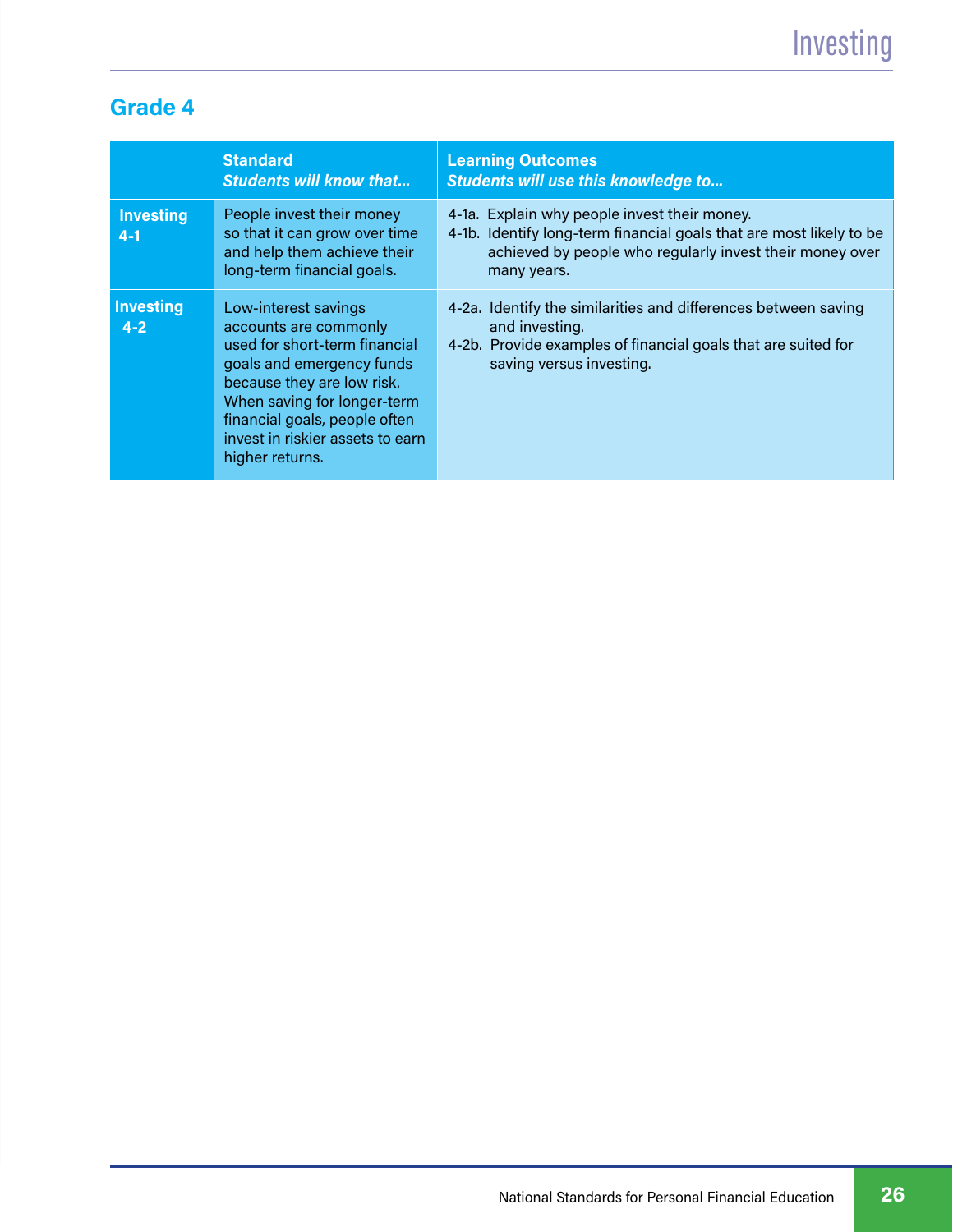|                                       | <b>Standard</b><br><b>Students will know that</b>                                                                                                                                  | <b>Learning Outcomes</b><br>Students will use this knowledge to                                                                                                                                                                                                                                                                                                                                                                                                         |
|---------------------------------------|------------------------------------------------------------------------------------------------------------------------------------------------------------------------------------|-------------------------------------------------------------------------------------------------------------------------------------------------------------------------------------------------------------------------------------------------------------------------------------------------------------------------------------------------------------------------------------------------------------------------------------------------------------------------|
| <b>Investing</b><br>$\overline{8}$ -1 | <b>Investors in financial assets</b><br>expect an increase in value<br>over time (capital gain) and/<br>or receipt of regular income,<br>such as interest or dividends.            | 8-1a. List the potential benefits of investing money in a financial<br>asset.<br>8-1b. Explain why some people might prefer to buy investments<br>that grow in value over time instead of investments that<br>pay regular income.                                                                                                                                                                                                                                       |
| <b>Investing</b><br>$8 - 2$           | Common types of financial<br>assets include certificates of<br>deposit (CDs), stocks, bonds,<br>mutual funds, and real estate.                                                     | 8-2a. Define common types of financial assets.<br>8-2b. Demonstrate how to find the current prices of stocks,<br>bonds, and mutual funds.<br>8-2c. Discuss how some financial assets can be harder to sell<br>quickly (e.g. stocks traded on an exchange versus real<br>estate).                                                                                                                                                                                        |
| <b>Investing</b><br>$8 - 3$           | Investors who buy corporate<br>or government bonds are<br>lending money to the issuer<br>in exchange for regular<br>interest payments.                                             | 8-3a. Compare corporate and government bonds.<br>8-3b. Calculate the amount of annual interest income an<br>investor would receive from a corporate bond offering at a<br>given coupon interest rate.                                                                                                                                                                                                                                                                   |
| <b>Investing</b><br>$8 - 4$           | Investors who buy corporate<br>stock become part-owners<br>of a business, benefit from<br>potential increases in the<br>value of their shares, and may<br>receive dividend income. | 8-4a. Select a stock and find the dividends it paid last year and<br>how much the price of the stock has changed over the<br>year.<br>8-4b. Explain the potential risks and rewards of investing in<br>corporate stock.                                                                                                                                                                                                                                                 |
| <b>Investing</b><br>$8 - 5$           | Instead of buying individual<br>stocks and bonds, investors<br>can buy shares of pooled<br>investments such as mutual<br>funds and exchange-traded<br>funds (ETFs).                | 8-5a. Explain the concept of investment diversification both<br>within and among different asset classes.<br>8-5b. Discuss the advantages and disadvantages of investing in<br>a diversified stock or bond mutual fund versus individual<br>stocks and bonds.                                                                                                                                                                                                           |
| <b>Investing</b><br>$8 - 6$           | Different types of<br>investments expose investors<br>to different degrees of risk.                                                                                                | 8-6a. Compare rates of return on different types of investments<br>and order them by risk.<br>8-6b. Identify investments that would be most appropriate for<br>people who are uncomfortable with taking financial risk.                                                                                                                                                                                                                                                 |
| <b>Investing</b><br>$8 - 7$           | The benefits of compounding<br>for building wealth are<br>greatest for people who<br>invest regularly over longer<br>periods of time.                                              | 8-7a. Explain the concept of compounding.<br>8-7b. Estimate the future value of a lump sum invested today for<br>a specified period of time and rate of return.<br>8-7c. Estimate the future value of a regular series of equal<br>annual investments for a specified period of time and rate<br>of return.<br>8-7d. Demonstrate the difference in wealth accumulation for a<br>person who begins to invest regularly at age 30 versus<br>someone who starts at age 40. |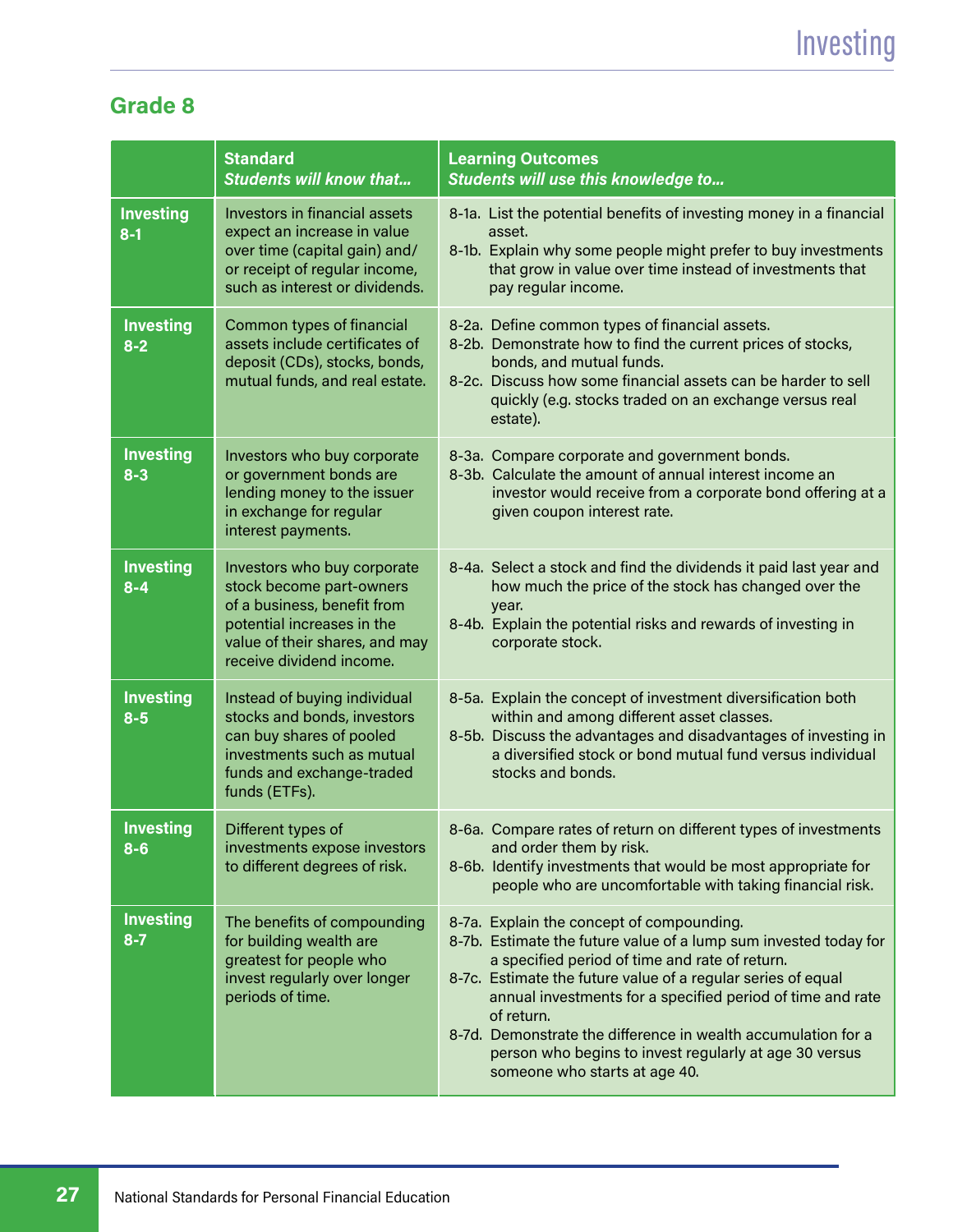|                              | <b>Standard</b><br><b>Students will know that</b>                                                                                                                                                                                                          | <b>Learning Outcomes</b><br>Students will use this knowledge to                                                                                                                                                                                                                                                                                                                                                                                                                                                  |
|------------------------------|------------------------------------------------------------------------------------------------------------------------------------------------------------------------------------------------------------------------------------------------------------|------------------------------------------------------------------------------------------------------------------------------------------------------------------------------------------------------------------------------------------------------------------------------------------------------------------------------------------------------------------------------------------------------------------------------------------------------------------------------------------------------------------|
| <b>Investing</b><br>$12 - 1$ | A person's investment risk<br>tolerance depends on factors<br>such as personality, financial<br>resources, investment<br>experiences, and life<br>circumstances.                                                                                           | 12-1a. Give examples of factors that can influence a person's<br>risk tolerance.<br>12-1b. Discuss how a person's risk tolerance influences their<br>investment decisions.<br>12-1c. Assess their personal risk tolerance using an online tool<br>or worksheet.                                                                                                                                                                                                                                                  |
| <b>Investing</b><br>$12 - 2$ | <b>Investors earn investment</b><br>returns from price changes<br>and annual cash flows (such<br>as interest, dividends or rent).<br>The nominal annual rate of<br>return is the annual total<br>dollar benefit as a percentage<br>of the beginning price. | 12-2a. Describe the different types of annual cash flows that<br>can be received by investors.<br>12-2b. Compare nominal annual rates of return over time on<br>different types of investments, including cash flows and<br>price changes.<br>12-2c. Explain why assets that do not produce income or are<br>exposed to large price fluctuation (such as collectibles,<br>precious metals, and cryptocurrencies) are described as<br>speculative investments.                                                    |
| <b>Investing</b><br>$12 - 3$ | Investors expect to earn<br>higher rates of return when<br>they invest in riskier assets.                                                                                                                                                                  | 12-3a. Discuss the advantages and disadvantages of investing<br>in riskier assets.<br>12-3b. Investigate the long-run average rates of returns on<br>small-company stocks, large-company stocks, corporate<br>bonds, and Treasury bonds.<br>12-3c. Explain why the expected rate of return on a value stock<br>or mutual fund is likely to be lower than that of a growth<br>stock or mutual fund.<br>12-3d. Explain why bonds with longer maturities generally earn<br>a higher return than shorter-term bonds. |
| <b>Investing</b><br>$12 - 4$ | <b>Because inflation reduces</b><br>purchasing power over time,<br>the real return on a financial<br>asset is lower than its<br>nominal return.                                                                                                            | 12-4a. Describe the impact of inflation on prices over time.<br>12-4b. Explain the relationship between nominal and real<br>returns.<br>12-4c. Find the current rate paid on CDs at a bank and calculate<br>the expected real rate after inflation.                                                                                                                                                                                                                                                              |
| <b>Investing</b><br>$12 - 5$ | The prices of financial assets<br>change in response to market<br>conditions, interest rates,<br>company performance, new<br>information, and investor<br>demand.                                                                                          | 12-5a. Describe factors that influence the prices of financial<br>assets.<br>12-5b. Predict what could happen to the price of a stock if<br>new information is reported about the company or its<br>products.<br>12-5c. Discuss how economic downturns that result in high<br>unemployment can affect the prices of financial assets.<br>12-5d. Explain why the market price of some assets, such as<br>bonds and real estate, increase when interest rates<br>decrease.                                         |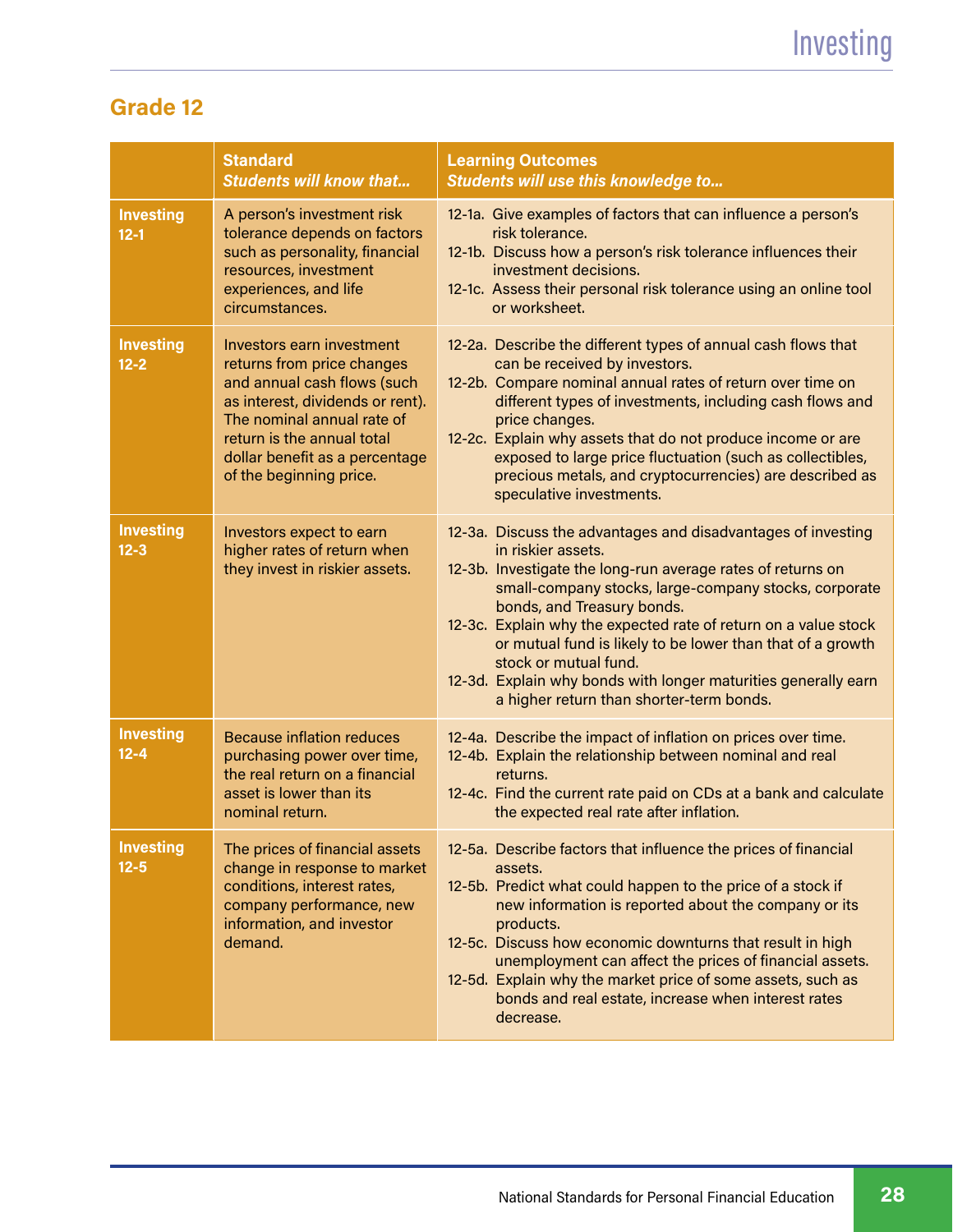### Grade 12 (cont'd)

|                               | <b>Standard</b><br><b>Students will know that</b>                                                                                                                                   | <b>Learning Outcomes</b><br>Students will use this knowledge to                                                                                                                                                                                                                                                                                                                                                                                                                                                    |
|-------------------------------|-------------------------------------------------------------------------------------------------------------------------------------------------------------------------------------|--------------------------------------------------------------------------------------------------------------------------------------------------------------------------------------------------------------------------------------------------------------------------------------------------------------------------------------------------------------------------------------------------------------------------------------------------------------------------------------------------------------------|
| <b>Investing</b><br>$12 - 6$  | When making diversification<br>and asset allocation<br>decisions, investors consider<br>their risk tolerance, goals,<br>and investing time horizon.                                 | 12-6a. Recommend portfolio allocation between major asset<br>classes for a short-term goal versus a long-term goal.<br>12-6b. Discuss the pros and cons of investing in a diversified<br>mutual fund versus investing in a small number of<br>individual stocks.<br>12-6c. Suggest an appropriate asset allocation for a very risk<br>averse person versus a very risk tolerant person.<br>12-6d. Explain how target date retirement funds reallocate<br>investments over time to meet their investment objective. |
| <b>Investing</b><br>$12 - 7$  | Expenses of buying, selling,<br>and holding financial assets<br>decrease the rate of return<br>from an investment.                                                                  | 12-7a. Discuss how the expenses associated with buying<br>and selling investments can impact rates of return and<br>investment outcomes.<br>12-7b. Compare the expense ratios for several mutual funds.<br>12-7c. Explain why an actively managed mutual fund usually<br>has a higher expense ratio than an index fund.                                                                                                                                                                                            |
| <b>Investing</b><br>$12 - 8$  | Tax rules affect the rate<br>of return on different<br>investments, and can vary<br>by holding period, type of<br>income, and type of account.                                      | 12-8a. Compare tax rates paid on interest income versus short-<br>term and long-term capital gains.<br>12-8b. Describe the advantages of investing through a tax-<br>deferred account such as an IRA or 401(k) versus a<br>taxable account.<br>12-8c. Investigate the contribution limits and tax advantages of<br>a traditional IRA versus a Roth IRA.                                                                                                                                                            |
| <b>Investing</b><br>$12 - 9$  | <b>Common behavioral biases</b><br>can result in investors<br>making decisions that<br>adversely affect their<br>investment outcomes.                                               | 12-9a. Identify several behavioral biases that can result in poor<br>investment decisions (e.g. loss aversion, investing in<br>employer stock, home bias, mental accounting).<br>12-9b. Brainstorm methods for avoiding negative consequences<br>from behavioral biases.                                                                                                                                                                                                                                           |
| <b>Investing</b><br>$12 - 10$ | Financial technology can<br>counterbalance negative<br>behavioral factors when<br>making investment decisions.                                                                      | 12-10a. Explore common financial technologies used for<br>investing, including automated trading platforms.<br>12-10b. Explain how automating investment activities can help<br>people avoid making emotional investment decisions.                                                                                                                                                                                                                                                                                |
| <b>Investing</b><br>$12 - 11$ | Many investors buy and sell<br>financial assets through<br>discount brokerage firms<br>that provide inexpensive<br>investment services and<br>advice using financial<br>technology. | 12-11a. Discuss how the development of financial technology<br>has made it easier for people of all income and<br>education levels to participate in financial markets.<br>12-11b. Choose a discount broker and research the minimum<br>starting account balance, minimum monthly investment,<br>and trading costs.<br>12-11c. Identify the advantages and disadvantages of robo-<br>advising and other investment-related financial<br>technologies.                                                              |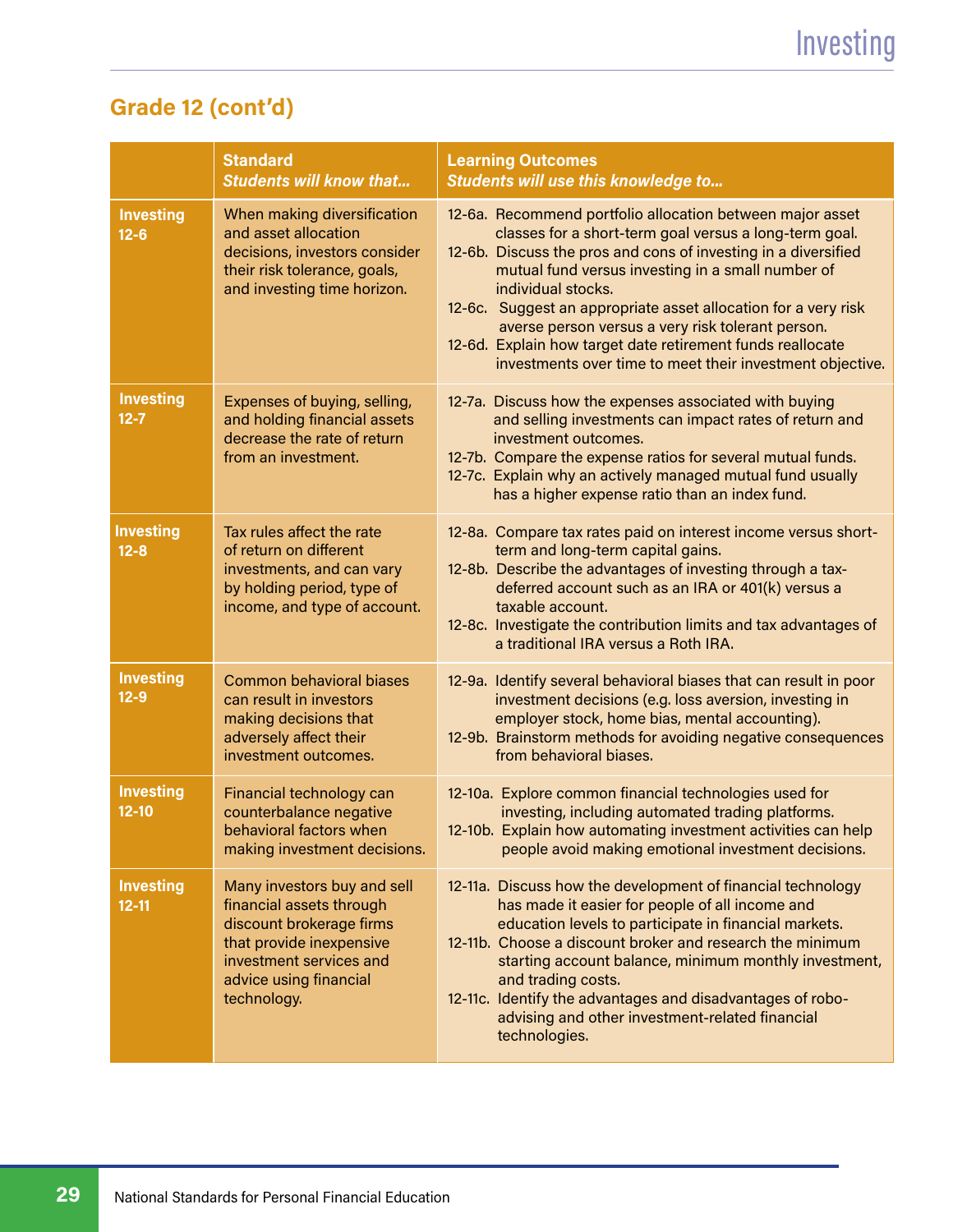### Grade 12 (cont'd)

|                               | <b>Standard</b><br><b>Students will know that</b>                                                                                                                                            | <b>Learning Outcomes</b><br>Students will use this knowledge to                                                                                                                                                                                                                                                                                                                                                                                     |
|-------------------------------|----------------------------------------------------------------------------------------------------------------------------------------------------------------------------------------------|-----------------------------------------------------------------------------------------------------------------------------------------------------------------------------------------------------------------------------------------------------------------------------------------------------------------------------------------------------------------------------------------------------------------------------------------------------|
| <b>Investing</b><br>$12 - 12$ | Federal regulation of<br>financial markets is designed<br>to ensure that investors<br>have access to accurate<br>information about potential<br>investments and are<br>protected from fraud. | 12-12a. Explain the role of federal regulators in financial<br>markets.<br>12-12b. Discuss why insider trading is illegal and harmful to<br>investment markets.<br>12-12c. Explain the importance of having access to full and<br>accurate information about potential investments.                                                                                                                                                                 |
| <b>Investing</b><br>$12 - 13$ | Investors often compare<br>the performance of their<br>investments against a<br>benchmark, such as a<br>diversified stock or bond<br>index.                                                  | 12-13a. Explain why investors often compare portfolio<br>performance to a benchmark such as the S&P 500<br>Index.<br>12-13b. Research the composition of the most popular<br>benchmark indices and compare their recent<br>performance.<br>12-13c. Discuss the advantages of investing in an exchange-<br>traded fund (ETF) that tracks a market index rather than<br>investing in actively managed mutual funds or individual<br>stocks and bonds. |
| <b>Investing</b><br>$12 - 14$ | Criteria for selecting financial<br>professionals for investment<br>advice include licensing,<br>certifications, education,<br>experience, and cost.                                         | 12-14a. Discuss reasons that a person might want to hire a<br>financial professional to manage their investments or<br>provide investment advice.<br>12-14b. Explain the importance of licensing, certifications,<br>education, and experience as criteria for selecting a<br>financial professional for investment management or<br>advice.<br>12-14c. Investigate where and how to find qualified financial<br>professionals.                     |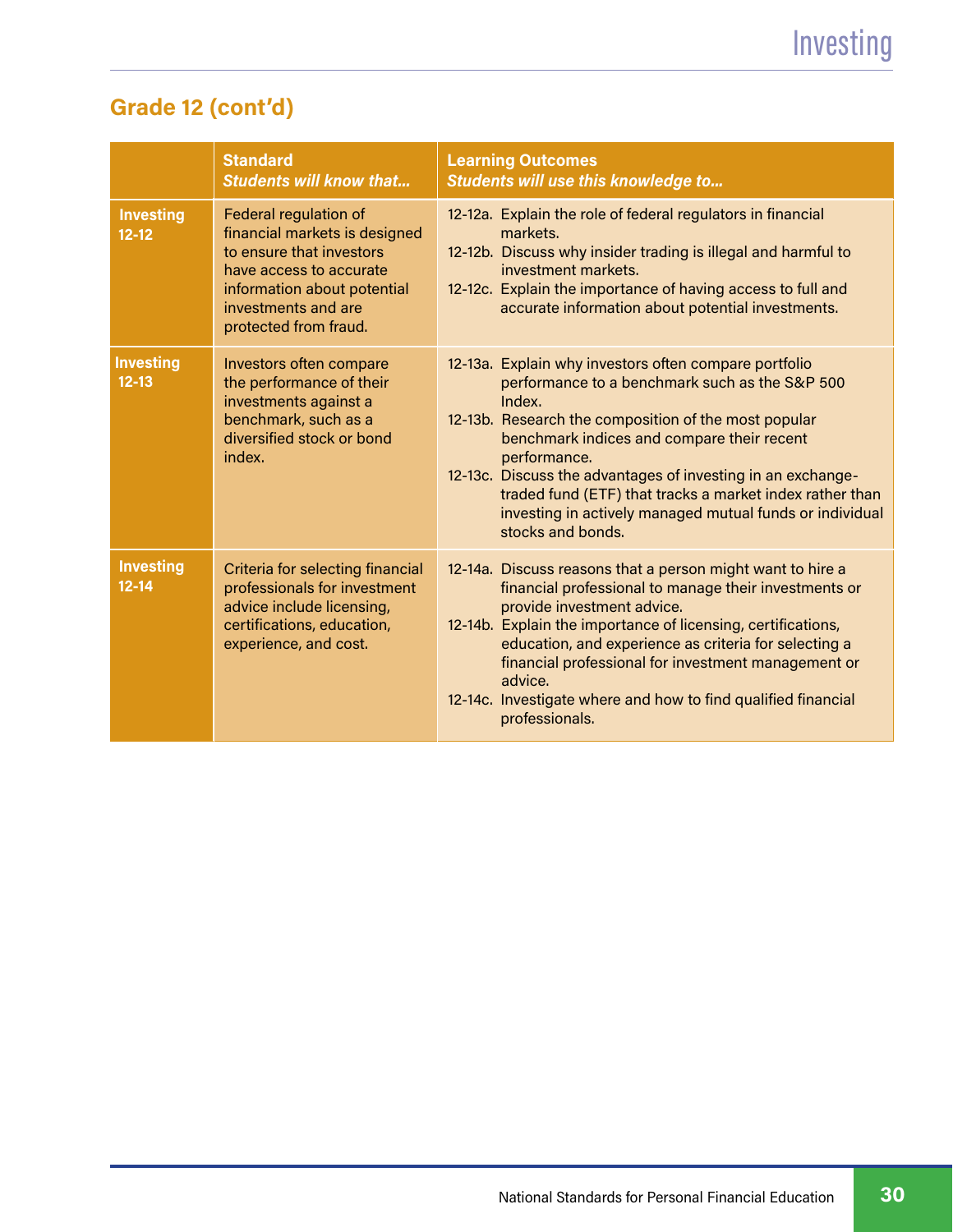## V. MANAGING CREDIT

Credit allows people to purchase and enjoy goods and services today, while agreeing to pay for them in the future, usually with interest. There are many choices for borrowing money, and lenders charge higher interest and fees for riskier loans or riskier borrowers. Lenders evaluate creditworthiness of a borrower based on the type of credit, past credit history, and expected ability to repay the loan in the future. Credit reports compile information on a person's credit history, and lenders use credit scores to assess a potential borrower's creditworthiness. A low credit score can result in a lender denying credit to someone they perceive as having a low level of creditworthiness. Common types of credit include credit cards, auto loans, home mortgage loans, and student loans. The cost of postsecondary education can be financed through a combination of grants, scholarships, work-study, savings, and federal or private student loans.

#### Concept Progression

This topic covers why and how people borrow money, the cost of credit, and the potential effect on a person's finances. At the 4th grade level, students learn that credit allows people to buy goods and services sooner, but that they incur an obligation to repay the debt plus interest. They are also introduced to the concept of being evaluated based on their previous history of debt repayment. At the 8th grade level, students evaluate how interest rates differ based on type of credit, market conditions, and borrower risk measured by credit reports, as well as the effect of higher rates and longer terms on loan payments and total interest paid. They also consider the difference between borrowing for consumer purchases versus borrowing to invest in education or homes. At the 12th grade level, the standards focus on developing credit management skills through understanding of the characteristics and costs of different types of credit, the factors and behaviors that contribute to strong credit reports and scores, consumer credit protections under the law, and resources available to people who need assistance with managing their debts.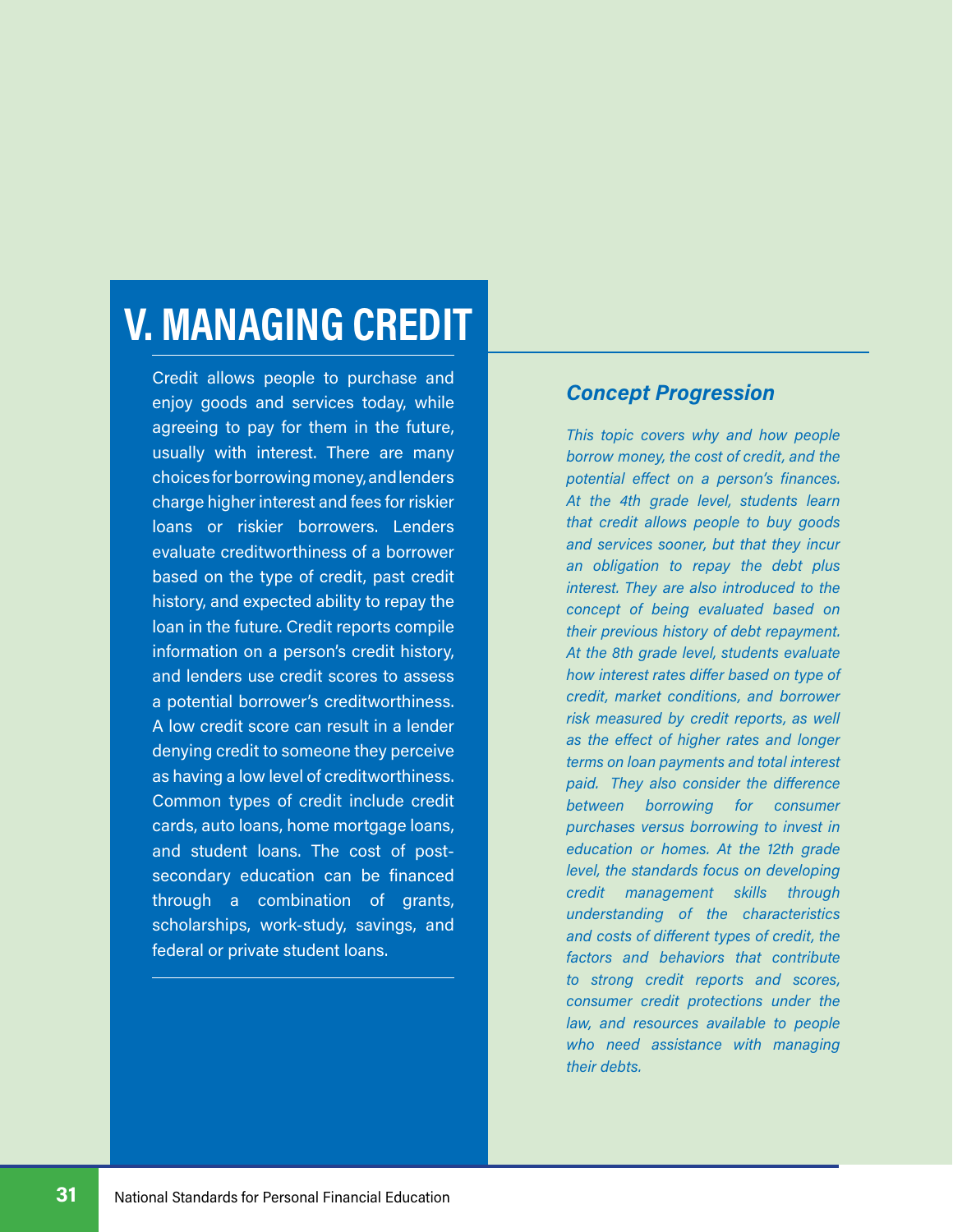|                          | <b>Standard</b><br><b>Students will know that</b>                                                                                                                     | <b>Learning Outcomes</b><br><b>Students will use this knowledge to</b>                                                                                                                                                                                    |
|--------------------------|-----------------------------------------------------------------------------------------------------------------------------------------------------------------------|-----------------------------------------------------------------------------------------------------------------------------------------------------------------------------------------------------------------------------------------------------------|
| <b>Credit</b><br>$4 - 1$ | Interest is the price a<br>borrower pays for using<br>someone else's money, and<br>the income earned by the<br>lender.                                                | 4-1a. Explain why a person who borrows \$100 to buy<br>something, often must pay back more than \$100 at a<br>future date.<br>4-1b. Describe the reasons why businesses and individuals<br>sometimes lend money to others.                                |
| <b>Credit</b><br>$4 - 2$ | When a person pays with<br>credit, they have immediate<br>use of purchased goods or<br>services while agreeing to<br>repay the lender in the future<br>with interest. | 4-2a. Identify goods and services that people often purchase<br>with credit.<br>4-2b. Discuss reasons people may prefer to buy something with<br>credit rather than paying cash.                                                                          |
| <b>Credit</b><br>$4 - 3$ | Lenders are more likely to<br>approve borrowers who do<br>not have a lot of other debt<br>and who have a history<br>of paying back loans as<br>promised.              | 4-3a. Explain why a person might prefer to lend an item or<br>money to one person over another.<br>4-3b. Discuss why a person might be reluctant to lend money<br>or personal possessions to someone who has a history of<br>not repaying previous loans. |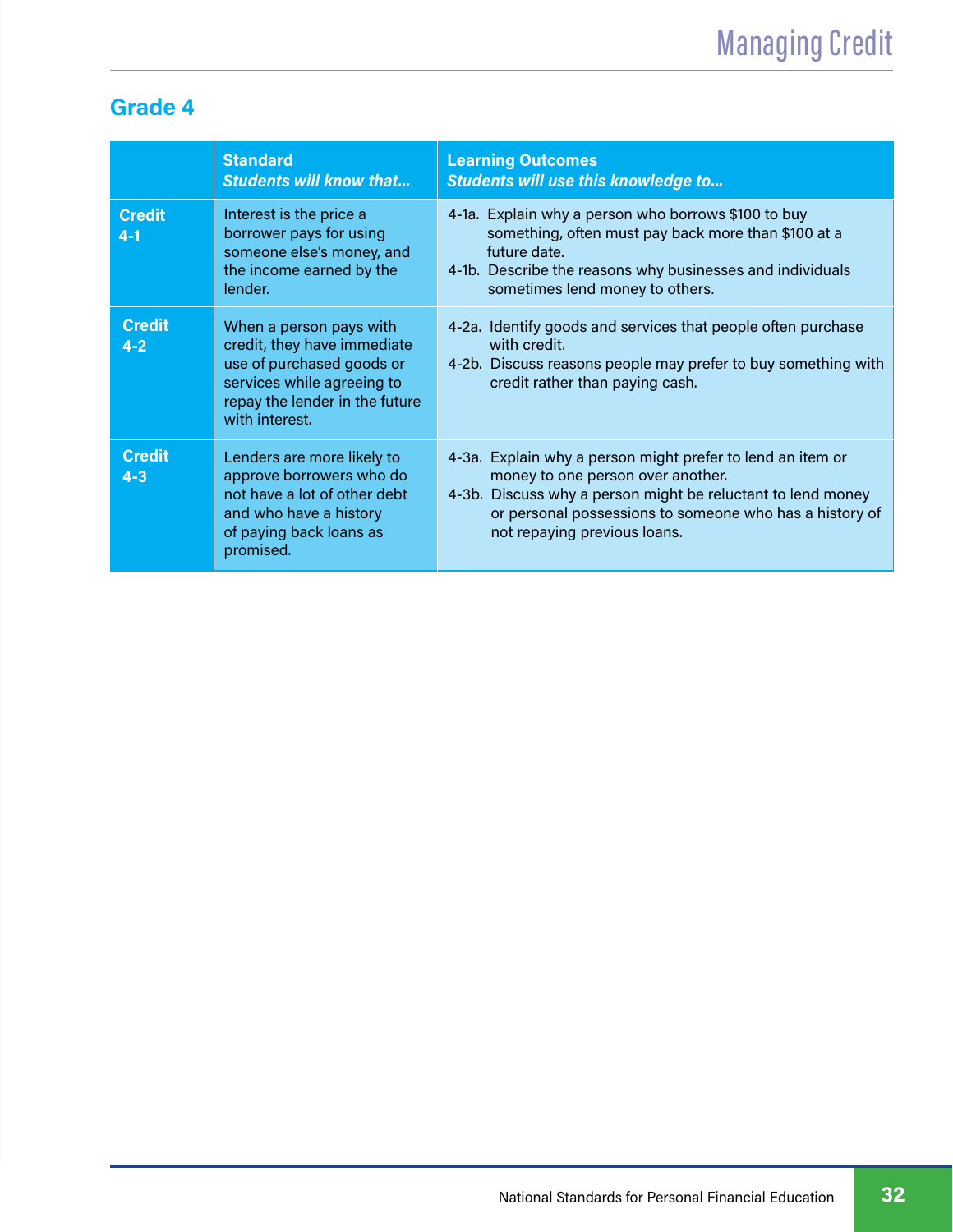## Managing Credit

|                          | <b>Standard</b><br><b>Students will know that</b>                                                                                                                                                                                                                             | <b>Learning Outcomes</b><br>Students will use this knowledge to                                                                                                                                                                                                                                      |
|--------------------------|-------------------------------------------------------------------------------------------------------------------------------------------------------------------------------------------------------------------------------------------------------------------------------|------------------------------------------------------------------------------------------------------------------------------------------------------------------------------------------------------------------------------------------------------------------------------------------------------|
| <b>Credit</b><br>$8 - 1$ | Interest rates and fees vary<br>by type of lender, type of<br>credit, and market conditions.                                                                                                                                                                                  | 8-1a. Identify financial institutions and businesses that offer<br>consumer credit.<br>8-1b. Compare lenders based on type of credit offered, interest<br>rates, and fees.<br>8-1c. Explain how market conditions impact interest rates.                                                             |
| <b>Credit</b><br>$8 - 2$ | <b>Financial institutions</b><br>advertise loan costs to<br>potential borrowers using<br>the Annual Percentage<br>Rate (APR), expressed as<br>an annual percentage of<br>the loan principal. Low<br>introductory rates offered<br>to attract customers may<br>increase later. | 8-2a. Describe how lenders advertise loan costs to potential<br>borrowers.<br>8-2b. Calculate APR, given annual interest and loan amount.<br>8-2c. Investigate what happens to a low introductory interest<br>rate when the borrower misses a payment or makes a late<br>payment.                    |
| <b>Credit</b><br>$8 - 3$ | The longer a loan repayment<br>period and the higher the<br>interest rate, the larger the<br>total amount of interest paid<br>by a borrower.                                                                                                                                  | 8-3a. Describe the effect of higher interest rates and longer<br>loan terms on the total cost of a loan.<br>8-3b. For a given monthly payment, loan amount, and loan<br>repayment period, calculate the total amount of interest<br>paid by the borrower.                                            |
| <b>Credit</b><br>$8 - 4$ | Credit cards typically charge<br>higher interest rates on<br>balances due compared with<br>rates on other types of loans.                                                                                                                                                     | 8-4a. Explain why credit card interest rates tend to be higher<br>than rates for secured loans, such as automobile loans.<br>8-4b. Describe how a credit card user can minimize interest<br>charges on their credit card purchases.                                                                  |
| <b>Credit</b><br>$8 - 5$ | Lenders charge different<br>interest rates based on<br>borrower risk of nonpayment,<br>which is commonly evaluated<br>using information in the<br>borrower's credit report.                                                                                                   | 8-5a. Identify the types of information contained in a credit<br>report.<br>8-5b. Discuss how a borrower's credit history can impact their<br>borrowing costs.                                                                                                                                       |
| <b>Credit</b><br>$8 - 6$ | When people borrow money<br>to invest in higher education<br>or housing, the risks and<br>costs may be outweighed by<br>the future benefits.                                                                                                                                  | 8-6a. Explain why using credit to finance education and<br>housing could be beneficial.<br>8-6b. Assess the benefits and costs of using credit to finance<br>education and housing versus using credit to purchase<br>food and clothing.<br>8-6c. Justify the use of credit for a specific purchase. |
| <b>Credit</b><br>$8 - 7$ | Borrowing increases debt<br>and can negatively affect a<br>person's finances.                                                                                                                                                                                                 | 8-7a. Identify indicators that a person has accumulated too<br>much debt.<br>8-7b. Predict the possible consequences of having a lot of debt<br>payments relative to income.                                                                                                                         |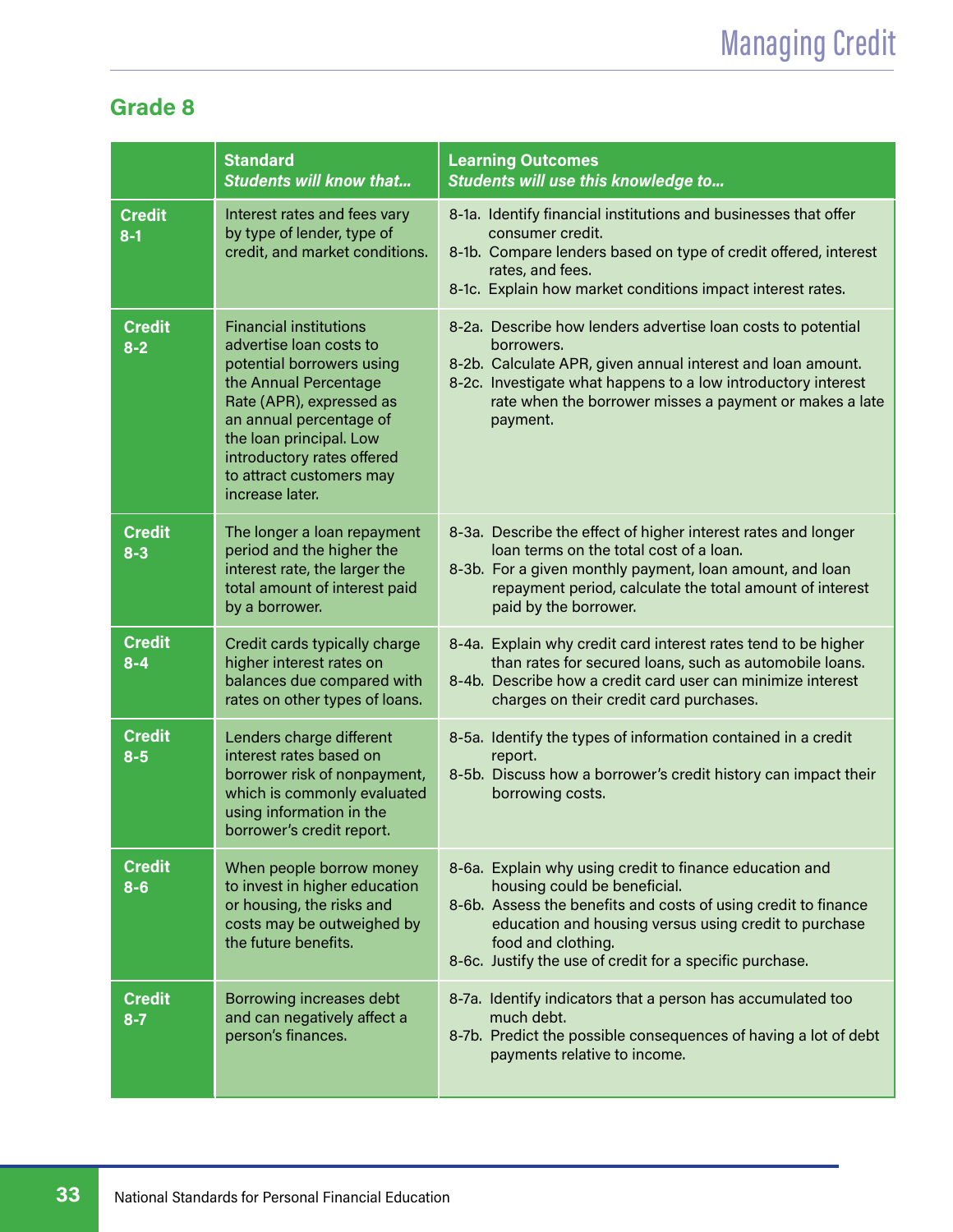|                           | <b>Standard</b><br><b>Students will know that</b>                                                                                                                                       | <b>Learning Outcomes</b><br>Students will use this knowledge to                                                                                                                                                                                                                                                                                                                                                                                                                  |
|---------------------------|-----------------------------------------------------------------------------------------------------------------------------------------------------------------------------------------|----------------------------------------------------------------------------------------------------------------------------------------------------------------------------------------------------------------------------------------------------------------------------------------------------------------------------------------------------------------------------------------------------------------------------------------------------------------------------------|
| <b>Credit</b><br>$12 - 1$ | Borrowers can compare<br>the cost of credit using the<br><b>Annual Percentage Rate</b><br>(APR) and other terms in the<br>loan or credit card contract.                                 | 12-1a. Describe how credit card grace periods, methods of<br>interest calculation, and fees affect borrowing costs.<br>12-1b. Compare the cost of borrowing \$1,000 using consumer<br>credit options that differ in rates and fees.                                                                                                                                                                                                                                              |
| <b>Credit</b><br>$12 - 2$ | Loans that are secured by<br>collateral have lower interest<br>rates than unsecured loans<br>because they are less risky to<br>lenders.                                                 | 12-2a. Give examples of unsecured and secured loans.<br>12-2b. Explain why lenders charge lower interest rates on<br>secured loans than on unsecured loans.<br>12-2c. Compare what happens if a borrower fails to make<br>required payments on a secured loan, such as an auto<br>loan or a home mortgage, versus failing to pay a credit<br>card account.                                                                                                                       |
| <b>Credit</b><br>$12 - 3$ | Monthly mortgage payments<br>vary depending on the<br>amount borrowed, the<br>repayment period, and the<br>interest rate, which can be<br>fixed or adjustable.                          | 12-3a. Identify the type of collateral required for a mortgage<br>loan.<br>12-3b. Differentiate between adjustable-rate and fixed-rate<br>mortgages.<br>12-3c. Compare monthly mortgage payments for loans that<br>differ in repayment period, amount borrowed, and<br>interest rate.                                                                                                                                                                                            |
| <b>Credit</b><br>$12 - 4$ | Post-secondary education is<br>often financed by students<br>and families/caregivers<br>through a combination of<br>scholarships, grants, student<br>loans, work-study, and<br>savings. | 12-4a. Describe the different sources of funding for post-<br>secondary education.<br>12-4b. Explain the role the FAFSA plays in applying for college<br>financial aid.<br>12-4c. Identify scholarships and grants for which they are<br>eligible.<br>12-4d. Estimate the reduction in total cost of education and<br>potential student loan debt if they complete their first<br>two years of college at a community college before<br>transferring to a four-year institution. |
| <b>Credit</b><br>$12 - 5$ | <b>Federal student loans</b><br>have lower rates and more<br>favorable repayment terms<br>than private student loans,<br>and may be subsidized.                                         | 12-5a. Compare federal and private student loans based on<br>interest rates, repayment rules, and other characteristics.<br>12-5b. Describe the process of applying for a student loan.<br>12-5c. Estimate total interest on various student loans based on<br>interest rates and repayment plans.<br>12-5d. Predict the potential consequences of deferred payment<br>of student loans.                                                                                         |
| <b>Credit</b><br>$12 - 6$ | Down payments reduce the<br>amount needed to borrow.                                                                                                                                    | 12-6a. Identify examples of loans that may require down<br>payments.<br>12-6b. Given the price of a home, estimate the amount of down<br>payment required.<br>12-6c. For a specified loan amount, compare the monthly loan<br>payment with a 10% down payment versus a 20% down<br>payment.<br>12-6d. Explain how a down payment makes a borrower more<br>attractive to a lender and motivates loan repayment by<br>the borrower.                                                |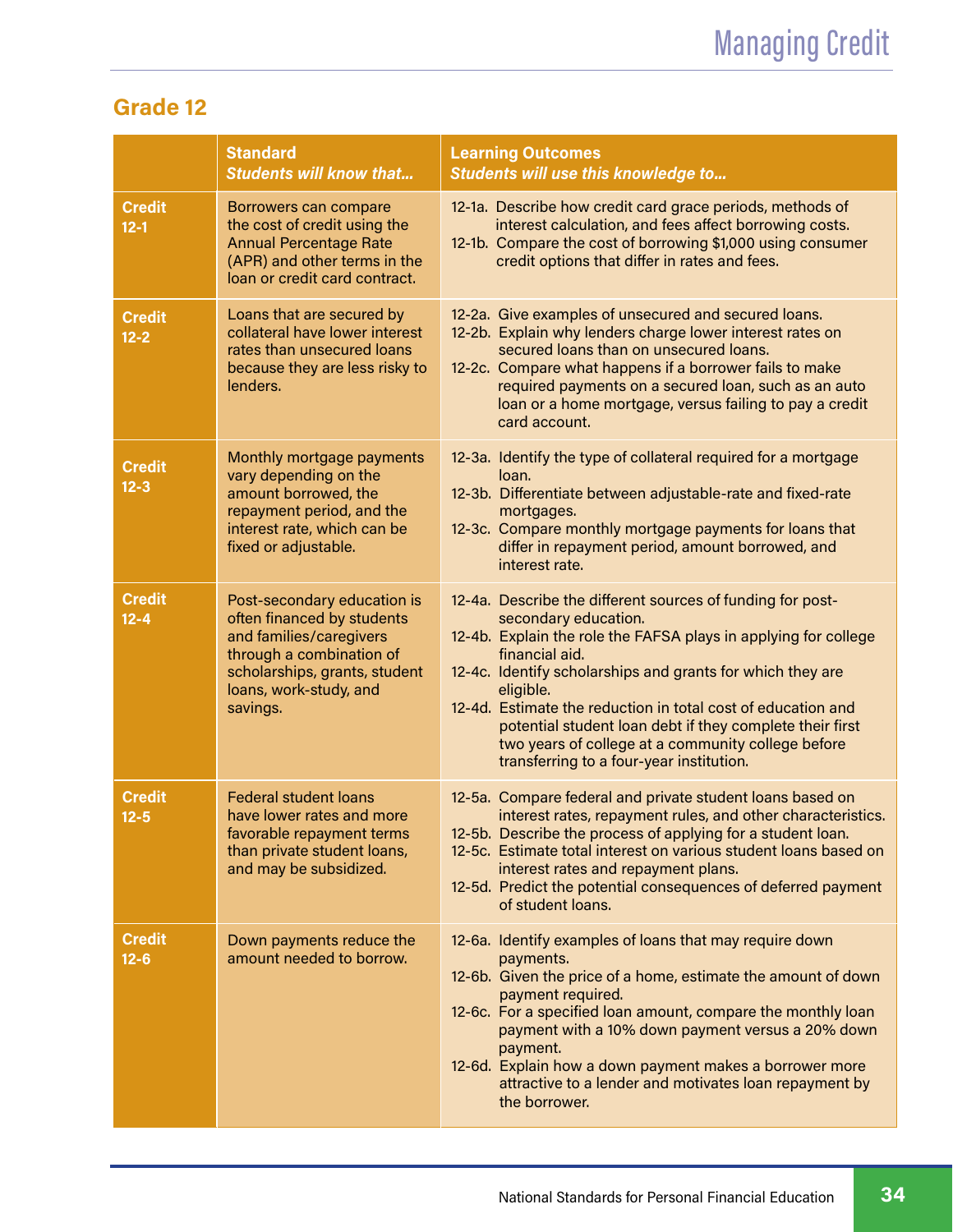### Grade 12 (cont'd)

|                            | <b>Standard</b><br><b>Students will know that</b>                                                                                                                                               | <b>Learning Outcomes</b><br>Students will use this knowledge to                                                                                                                                                                                                                                                                                                                                                         |
|----------------------------|-------------------------------------------------------------------------------------------------------------------------------------------------------------------------------------------------|-------------------------------------------------------------------------------------------------------------------------------------------------------------------------------------------------------------------------------------------------------------------------------------------------------------------------------------------------------------------------------------------------------------------------|
| <b>Credit</b><br>$12 - 7$  | Lenders assess credit-<br>worthiness of potential<br>borrowers by consulting credit<br>reports compiled by credit<br>bureaus.                                                                   | 12-7a. Identify the primary organizations that maintain and<br>provide consumer credit reports.<br>12-7b. Assess the value to a potential lender of the information<br>contained in a credit report.<br>12-7c. Explain how a person can get a free copy of their credit<br>report and why this is advisable.<br>12-7d. Outline the process of disputing inaccurate credit report<br>information.                        |
| <b>Credit</b><br>$12 - 8$  | A credit score is a numeric<br>rating that assesses a<br>person's credit risk based<br>on information in their credit<br>report.                                                                | 12-8a. Identify the main factors that are included in credit score<br>calculations.<br>12-8b. Explain how a borrower's credit score can impact their cost<br>of credit and their ability to get credit.<br>12-8c. Recommend ways that a person can increase their credit<br>score.                                                                                                                                      |
| <b>Credit</b><br>$12 - 9$  | Credit reports and credit<br>scores may be requested and<br>used by entities other than<br>lenders.                                                                                             | 12-9a. Explain how landlords, potential employers, and insurance<br>companies use credit reports and credit scores in decision-<br>making.<br>12-9b. Provide examples of benefits associated with having a<br>good credit score.<br>12-9c. Compare the effect of soft versus hard credit inquiries on a<br>person's credit score.                                                                                       |
| <b>Credit</b><br>$12 - 10$ | Borrowers who face negative<br>consequences because they<br>are unable to repay their debts<br>may be able to seek debt<br>management assistance.                                               | 12-10a. Describe how failing to repay a loan can negatively impact<br>a person's finances and life.<br>12-10b. Identify sources of assistance with debt management.<br>12-10c. Create a plan for a person who is having difficulty repaying<br>debt.<br>12-10d. Compare the costs and benefits associated with for-profit<br>versus non-profit credit counseling services.                                              |
| <b>Credit</b><br>$12 - 11$ | In extreme cases, bankruptcy<br>may be an option for people<br>who are unable to repay their<br>debts.                                                                                          | 12-11a. Describe the purpose of bankruptcy laws.<br>12-11b. Investigate the effects of bankruptcy on assets,<br>employment, and future access to credit.<br>12-11c. Compare the results of liquidation versus reorganization<br>bankruptcy.                                                                                                                                                                             |
| <b>Credit</b><br>$12 - 12$ | Consumer credit protection<br>laws govern disclosure of<br>credit terms, discrimination in<br>borrowing, and debt collection<br>practices.                                                      | 12-12a. Explain the rationale behind laws that require people to<br>have access to full information about credit cards and<br>loans before they borrow money.<br>12-12b. Discuss the importance of protecting borrowers from<br>discrimination and abusive marketing or collection<br>practices.<br>12-12c. Research where to find credible sources of up-to-date<br>information on credit rights and responsibilities. |
| <b>Credit</b><br>$12 - 13$ | Alternative financial services,<br>such as payday loans, check-<br>cashing services, pawnshops,<br>and instant tax refunds,<br>provide easy access to credit,<br>often at relatively high cost. | 12-13a. Identify products and practices that are classified as<br>alternative financial services.<br>12-13b. Discuss the costs and benefits of using alternative<br>financial services relative to traditional banking.<br>12-13c. Explain how using payday loans can cause a cycle of debt.                                                                                                                            |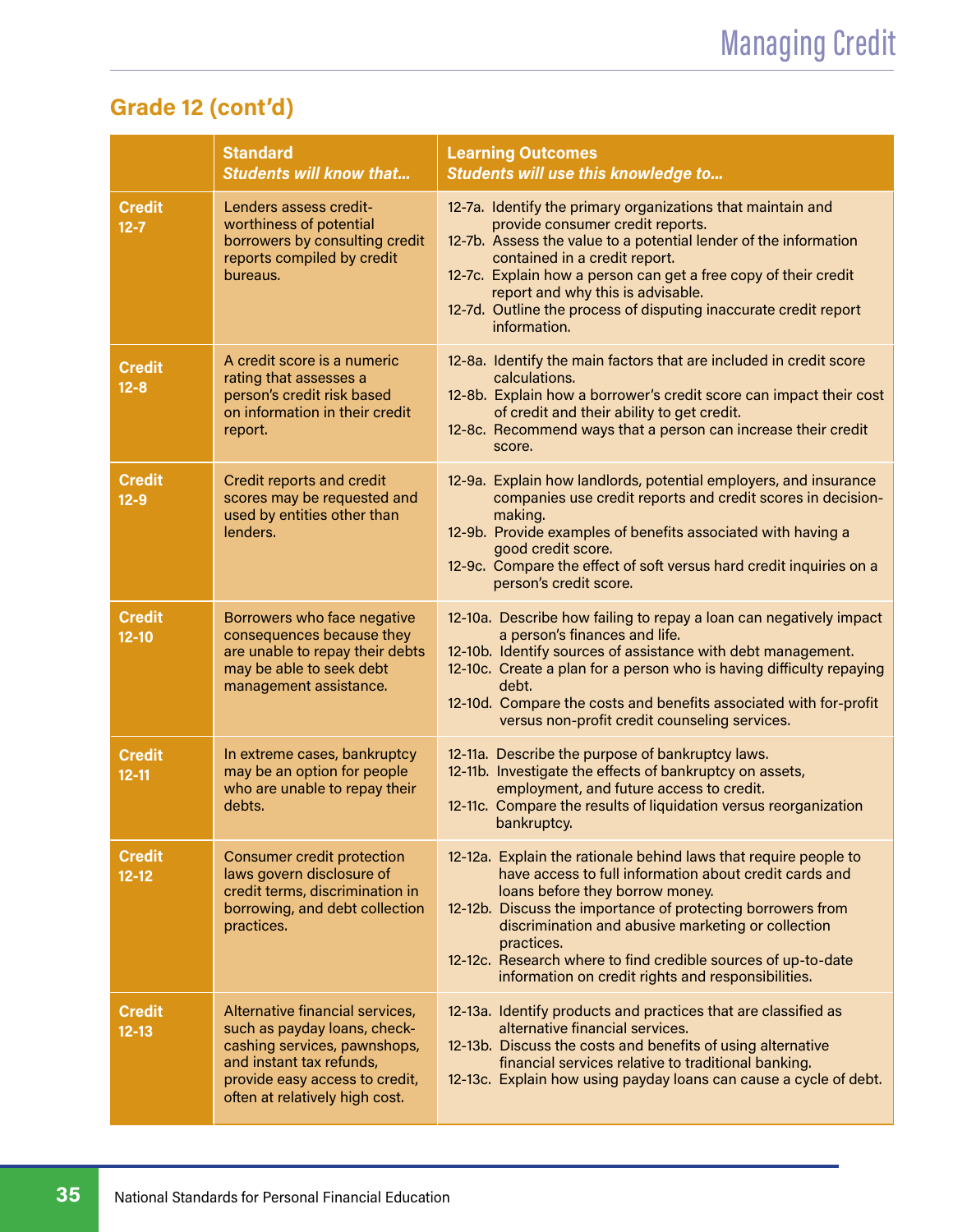## VI. MANAGING RISK

People are exposed to personal risks that can result in lost income, assets, health, life, or identity. They can choose to manage those risks by accepting, reducing, or transferring them to others. When people transfer risk by buying insurance, they pay money now in return for the insurer covering some or all financial losses that may occur in the future. Common types of insurance include health insurance, life insurance, and homeowner's or renter's insurance. The cost of insurance is related to the size of the potential loss, the likelihood that the loss event will happen, and the risk characteristics of the asset or person being insured. Identity theft is a growing concern for consumers and businesses. Stolen personal information can result in financial losses and fraudulent credit charges. The risk of identity theft can be minimized by carefully guarding personal financial information.

#### Concept Progression

The standards under this topic cover the variety of ways that wealth, property, and income are vulnerable to loss from unexpected events and the methods available to individuals for managing these risks. At the 4th grade level, students identify various types of risks, the potential negative consequences of these risks, and the primary methods for managing risk. At the 8th grade level, students gain more depth on the different risk management methods and consider how their own behavior can reduce the likelihood and/or size of a loss. At this level, students also learn the basics of insurance, including common insurance terminology, and how their own behavior can affect the premiums they pay. At the 12th grade level, the focus is on personal decisionmaking, as students explore methods for lowering personal risk, and factors to consider before buying insurance products and extended warranties. The standards address the costs and benefits of common types of insurance, including health, auto, homeowners/ renters, disability, and life insurance products. Vulnerability to identity theft is introduced at the 8th grade level, with risk management options explored in more detail at the 12th grade level.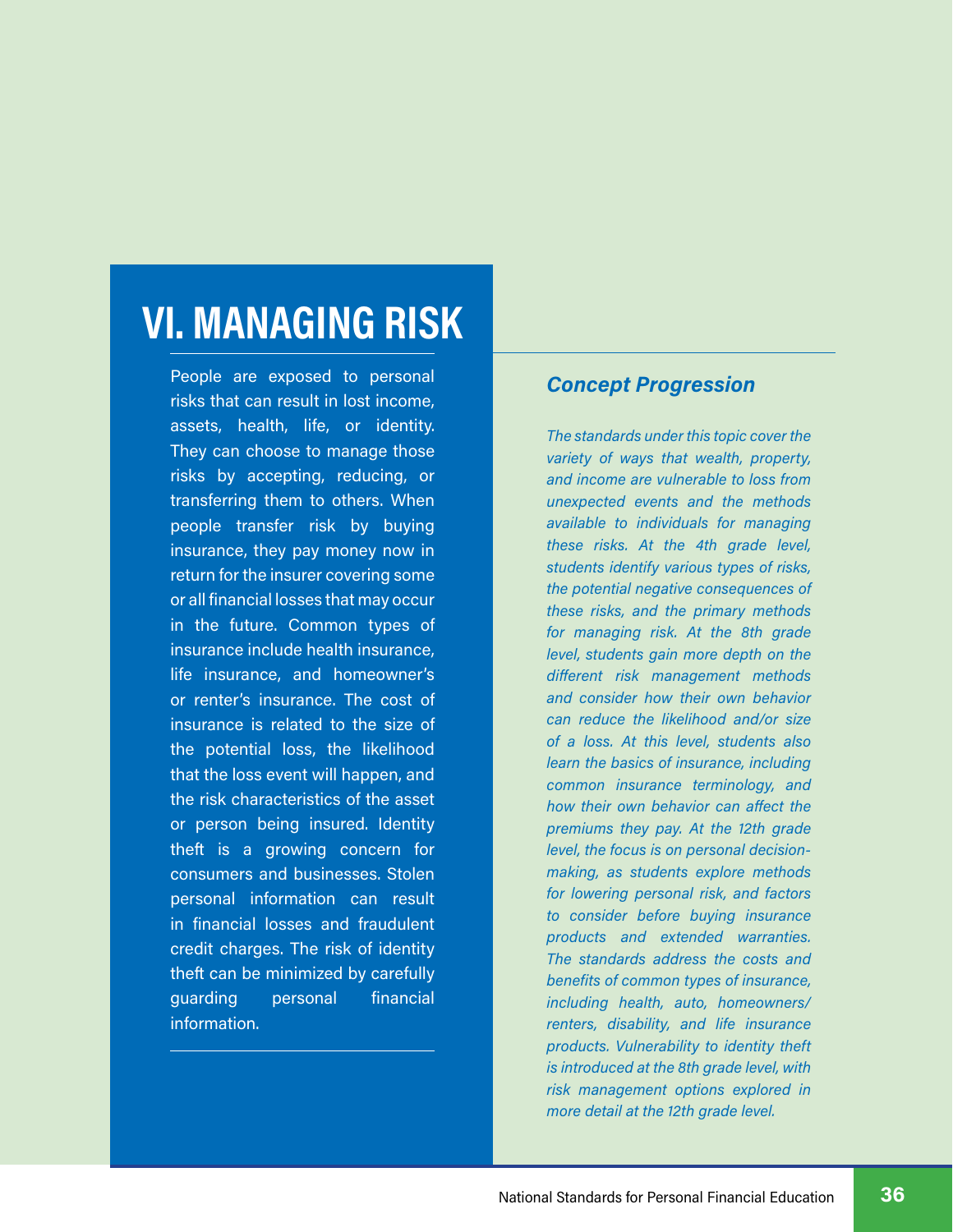|                                    | <b>Standard</b><br><b>Students will know that</b>                                                                      | <b>Learning Outcomes</b><br><b>Students will use this knowledge to</b>                                                                                                                                                                                                            |
|------------------------------------|------------------------------------------------------------------------------------------------------------------------|-----------------------------------------------------------------------------------------------------------------------------------------------------------------------------------------------------------------------------------------------------------------------------------|
| <b>Managing</b><br><b>Risk 4-1</b> | People are exposed to risk<br>when there is a chance<br>of loss or harm. Risk is an<br>unavoidable part of daily life. | 4-1a. Give examples of risks that people and households face.<br>4-1b. Identify why people take risks.<br>4-1c. Estimate the losses and costs associated with certain<br>physical and financial risks.<br>4-1d. Describe how valuable personal items might be lost or<br>damaged. |
| <b>Managing</b><br><b>Risk 4-2</b> | People who are exposed<br>to risks often try to reduce<br>or avoid the negative<br>consequences of those risks.        | 4-2a. Recommend ways to reduce or avoid a given risk.<br>4-2b. Identify types of risks that are difficult or impossible for<br>people to reduce or avoid.                                                                                                                         |
| <b>Managing</b><br><b>Risk 4-3</b> | One way to cope with<br>unexpected losses is to save<br>for emergencies.                                               | 4-3a. Give examples of life events for which emergency savings<br>could offset financial losses.<br>4-3b. Develop a system to keep track of personal items and<br>handle small amounts of money.                                                                                  |
| <b>Managing</b><br><b>Risk 4-4</b> | Insurance is often purchased<br>to limit financial losses due<br>to risk.                                              | 4-4a. Provide examples of large financial risks that people buy<br>insurance for (e.g., health, auto, fire).<br>4-4b. Investigate the types of insurance commonly available for<br>people to purchase.                                                                            |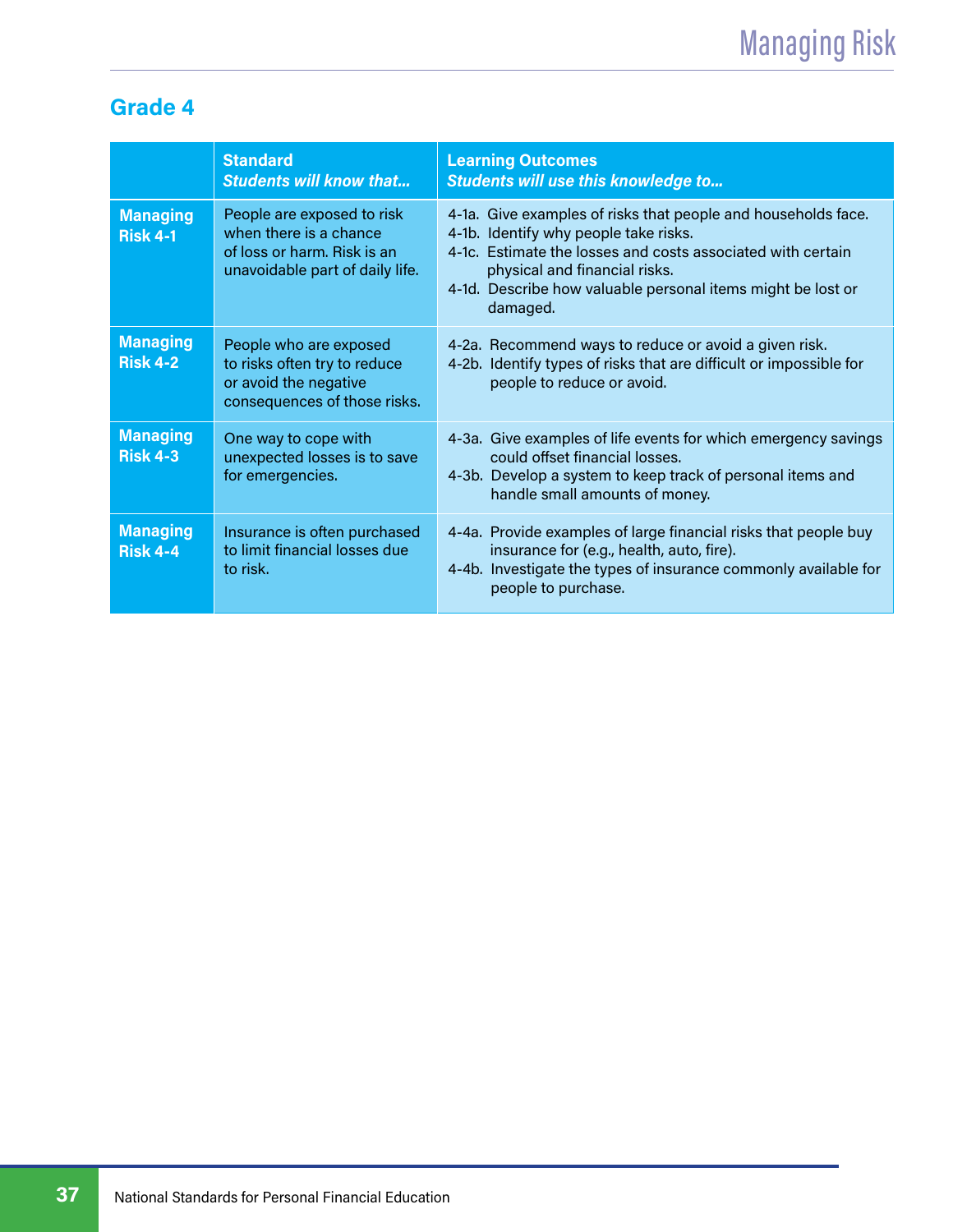|                                    | <b>Standard</b><br><b>Students will know that</b>                                                                                                                                                                                                                      | <b>Learning Outcomes</b><br>Students will use this knowledge to                                                                                                                                                                                                                                                                                               |
|------------------------------------|------------------------------------------------------------------------------------------------------------------------------------------------------------------------------------------------------------------------------------------------------------------------|---------------------------------------------------------------------------------------------------------------------------------------------------------------------------------------------------------------------------------------------------------------------------------------------------------------------------------------------------------------|
| <b>Managing</b><br><b>Risk 8-1</b> | Financial loss can occur<br>from unexpected events<br>that damage health, wealth,<br>income, property, and/or<br>future opportunities.                                                                                                                                 | 8-1a. Describe how an unexpected event that damages health<br>or property can impact a family's financial situation.<br>8-1b. Explain how advance planning can reduce the financial<br>impact of an event that causes damage to personal<br>property.                                                                                                         |
| <b>Managing</b><br><b>Risk 8-2</b> | Insurance is a financial<br>product that allows people<br>to pay a fee (premium)<br>to transfer the cost of a<br>potential financial loss to an<br>insurance company.                                                                                                  | 8-2a. Describe ways in which having insurance can protect a<br>person from financial loss.<br>8-2b. Explain what might happen to people who cannot afford<br>to buy insurance for a particular risk or who choose not to<br>buy it.                                                                                                                           |
| <b>Managing</b><br><b>Risk 8-3</b> | An insurance company<br>creates a pool of funds from<br>many policyholders' premium<br>payments and then uses<br>these funds to compensate<br>customers who experience a<br>loss. People at higher risk for<br>making a claim usually have<br>to pay a higher premium. | 8-3a. Discuss how people use insurance to share the risk of<br>financial loss.<br>8-3b. Explain why insurers commonly charge higher premiums<br>to people who are higher risk (e.g. auto insurance for<br>drivers with a bad accident record, flood insurance for<br>houses on the coastline).                                                                |
| <b>Managing</b><br><b>Risk 8-4</b> | Four key insurance terms that<br>contribute to out-of-pocket<br>costs with an insurance<br>policy are: premium,<br>deductible, copayments, and<br>co-insurance.                                                                                                        | 8-4a. Describe how each of the following out-of-pocket<br>insurance costs affects policyholders: premium,<br>deductible, copayment, and coinsurance.<br>8-4b. Given information about premiums, deductibles,<br>copayments, and coinsurance, calculate out-of-pocket<br>costs for a hypothetical insured loss.                                                |
| <b>Managing</b><br><b>Risk 8-5</b> | People can choose to avoid,<br>reduce, retain, or transfer<br>risk through the purchase of<br>insurance. Each option has<br>different costs and benefits.                                                                                                              | 8-5a. Give examples of how people manage the risk of financial<br>loss through risk avoidance, reduction, retention, and<br>transfer.<br>8-5b. Identify ways in which an automobile driver can avoid,<br>reduce, or transfer the risk of being in a crash.<br>8-5c. Weigh the costs and benefits of buying cell phone<br>insurance versus accepting the risk. |
| <b>Managing</b><br><b>Risk 8-6</b> | <b>Extended warranties and</b><br>service contracts provide<br>protection against certain<br>product mechanical failures<br>during the contract period.                                                                                                                | 8-6a. Describe types of purchases where extended warranties<br>are typically offered as an add-on purchase.<br>8-6b. Analyze the costs and benefits of purchasing an extended<br>warranty on a specific item (e.g. cellphone, laptop, or<br>vehicle).                                                                                                         |
| <b>Managing</b><br><b>Risk 8-7</b> | Identity theft is the use of<br>someone else's personal<br>identification information to<br>commit a crime.                                                                                                                                                            | 8-7a. Explain methods used by identity thieves to obtain<br>personal information to commit a crime.<br>8-7b. List actions that an individual can take to protect personal<br>identification information.<br>8-7c. Describe steps people can take to safely manage their<br>finances using mobile technology.                                                  |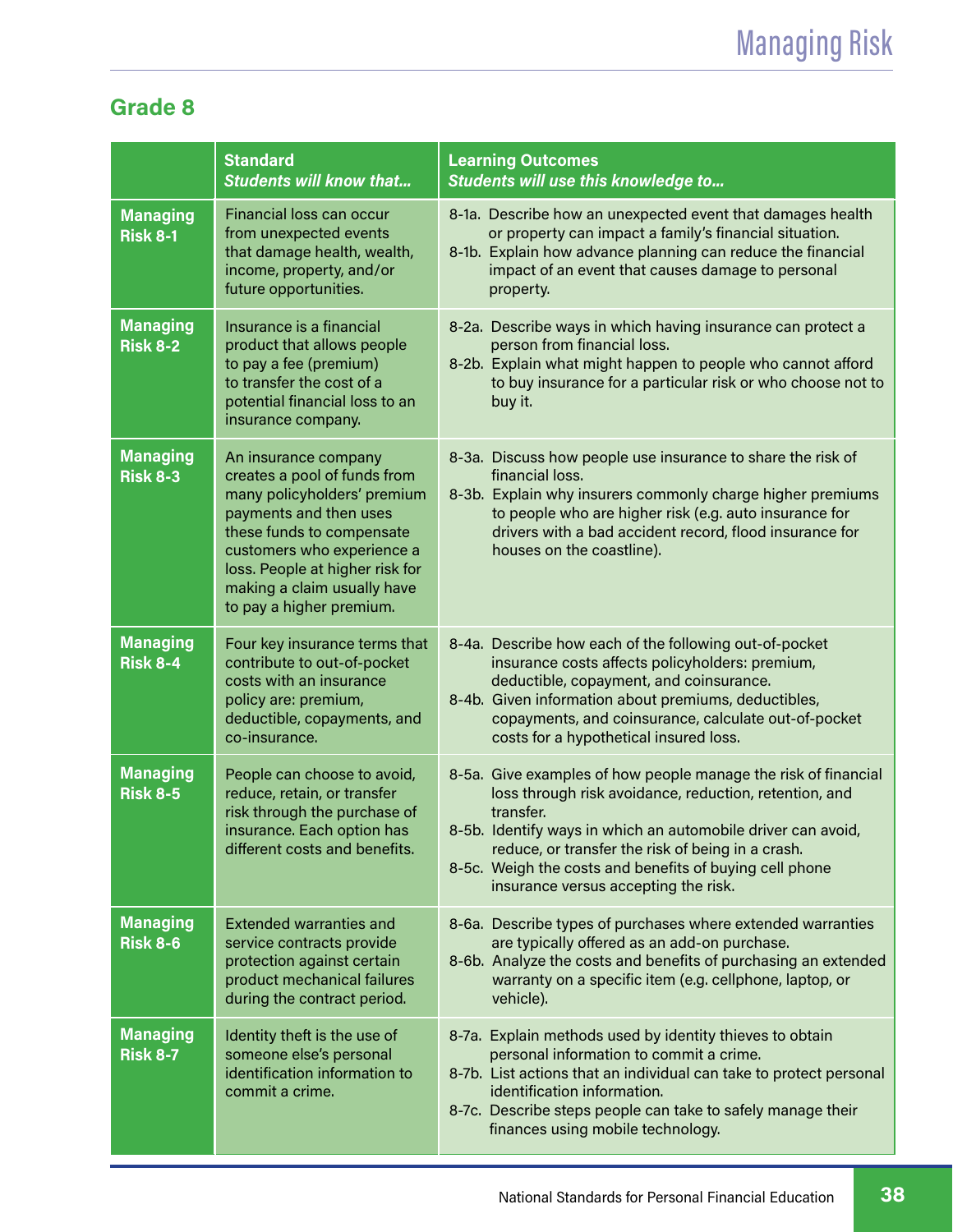|                                     | <b>Standard</b><br><b>Students will know that</b>                                                                                                                                                                                                         | <b>Learning Outcomes</b><br>Students will use this knowledge to                                                                                                                                                                                                                                                                                                                                                       |
|-------------------------------------|-----------------------------------------------------------------------------------------------------------------------------------------------------------------------------------------------------------------------------------------------------------|-----------------------------------------------------------------------------------------------------------------------------------------------------------------------------------------------------------------------------------------------------------------------------------------------------------------------------------------------------------------------------------------------------------------------|
| <b>Managing</b><br><b>Risk 12-1</b> | People vary with respect to<br>their willingness to accept<br>risk and in how much they are<br>willing to pay for insurance<br>that will allow them to<br>minimze future financial loss.                                                                  | 12-1a. Discuss whether a premium paid to insure against a<br>crash that never happens is wasted.<br>12-1b. Analyze the conditions under which it is appropriate for<br>young adults to have life, health, and disability insurance.                                                                                                                                                                                   |
| <b>Managing</b><br><b>Risk 12-2</b> | The decision to buy<br>insurance depends on<br>perceived risk exposure, the<br>price of insurance coverage,<br>and individual characteristics<br>such as risk attitudes, age,<br>occupation, lifestyle, and<br>financial profile.                         | 12-2a. Identify individual characteristics that influence<br>insurance purchase decisions.<br>12-2b. Recommend types of insurance needed by people with<br>different characteristics.                                                                                                                                                                                                                                 |
| <b>Managing</b><br><b>Risk 12-3</b> | Some types of insurance<br>coverage are mandatory.                                                                                                                                                                                                        | 12-3a. Explain why homeowners' insurance is required by a<br>lender when a homeowner takes out a mortgage.<br>12-3b. Discuss why most states mandate auto liability coverage.<br>12-3c. Research the minimum auto liability insurance required<br>in the state they live in and whether it is sufficient to<br>cover typical auto accident financial losses.                                                          |
| <b>Managing</b><br><b>Risk 12-4</b> | Insurance premiums are<br>lower for people who take<br>actions to reduce the<br>likelihood and/or financial<br>cost of losses and for those<br>who buy policies with larger<br>deductibles or copayments.                                                 | 12-4a. Research factors that result in lower auto insurance<br>premiums.<br>12.4b. Explain why taking a safe driving course can lower a<br>driver's auto insurance premium.<br>12-4c. Discuss the pros and cons of buying an auto insurance<br>policy with a higher deductible.                                                                                                                                       |
| <b>Managing</b><br><b>Risk 12-5</b> | <b>Health insurance provides</b><br>coverage for medically<br>necessary health care<br>and may also cover some<br>preventive care. It is<br>sometimes offered as an<br>employee benefit with the<br>employer paying some or all<br>of the premium cost.   | 12-5a. Discuss the advantages of obtaining health insurance<br>coverage through an employer plan versus buying<br>private insurance or being uninsured.<br>12-5b. Compare the cost of health insurance to the potential<br>financial consequences of not having health insurance.<br>12-5c. Estimate the effect on different health insurance<br>deductibles and coinsurance rates on out-of-pocket<br>medical costs. |
| <b>Managing</b><br><b>Risk 12-6</b> | <b>Disability insurance replaces</b><br>income lost when a person<br>is unable to earn their<br>regular income due to injury<br>or illness. In addition to<br>privately purchased policies,<br>some government programs<br>provide disability protection. | 12-6a. Compare disability coverage offered by individual<br>policies, employee benefit plans, Social Security,<br>workers' compensation, and temporary disability<br>programs (in some states).<br>12-6b. Assess the extent of financial risk and need for disability<br>insurance using hypothetical disability scenarios.                                                                                           |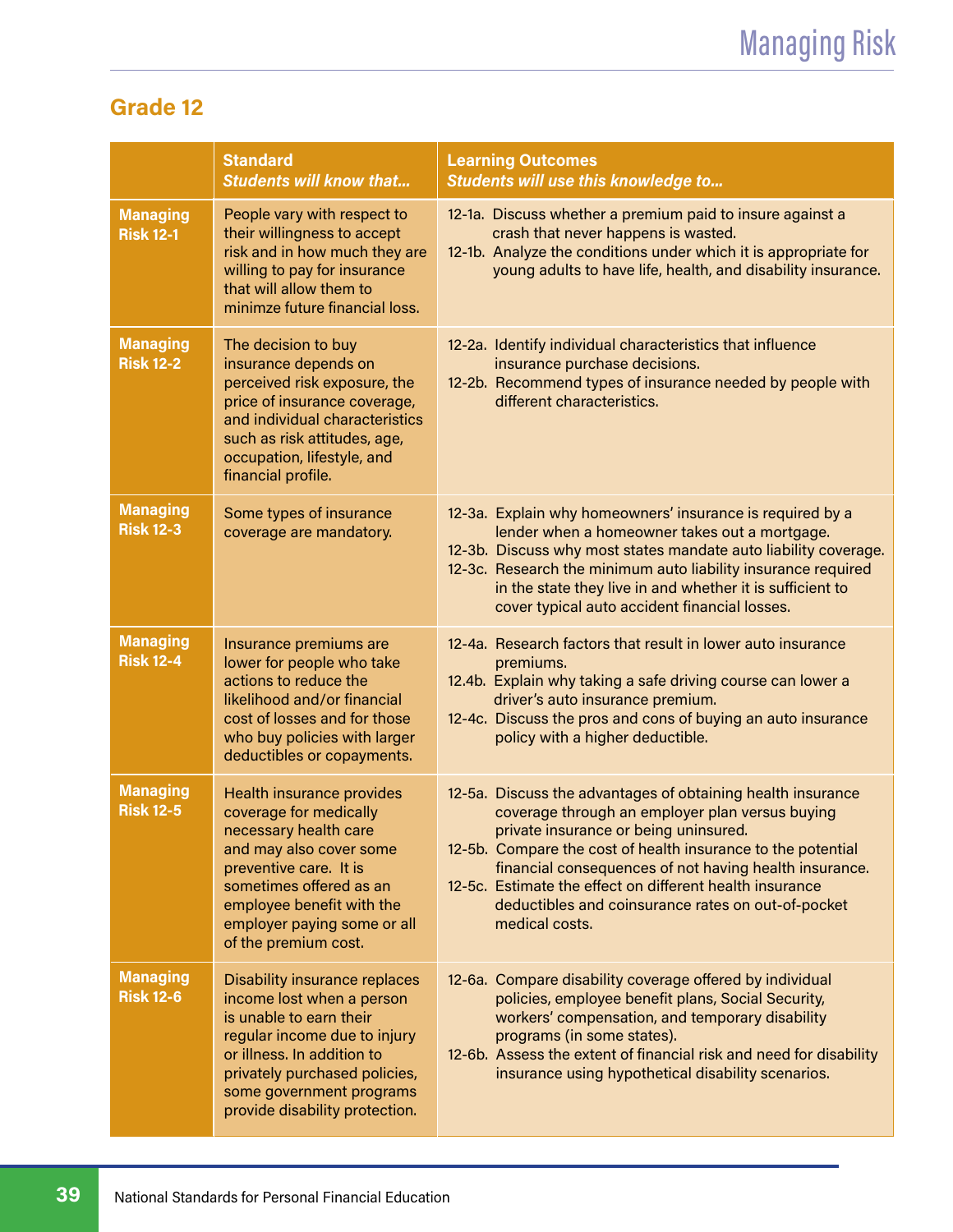### Grade 12 (cont'd)

|                                      | <b>Standard</b><br><b>Students will know that</b>                                                                                                                                                                                         | <b>Learning Outcomes</b><br>Students will use this knowledge to                                                                                                                                                                                                                                                                                                                                                                                                                                                                                                                                      |
|--------------------------------------|-------------------------------------------------------------------------------------------------------------------------------------------------------------------------------------------------------------------------------------------|------------------------------------------------------------------------------------------------------------------------------------------------------------------------------------------------------------------------------------------------------------------------------------------------------------------------------------------------------------------------------------------------------------------------------------------------------------------------------------------------------------------------------------------------------------------------------------------------------|
| <b>Managing</b><br><b>Risk 12-7</b>  | Auto, homeowner's and<br>renter's insurance reimburse<br>policyholders for financial<br>losses to their covered<br>property and the costs<br>of legal liability for their<br>damages to other people or<br>property.                      | 12-7a. Explain the primary types of losses covered by auto,<br>homeowner's, and renter's insurance policies.<br>12-7b. Describe situations where someone may be liable for<br>injuries or damages to another person or their property.<br>12-7c. Identify factors that influence the cost of renter's<br>insurance and homeowners' insurance.                                                                                                                                                                                                                                                        |
| <b>Managing</b><br><b>Risk 12-8</b>  | Life insurance provides funds<br>for beneficiaries in the event<br>of an insured person's death.<br>Policy proceeds are intended<br>to replace the insured's lost<br>wages and/or to fund their<br>dependents' future financial<br>needs. | 12-8a. Explain how a person's death can result in financial<br>losses to others.<br>12-8b. Discuss the benefits and costs of purchasing life<br>insurance on the primary earners in a household.                                                                                                                                                                                                                                                                                                                                                                                                     |
| <b>Managing</b><br><b>Risk 12-9</b>  | Unemployment insurance,<br><b>Medicaid, and Medicare are</b><br>public insurance programs<br>that protect individuals from<br>economic hardship caused<br>by certain risks.                                                               | 12-9a. Discuss how state unemployment programs can help<br>reduce economic hardship caused by job losses during a<br>recession or pandemic.<br>12-9b. Compare the Medicare and Medicaid programs based on<br>who they cover and how they are funded.                                                                                                                                                                                                                                                                                                                                                 |
| <b>Managing</b><br><b>Risk 12-10</b> | Insurance fraud is a crime<br>that encompasses illegal<br>actions by the buyer (e.g.,<br>falsified claims) or seller (e.g.,<br>representing non-existent<br>companies) of an insurance<br>contract.                                       | 12-10a. Provide examples of insurance fraud.<br>12-10b. Investigate the legal consequence for individuals who<br>are convicted of insurance fraud.                                                                                                                                                                                                                                                                                                                                                                                                                                                   |
| <b>Managing</b><br><b>Risk 12-11</b> | Online transactions and<br>failure to safeguard personal<br>documents can make<br>consumers vulnerable to<br>privacy infringement, identity<br>theft, and fraud.                                                                          | 12-11a. Provide examples of how online behavior, e-mail and<br>text-message scams, telemarketers, and other methods<br>make consumers vulnerable to privacy infringement,<br>identity theft, and fraud.<br>12-11b. Describe conditions under which individuals should<br>and should not disclose their Social Security numbers,<br>account numbers, or other sensitive information.<br>12-11c. Recommend strategies to reduce the risk of identity theft<br>and financial fraud.<br>12-11d. Explain the steps an identity theft victim should take to<br>limit losses and restore personal security. |
| <b>Managing</b><br><b>Risk 12-12</b> | Extended warranties and<br>service contracts are like an<br>insurance policy.                                                                                                                                                             | 12-12a. Evaluate the costs and benefits of buying an extended<br>warranty on a specific item (e.g. cellphone, laptop, or<br>vehicle) considering the likelihood of product failure,<br>cost of replacing the item, and price of the warranty.<br>12-12b. Explain how extended warranties or service contracts<br>are similar to and different from insurance.                                                                                                                                                                                                                                        |